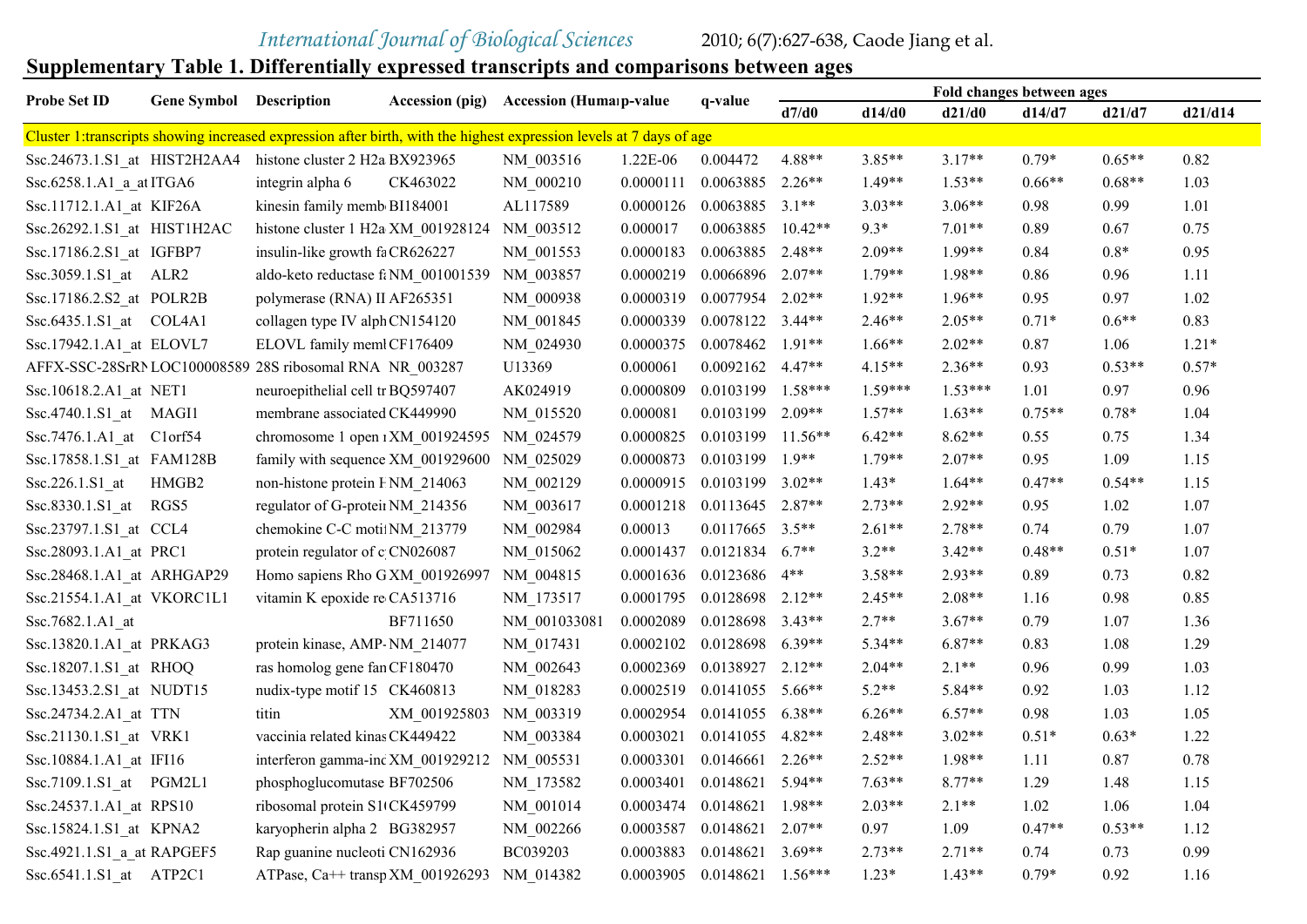| Ssc.8443.1.A1 at RAB3D                   | RAB3D member RA BQ601463                     | NM 004283 | 0.0003917 | 0.0148621                     | $2.3**$   | $2.31**$ | 2.33**    |              | 1.01     | 1.01     |
|------------------------------------------|----------------------------------------------|-----------|-----------|-------------------------------|-----------|----------|-----------|--------------|----------|----------|
| Ssc.27978.1.A1 at RMND5A                 | required for meiotic r CN032941              | NM 022780 | 0.0003931 | 0.0148621                     | $2.44**$  | $2.73**$ | $2.26**$  | 1.12         | 0.92     | 0.83     |
| Ssc.12229.1.S1 at CKS2                   | CDC28 protein kinas BX665524                 | NM 001827 | 0.0003951 | 0.0148621                     | $4.02**$  | $2.29**$ | $2.36**$  | $0.57*$      | $0.59*$  | 1.03     |
| Ssc.3918.1.S1_at JAM3                    | junctional adhesion n BF713102               | NM 032801 | 0.0003981 | 0.0148621                     | $2.11**$  | $1.4**$  | $1.32*$   | $0.66**$     | $0.63**$ | 0.95     |
| Ssc.6393.1.S1 at PGAP1                   | post-GPI attachment NM 024989                | NM 024989 | 0.000406  | 0.0148621                     | $2.6**$   | $1.81**$ | $1.84**$  | $0.7*$       | $0.71*$  | 1.02     |
| $Ssc.3261.1.S1$ <sub>_at</sub><br>COMMD1 | copper metabolism ( $\text{CN}161452$        | NM 152516 | 0.0004101 | 0.0148621                     | $1.62**$  | $1.48*$  | $1.92***$ | 0.91         | 1.18     | 1.29     |
| Ssc.6303.1.S1 at                         | CF175241                                     |           | 0.0004128 | 0.0148621                     | $4.81**$  | $3.52**$ | $3.7**$   | 0.73         | 0.77     | 1.05     |
| Ssc.29002.1.A1_at GUCY1B3                | guanylate cyclase 1 s NM 001018032           | NM 000857 | 0.0004175 | 0.0148621                     | $2.12**$  | $2.03**$ | $2.21**$  | 0.95         | 1.04     | 1.09     |
| Ssc.11190.1.S1_at IGHM                   | immunoglobulin heav S42881                   | BC001872  | 0.0004301 | 0.0148724                     | $7.4**$   | $9.42**$ | 7.49**    | 1.27         | 1.01     | 0.79     |
| Ssc.21605.2.S1_at NUSAP1                 | Bos taurus nucleolar BQ603089                | NM_016359 | 0.0004351 | 0.0149069                     | $5.11**$  | $2.7**$  | $3.24**$  | $0.53*$      | 0.63     | 1.2      |
| Ssc.16231.1.S1_a_aIGF1                   | insulin-like growth fa NM_214256             | NM 000875 | 0.0004472 | 0.0150106                     | $3.26**$  | $3.25**$ | $3.41**$  | $\mathbf{1}$ | 1.04     | 1.05     |
| Ssc.16092.2.A1_at TTN                    | CF359670<br>titin                            | NM 003319 | 0.0004585 | 0.015154                      | $4.11**$  | $5.18**$ | 3.99**    | 1.26         | 0.97     | 0.77     |
| Ssc.13616.2.S1_at ZFP106                 | zinc finger protein 10BX916583               | NM_022473 | 0.0004609 | 0.015154                      | $2.29**$  | $1.95**$ | $1.87**$  | 0.85         | 0.82     | 0.96     |
| Ssc.29609.2.A1 at                        | CF359628<br>CF359628                         |           | 0.0004709 | 0.015154                      | $3.13**$  | $3.02**$ | $4.34**$  | 0.97         | 1.39     | 1.44     |
| Ssc.3941.2.S1_at MAPK9                   | mitogen-activated pro BP167918               | NM 139070 | 0.0004713 | 0.015154                      | $2.07**$  | $1.97**$ | $2.18**$  | 0.95         | 1.05     | 1.11     |
| Ssc.20225.1.A1 at C6orf115               | Homo sapiens chrom CK450954                  | AF116682  | 0.0004744 | 0.0151871                     | $3.28**$  | $1.5*$   | $1.81**$  | $0.46**$     | $0.55**$ | 1.2      |
| Ssc.12453.1.S1_a_aSFRS18                 | splicing factor arginii NM 001113439         | NM 032870 | 0.0004839 | 0.0154244                     | $2.18**$  | $2.35**$ | $2.03**$  | 1.08         | 0.93     | 0.86     |
| Ssc.5563.2.S1_a_at CRABP1                | Cellular retinoic acid NM_001031789          | NM 002899 | 0.0005009 | 0.015608                      | $4.02**$  | $1.5*$   | $1.86*$   | $0.37**$     | $0.46**$ | 1.24     |
| Ssc.15823.1.S1_at LAMB1                  | laminin, beta 1<br>AF329358                  | NM 002291 | 0.0005024 | 0.015608                      | $1.44***$ | 1.18     | 1.15      | $0.82*$      | $0.8**$  | 0.97     |
| Ssc.2436.1.A1 at GABBR2                  | gamma-aminobutyric BF712547                  | NM 005458 | 0.0005156 | 0.0158829                     | $2.4**$   | $1.82**$ | $1.61**$  | 0.76         | $0.67*$  | 0.89     |
| $Ssc.610.1.S1$ <sub>_at</sub><br>MAPK6   | mitogen-activated pro XM_001925291           | NM 002748 | 0.0005265 | 0.016015                      | $3.04**$  | $2.61**$ | $2.48**$  | 0.86         | 0.82     | 0.95     |
| Ssc.25612.1.S1 at                        | BX919985                                     |           | 0.0005738 | 0.0167381                     | $6.84**$  | $4.54**$ | $6.47**$  | 0.66         | 0.95     | 1.43     |
| Ssc.6562.1.S1_at MARCKSL1                | MARCKS-like 1<br>CK467847                    | NM 023009 | 0.0005754 | 0.0167381                     | $3.29**$  | $2.05**$ | $2.04**$  | $0.62*$      | $0.62*$  |          |
| Ssc.7204.1.A1 at HAGH                    | hydroxyacylglutathio CF179717                | NM 005326 | 0.0006505 | 0.0177734                     | $1.72**$  | $1.68**$ | $1.53**$  | 0.98         | 0.89     | 0.91     |
| Ssc.13616.1.S1_at ZFP106                 | zinc finger protein 10 BP437961              | NM_022473 | 0.0006591 | 0.0178889                     | $2.53**$  | $2.09**$ | $1.97**$  | 0.82         | 0.78     | 0.94     |
| Ssc.773.2.S1_at                          | LOC100157327 Similar to histone clu BX916841 | NM 021063 | 0.0006819 | 0.017991                      | $6.16**$  | $3.92**$ | 3.88**    | 0.64         | 0.63     | 0.99     |
| Ssc.15314.1.S1_at SLC25A24               | solute carrier family 2BM484905              | NM_013386 | 0.0006851 | 0.0180024                     | $2.47**$  | 1.27     | $2.92**$  | $0.52**$     | 1.18     | $2.29**$ |
| Ssc.20113.1.S1 at FRMD4B                 | FERM domain conta AU059459                   | BC043396  | 0.0007092 | 0.0182608                     | $3.08**$  | $2.82**$ | $2.44**$  | 0.92         | 0.79     | 0.86     |
| Ssc.25575.1.S1_at RRAGD                  | Ras-related GTP binc BX919043                | NM 021244 | 0.0007651 | 0.0185728                     | $1.91**$  | $1.86**$ | 1.41      | 0.98         | 0.74     | 0.76     |
| Ssc.4430.1.S1 at SHCBP1                  | SHC SH2-domain bii CF788826                  | NM_024745 |           | 0.0007731  0.0186397  17.48** |           | $8.11**$ | 8.81**    | 0.46         | 0.5      | 1.09     |
| Ssc.8282.1.S1_at SEPT4                   | BX666561<br>septin 4                         | NM_001744 | 0.0007804 | 0.0186397 2.36**              |           | $1.46*$  | $1.87**$  | $0.62**$     | 0.79     | 1.28     |
| Ssc.9175.1.A1 at                         | BF709795                                     |           | 0.0008078 | 0.0189325                     | $1.86***$ | $1.55**$ | $1.64**$  | 0.83         | 0.88     | 1.06     |
| Ssc.2801.1.S1 at RALGPS2                 | Ral GEF with PH doi XM 001155146             | NM 018037 | 0.0008165 | 0.0189325                     | $2.25**$  | 1.25     | $2.64**$  | $0.56**$     | 1.18     | $2.11**$ |
| Ssc.5591.1.S1_at ENHO                    | energy homeostasis a BX667415                | NM_198573 | 0.0008264 | 0.018992                      | $5.73**$  | $3.71**$ | $4.31**$  | 0.65         | 0.75     | 1.16     |
| Ssc.23085.1.S1_at SKP2                   | S-phase kinase-assoc AW359727                | NM 005983 | 0.0008412 | $0.0190705$ 2.57**            |           | $1.57*$  | $1.72**$  | $0.61**$     | $0.67*$  | 1.1      |
| Ssc.19928.1.S1_a_aDUT                    | deoxyuridine triphos BQ599039                | NM_001948 | 0.0008992 | 0.0194466                     | $2.14**$  | 1.19     | $1.64**$  | $0.56**$     | 0.77     | $1.38*$  |
| Ssc.19246.1.S1 at ASL                    | argininosuccinate lya BI341167               | NM 000048 | 0.000903  | $0.0194712$ 2.05**            |           | $1.94**$ | $1.96**$  | 0.94         | 0.95     | 1.01     |
| Ssc.28551.1.S1 at PSIP1                  | PC4 and SFRS1 inter XM_001927571             | NM 033222 | 0.0009122 | $0.0195044$ 1.76**            |           | $1.63**$ | $1.75**$  | 0.93         | 0.99     | 1.07     |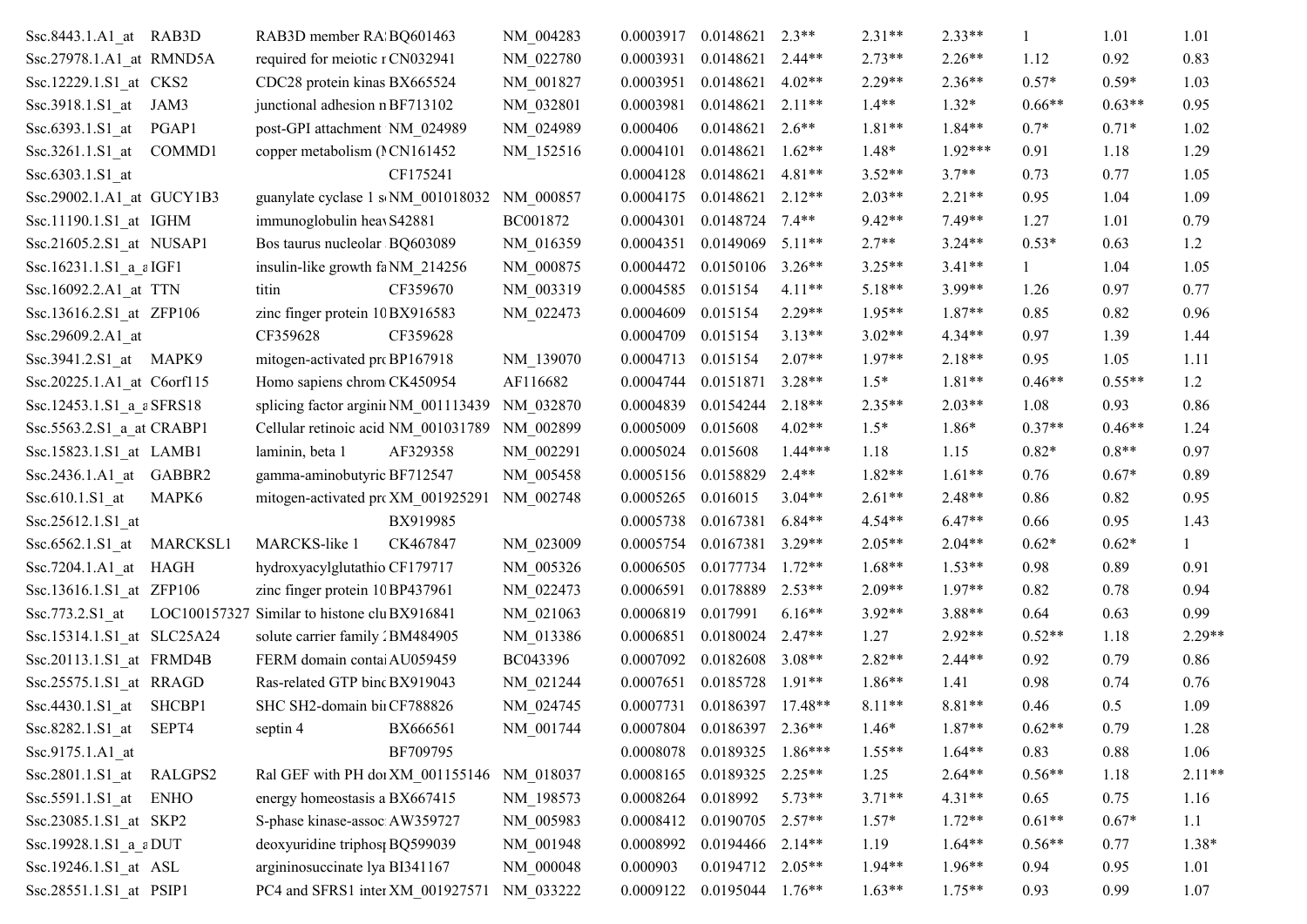| Ssc.11954.1.A1_at TMEM200B           | transmembrane prote AJ659051                 |                        | NM 001003682 | 0.0009336 | 0.0196879                        | $2.54**$  | $2.07**$ | $2.27**$  | 0.81     | 0.89     | 1.1     |
|--------------------------------------|----------------------------------------------|------------------------|--------------|-----------|----------------------------------|-----------|----------|-----------|----------|----------|---------|
| Ssc.13232.2.A1_at HOXB6              | homeobox B6                                  | CF787794               | NM 018952    | 0.0009383 | 0.019694                         | $5.41**$  | $4.4**$  | $3.73**$  | 0.81     | 0.69     | 0.85    |
| Ssc.29060.1.S1_at F11R               | F11 receptor                                 | CO992424               | NM 016946    | 0.0009556 | 0.0196965                        | $2.03**$  | $1.89**$ | $1.76**$  | 0.93     | 0.87     | 0.93    |
| Ssc.21027.2.A1 a {BNIP3L}            | BCL2 or adenovirus XM 001927592 NM 004331    |                        |              | 0.0009627 | 0.0196965                        | $2.02**$  | $1.96**$ | $1.82**$  | 0.97     | 0.9      | 0.93    |
| Ssc.16092.1.S1_at TTN                | titin                                        | XM_001925803           | NM_133378    | 0.0009665 | 0.0196965                        | $3.06**$  | $3.34**$ | $3.2**$   | 1.09     | 1.05     | 0.96    |
| Ssc.19239.1.S1_at GPD1               | glycerol-3-phosphate CF368338                |                        | NM 005276    | 0.0010827 | 0.020999                         | $8.71**$  | $7.61**$ | $10.45**$ | 0.87     | 1.2      | 1.37    |
| $Ssc.7701.1.A1_at$ STMN1             | stathmin 1                                   | NM_001009582           | NM 005563    | 0.001114  | 0.0211631                        | $4.17**$  | $2.04**$ | $2.71**$  | $0.49*$  | 0.65     | 1.33    |
| Ssc.8871.2.A1 at CDKN1C              | cyclin-dependent kin CK457442                |                        | NM 000076    | 0.0011253 | 0.0213175                        | $2.08**$  | $1.62**$ | $1.32*$   | 0.78     | $0.63**$ | 0.81    |
| Ssc.23207.1.S1_at RNF2               | ring finger protein 2 BP443804               |                        | NM 007212    | 0.0011962 | 0.0222944                        | $1.63***$ | 1.26     | $1.32*$   | $0.77*$  | 0.81     | 1.05    |
| Ssc.14425.1.A1_at NIN                | ninein (GSK3B intera CN159672)               |                        | NM 016350    | 0.0012012 | 0.0222944                        | $1.45**$  | $1.33**$ | $1.36**$  | 0.92     | 0.94     | 1.03    |
| Ssc.25004.1.S1_at IGF1               | insulin-like growth fa CK464684              |                        | NM 000618    | 0.0012165 | 0.0224637                        | $3.78**$  | $2.73**$ | $3.29**$  | 0.72     | 0.87     | 1.21    |
| Ssc.1509.1.S1_at TNFRSF21            | tumor necrosis factor XR_045671              |                        | NM_014452    | 0.0012404 | 0.0225897                        | $2.25**$  | $2.04**$ | $1.84**$  | 0.91     | 0.82     | 0.9     |
| Ssc.2474.1.S1_at HIST2H2BE           | histone cluster 2 H2b CO951031               |                        | NM 003528    | 0.0012667 | 0.0227612                        | $3.45**$  | $2.82**$ | $2.78**$  | 0.82     | 0.81     | 0.98    |
| Ssc.4041.1.S1 a at GPD1              | glycerol-3-phosphate BQ597892                |                        | NM 005276    | 0.001283  | 0.022829                         | $5.12**$  | $4.2**$  | $3.92**$  | 0.82     | 0.77     | 0.93    |
| Ssc.23085.2.S1_at SKP2               | S-phase kinase-assoc BF710377                |                        | NM 032637    | 0.001294  | 0.022906                         | $3.65**$  | $1.72*$  | $1.94**$  | $0.47**$ | $0.53*$  | 1.13    |
| Ssc.7367.1.S1_at NDC80               | NDC80 homolog, kir CK466373                  |                        | NM 006101    | 0.0013128 | 0.0230646                        | $5.04**$  | $3.3**$  | $3.16**$  | 0.65     | 0.63     | 0.96    |
| Ssc.25730.1.S1_at LOC782900          | similar to LOC44095 BX921364                 |                        | NM 001124767 | 0.0013223 | 0.0231352                        | $1.93**$  | $1.73**$ | $1.81**$  | 0.9      | 0.94     | 1.05    |
| Ssc.3298.1.A1_at IGFBP5              | insulin-like growth fa BI118964              |                        | NM 000599    | 0.0013327 | 0.0232624                        | $3.02**$  | $2.48**$ | $2.76**$  | 0.82     | 0.91     | 1.11    |
| Ssc.19504.1.A1_at DLGAP5             | discs, large (Drosoph CF368578)              |                        | NM 014750    | 0.0013538 | 0.0234071                        | $6.6**$   | $3.07**$ | $4.06**$  | $0.47*$  | 0.62     | 1.32    |
| Ssc.8270.1.S1_at CEP57               | centrosomal protein: BF702813                |                        | NM 014679    | 0.001363  | 0.0234173                        | $2.08**$  | $1.43*$  | $1.83**$  | $0.69*$  | 0.88     | 1.28    |
| Ssc.15046.1.A1_at NCOA7              | nuclear receptor coac BQ600338               |                        | NM_181782    | 0.001407  | 0.0239115                        | $1.54**$  | $1.42**$ | 1.26      | 0.92     | 0.82     | 0.89    |
| Ssc.8766.1.A1_at CENPE               | centromere protein E BQ600288                |                        | NM_001813    | 0.0014126 | $0.0239162 \quad 5**$            |           | $3**$    | $3.65**$  | 0.6      | 0.73     | 1.21    |
| Ssc.17712.2.S1_at KDM5B              | lysine (K)-specific de CD572000              |                        | NM_006618    | 0.0014243 | 0.0239908                        | $1.49**$  | $1.43**$ | 1.17      | 0.96     | 0.79     | 0.81    |
| $Ssc.8402.2.S1$ _at PDE4DIP          | phosphodiesterase 4L XM_001926278            |                        | NM_001002810 | 0.0014339 | 0.0240001                        | $2.3**$   | $2.32**$ | $1.96**$  | 1.01     | 0.85     | 0.85    |
| Ssc.11171.1.S1_at ADA                | adenosine deaminase CN167008                 |                        | NM_000022    | 0.0014556 | 0.0240886                        | $3.85**$  | $2.74**$ | $3.95**$  | 0.71     | 1.03     | 1.44    |
| Ssc.29755.1.A1_at VASH1              | vasohibin 1                                  | BI342791               | NM 014909    | 0.0014947 | 0.0244577                        | $2.51**$  | $1.54*$  | $2.04**$  | $0.62*$  | 0.81     | 1.32    |
| Ssc.2712.1.S1_at BIRC5               | baculoviral IAP repea BG834509               |                        | NM_001012270 | 0.0015103 | 0.0244577                        | $2.57**$  | 0.99     | $1.71*$   | $0.39**$ | $0.66*$  | $1.72*$ |
| CDH <sub>5</sub><br>$Ssc.75.1.S1$ at | cadherin 5 type 2                            | NM 001001649 NM 001795 |              | 0.0015511 | 0.0248285                        | $2.67**$  | $2.3**$  | $2.4**$   | 0.86     | 0.9      | 1.04    |
| Ssc.6050.1.A1_at PECAM1              | Platelet/endothelial c NM 213907             |                        | NM 000442    | 0.0015632 | 0.0249065                        | $1.84**$  | $1.57*$  | $1.43*$   | 0.85     | 0.78     | 0.91    |
| Ssc.27641.1.A1_at CTBP2              | C-terminal binding pl XM_001929068 NM_001329 |                        |              |           | $0.0016174$ $0.0251136$ $1.63**$ |           | $1.56**$ | 1.28      | 0.96     | 0.78     | 0.82    |
| Ssc.5567.1.S1 at HEXIM1              | hexamethylene bis-ac CN164293                |                        | NM 006460    | 0.0016289 | $0.0251404$ 1.52**               |           | $1.3*$   | $1.5**$   | 0.85     | 0.98     | 1.15    |
| Ssc.19359.1.A1_at MBP                | myelin basic protein CF359702                |                        | NM 002385    | 0.0016625 | 0.0252699 8.68**                 |           | $8.24**$ | 11.82**   | 0.95     | 1.36     | 1.43    |
| Ssc.21647.1.A1_at CEP55              | centrosomal protein: BX673528                |                        | NM 018131    | 0.0016983 | 0.0253354 3.49**                 |           | 1.84*    | $2.55**$  | $0.53*$  | 0.73     | 1.39    |
| Ssc.19722.1.S1_at ELTD1              | EGF, latrophilin and CN153677                |                        | NM_022159    | 0.0017112 | 0.0253354                        | $1.99*$   | $1.59**$ | $1.67*$   | 0.8      | 0.84     | 1.05    |
| Ssc.27533.1.A1 at ZFP106             | zinc finger protein 10 CN164599              |                        | NM 022473    | 0.001713  | $0.0253354$ 2.61**               |           | $2.25**$ | $2.03**$  | 0.86     | 0.78     | 0.9     |
| Ssc.27514.2.A1_a_¿R3HDM1             | R3H domain containi CN165494                 |                        | NM_015361    | 0.0017232 | 0.0253354                        | $2.23**$  | $2.13**$ | 1.88**    | 0.96     | 0.84     | 0.88    |
| Ssc.24173.1.S1 at SHISA2             | shisa homolog 2                              | CK457106               | NM 001007538 | 0.0018143 | 0.0257993 2.94**                 |           | $2.59**$ | $2.93**$  | 0.88     |          | 1.13    |
| Ssc.12842.1.S2_at CAV1               | caveolin 1                                   | NM_214438              | NM_001753    |           | 0.0018362  0.0259371  1.77**     |           | $1.62**$ | $1.67**$  | 0.91     | 0.94     | 1.04    |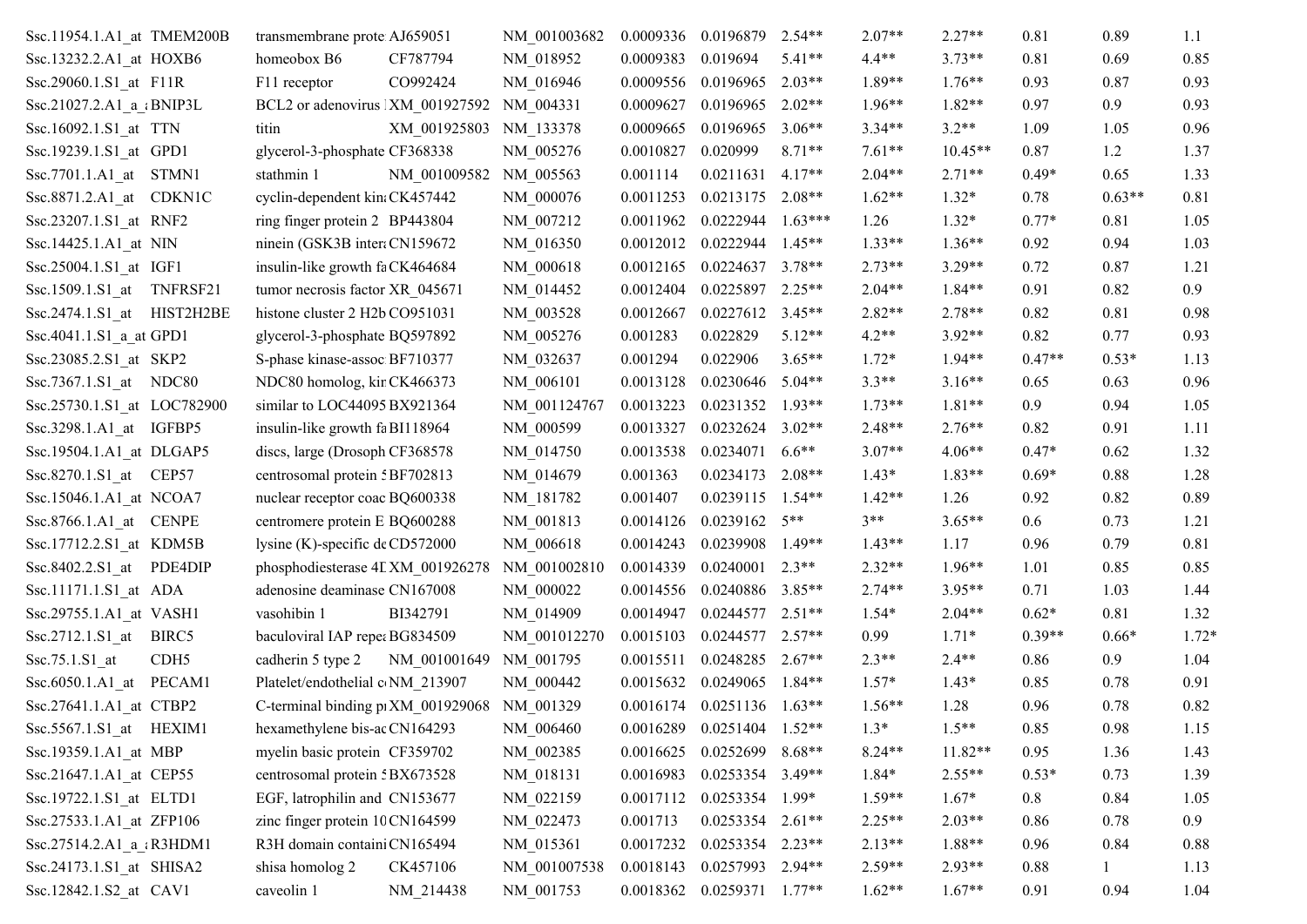| Ssc.941.1.S1_at<br>ACTA2                                    | actin alpha 2 smooth XM_001925828         |           | NM 001613              | 0.0019185 | 0.0265378                    | $2.08**$ | $1.66**$ | 1.28     | 0.8      | $0.61**$ | 0.77    |
|-------------------------------------------------------------|-------------------------------------------|-----------|------------------------|-----------|------------------------------|----------|----------|----------|----------|----------|---------|
| Ssc.3799.3.A1 at RBPMS                                      | RNA binding protein CO943223              |           | NM 006867              | 0.0019705 | 0.0267511                    | $1.91**$ | $1.73**$ | $1.51*$  | 0.91     | 0.79     | 0.87    |
| Ssc.18207.2.S1 at RHOQ                                      | ras homolog gene fan CB287600             |           | NM 012249              | 0.0020247 | 0.0269873                    | $2.37**$ | $2.15**$ | $2.46**$ | 0.91     | 1.04     | 1.14    |
| Ssc.24474.1.A1_at PAQR3                                     | progestin and adipoQ CK457531             |           | BC047510               | 0.0020319 | 0.0270344                    | $2.13**$ | $2.44**$ | $2.27**$ | 1.15     | 1.07     | 0.93    |
| Ssc.14250.1.S1_at UBE2A                                     | ubiquitin-conjugating XM_001927284        |           | NM_003336              | 0.0021212 | 0.0276548                    | $1.42**$ | $1.46**$ | $1.33*$  | 1.03     | 0.93     | 0.91    |
| Ssc.2168.1.S1 at KIAA1462                                   |                                           | CK456510  | AB040895               | 0.0021711 | 0.0279235                    | $2.22**$ | $1.89**$ | $1.72**$ | 0.85     | 0.77     | 0.91    |
| Ssc.9468.1.A1_at MYO9A                                      | BF710614<br>myosin IXA                    |           | NM 006901              | 0.0021879 | 0.0279891                    | $1.64*$  | $1.72**$ | $1.78**$ | 1.05     | 1.09     | 1.04    |
| Ssc.23983.1.A1_at SOX8                                      | SRY-box 8                                 | CK452429  | NM 014587              | 0.002223  | 0.0279891                    | $5.74**$ | $2.68**$ | $3.5**$  | $0.47*$  | 0.61     | 1.31    |
| Ssc.2754.1.S1_at PRC1                                       | protein regulator of c BF713007           |           | NM 015062              | 0.0022276 | 0.0279891                    | $3.91**$ | $2.34**$ | $2.57**$ | $0.6*$   | 0.66     | 1.1     |
| Ssc.2983.1.A1 at LXN                                        | BE031926<br>latexin                       |           | NM 020169              | 0.0022373 | 0.0279891                    | $6.86**$ | $3.66**$ | $4.82**$ | 0.53     | 0.7      | 1.32    |
| Ssc.12842.1.S1_at CAV1                                      | caveolin 1                                | NM 214438 | NM 001753              | 0.0022483 | 0.0280439                    | $2.62**$ | $2.57**$ | $2.29**$ | 0.98     | 0.87     | 0.89    |
| Ssc.28166.1.A1_at NCOA7                                     | nuclear receptor coac CN029056            |           | NM 181782              | 0.002262  | 0.0280596                    | $2.04**$ | $1.73**$ | $2.17**$ | 0.85     | 1.06     | 1.25    |
| Ssc.20445.1.S1_at SMC2                                      | structural maintenanc BX675815            |           | BG166796               | 0.0022848 | 0.0280662                    | $2.92**$ | $1.78*$  | $2.1**$  | $0.61*$  | 0.72     | 1.18    |
| Ssc.24883.1.A1_at TCHP                                      | trichoplein, keratin fi CF788627          |           | NM 032300              | 0.0023052 | 0.0280662                    | $3.11**$ | 1.4      | $2.82**$ | $0.45**$ | 0.91     | $2.01*$ |
| $Ssc.3665.1.S1$ <sub>_at</sub> IGSF3                        | immunoglobulin supe CN154486              |           | NM 001542              | 0.0023236 | 0.0281678                    | $2.4**$  | 1.26     | $1.58*$  | $0.53**$ | $0.66*$  | 1.25    |
| Ssc.8745.1.A1 at SOAT1                                      | sterol O-acyltransfera CF368982           |           | NM_003101              | 0.002356  | 0.0281984                    | $2.46**$ | 1.06     | 1.46     | $0.43**$ | $0.59*$  | 1.37    |
| AFFX-SSC-18SrRNLOC100008588 Sus scrofa 18S ribosc NR_002170 |                                           |           | U13369                 | 0.0024396 | 0.0287486                    | $2.38**$ | $2.17**$ | $2.58**$ | 0.91     | 1.08     | 1.19    |
| Ssc.21605.1.S1_a_aNUSAP1                                    | nucleolar and spindle BX664925            |           | NM 016359              | 0.0024427 | 0.0287486                    | $4.97**$ | $2.76**$ | $3.52**$ | 0.56     | 0.71     | 1.28    |
| Ssc.19551.1.S1_at KIF3A                                     | kinesin family memb CF362277              |           | NM 007054              | 0.0024546 | 0.0287486                    | $2.08**$ | $1.85**$ | $1.84**$ | 0.89     | 0.88     | 0.99    |
| Ssc.11214.1.A1 at MEMO1                                     | mediator of cell motil CF787739           |           | NM 015955              | 0.0024548 | 0.0287486                    | $1.51**$ | $1.43**$ | $1.42*$  | 0.95     | 0.94     | 0.99    |
| Ssc.7292.1.S1_at BPGM                                       | 2,3-bisphosphoglycerCD572063              |           | NM 001724              | 0.0024761 | 0.028825                     | $3.77**$ | $2.9**$  | $3.6**$  | 0.77     | 0.95     | 1.24    |
| Ssc.16100.1.S1 at PHKA1                                     | phosphorylase kinase AF091610             |           | NM 002637              | 0.0024884 | 0.028825                     | $4.01**$ | $5.11**$ | $4.55**$ | 1.27     | 1.14     | 0.89    |
| Ssc.6974.1.A1 at SYTL2                                      | synaptotagmin-like 2 CK457761             |           | NM 032379              | 0.0024919 | 0.028825                     | $1.79**$ | $1.47*$  | $1.55*$  | 0.82     | 0.87     | 1.05    |
| Ssc.9500.1.A1 at PGPEP1                                     | pyroglutamyl-peptida BF710709             |           | NM 017712              | 0.0025123 | 0.028825                     | $2.21**$ | $2.27**$ | $2.6**$  | 1.03     | 1.17     | 1.14    |
| Ssc.1012.1.S1_at ZNF277                                     | zinc finger protein 27 BQ600156           |           | NM_021994              | 0.002529  | 0.028825                     | $1.79**$ | $1.77**$ | $2.01**$ | 0.99     | 1.12     | 1.13    |
| Ssc.19883.1.S1_at COL15A1                                   | alpha 1 type XV colla $XM$ 001925576      |           | NM 001855              | 0.0025321 | 0.028825                     | $3.28**$ | $2.19**$ | $2.53**$ | 0.67     | 0.77     | 1.16    |
| Ssc.5962.2.S1 a at MBD2                                     | methyl-CpG binding XM_001924520 NM_003927 |           |                        | 0.0025745 | 0.0288462                    | $1.77**$ | $1.68**$ | $1.69**$ | 0.95     | 0.95     | 1.01    |
| Ssc.30859.1.A1 at $SUOX$                                    | sulfite oxidase                           | XR 045605 | NM 000456              | 0.0026252 | 0.0288496                    | $2.22**$ | $1.75**$ | $2.35**$ | 0.79     | 1.06     | 1.34    |
| Ssc.24694.1.S1_at WNT5A                                     | wingless-type MMTVCN160579                |           | NM 003392              | 0.0027125 | 0.0292267                    | $1.73**$ | $1.87**$ | $1.56*$  | 1.08     | 0.9      | 0.83    |
| Ssc.28888.1.S1_at ODZ4                                      | odz odd Oz and ten-n CF788821             |           | NM_024749              |           | 0.0027349  0.0293126  2.07** |          | $1.53**$ | $1.61**$ | $0.74*$  | 0.78     | 1.05    |
| $Ssc.2142.2.S1$ <sub>_at</sub> DBN1                         | drebrin 1<br>AJ686527                     |           | NM_004395              | 0.0027487 | $0.0294099$ 2.18**           |          | 1.16     | $1.84**$ | $0.53**$ | 0.84     | $1.59*$ |
| Ssc.1379.1.S1_at LOC338799                                  | hypothetical LOC338 AJ665717              |           | NR_002809              | 0.002752  | 0.0294099                    | $2.81**$ | $2.25**$ | $2.1**$  | 0.8      | 0.75     | 0.93    |
| Ssc.25370.1.S1 at SNX6                                      | sorting nexin 6                           |           | XM 001928268 NM 021249 | 0.0027978 | 0.0295485                    | $1.92**$ | $1.68*$  | $1.7*$   | 0.87     | 0.88     | 1.01    |
| Ssc.12941.2.S1 a aNCALD                                     | neurocalcin delta                         |           | XM_001925568 NM_032041 | 0.0028046 | 0.0295485                    | $2.57**$ | $2.14**$ | $1.58*$  | 0.83     | $0.61*$  | 0.74    |
| Ssc.27201.1.S1_a_aCCRL2                                     | chemokine (C-C mot NM 001001617           |           | NM 003965              | 0.0029124 | 0.03006                      | $6.84**$ | $6.41**$ | 7.88**   | 0.94     | 1.15     | 1.23    |
| Ssc.4438.1.A1 at PAWR                                       | PRKC, apoptosis, W'CF364927               |           | NM_002583              | 0.0029464 | 0.0301679                    | $1.81**$ | $1.73**$ | $1.52*$  | 0.95     | 0.84     | 0.88    |
| Ssc.11571.3.S1 at FAM118B                                   | family with sequence AK236191             |           | NM 024556              | 0.0029588 | 0.030211                     | $2.21**$ | $2.04**$ | $1.9**$  | 0.93     | 0.86     | 0.93    |
| Ssc.18721.1.A1_at LAMC1                                     | laminin gamma 1<br>CK462389               |           | NM 002293              | 0.0029662 | $0.0302436$ 2.13**           |          | $1.96**$ | $1.54*$  | 0.92     | 0.72     | 0.79    |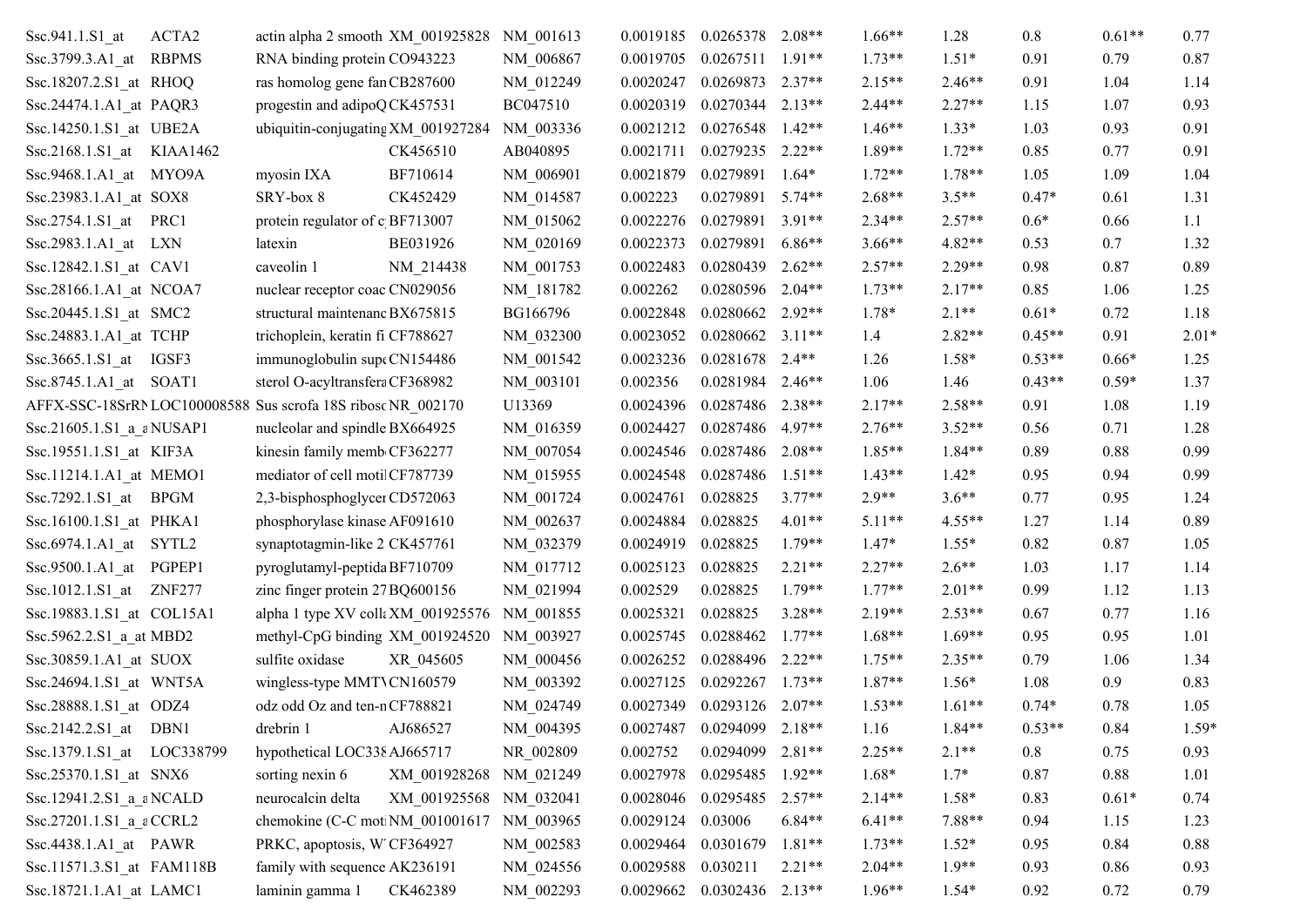| Ssc.4681.1.S1_at CD93                 | CD93 molecule                                 | XM 001926898 NM 012072 |           | 0.0030479 | 0.0307251                    | $2.53**$  | $1.8**$  | $1.82**$ | $0.71*$  | 0.72     | 1.01 |
|---------------------------------------|-----------------------------------------------|------------------------|-----------|-----------|------------------------------|-----------|----------|----------|----------|----------|------|
| Ssc.27012.1.S1 at STYX                | Homo sapiens serine XM 001926516 NM 145251    |                        |           | 0.0030884 | 0.0308886                    | $2.54**$  | $2.17**$ | $2.62**$ | 0.85     | 1.03     | 1.21 |
| Ssc.3965.1.A1_at PIGN                 | phosphatidylinositol BG609767                 |                        | NM 012327 | 0.0031463 | 0.0310671                    | $1.46*$   | $1.37*$  | $1.55**$ | 0.94     | 1.06     | 1.13 |
| $Ssc.25763.1.A1_at$ DYNC1LI2          | dynein cytoplasmic 1 BX921891                 |                        | NM 006141 | 0.0031571 | 0.0310671                    | $2.07**$  | $1.83**$ | $1.8**$  | 0.88     | 0.87     | 0.98 |
| Ssc.6080.1.S1_at SLPI                 | secretory leukocyte p NM 213870               |                        | NM 003064 | 0.003166  | $0.0310671$ 5.5**            |           | $3.57**$ | $6.2**$  | 0.65     | 1.13     | 1.74 |
| Ssc.25404.1.S1_at THRAP3              | thyroid hormone rece BX916208                 |                        | NM 005119 | 0.0032334 | 0.0312544                    | $2.16**$  | $2.3**$  | $2.66**$ | 1.06     | 1.23     | 1.16 |
| Ssc.15736.1.S1_at TMBIM6              | transmembrane BAX NM 001005348                |                        | NM 003217 | 0.0033109 | 0.0315093                    | $1.73**$  | $1.57*$  | $1.46*$  | 0.91     | 0.85     | 0.93 |
| Ssc.11787.2.A1_at RASSF2              | Ras association RalG BI184623                 |                        | NM 014737 | 0.003469  | 0.0321336                    | $4.11**$  | 1.73     | $2.48**$ | $0.42**$ | 0.6      | 1.43 |
| $Ssc.3231.2.A1_at$ DICER1             | dicer 1, ribonuclease CF792966                |                        | NM 030621 | 0.0034715 | 0.0321336                    | $1.62*$   | 1.27     | 0.84     | 0.79     | $0.52**$ | 0.66 |
| Ssc.30970.1.S1_at KIAA1009            |                                               | BF189026               | NM 014895 | 0.0035038 | 0.032194                     | $2.44**$  | $1.85*$  | $2.68**$ | 0.76     | 1.1      | 1.45 |
| $Ssc.3675.1.A1_at$ CALM3              | calmodulin 3                                  | CF180750               | NM 001743 | 0.0035092 | 0.0321984                    | $2.29**$  | $1.72**$ | $1.94**$ | 0.75     | 0.85     | 1.13 |
| Ssc.19035.1.S1_at CSGALNACT1          | chondroitin sulfate N CF368162                |                        | NM 018371 | 0.0035346 | 0.032325                     | $1.71**$  | $1.5*$   | 1.38     | 0.88     | 0.81     | 0.92 |
| $Ssc.6460.1.S1$ <sub>_at</sub> APPBP2 | amyloid beta precurs AJ655868                 |                        | NM 006380 | 0.003544  | 0.0323414                    | $1.87**$  | $1.77*$  | $1.74*$  | 0.95     | 0.93     | 0.98 |
| Ssc.18607.1.A1_at MAP4                | microtubule-associate CF180286                |                        | NM 030885 | 0.0035469 | 0.0323414                    | $1.95**$  | $1.6*$   | $1.62*$  | 0.82     | 0.83     | 1.02 |
| Ssc.24244.2.A1_at ATRX                | alpha thalassemia/me CK465665                 |                        | NM 000489 | 0.003561  | 0.0323521                    | $1.71**$  | $1.52*$  | 1.39     | 0.89     | 0.81     | 0.92 |
| Ssc.17230.1.S1_at TMSB10              | thymosin beta 10                              | NM 001097482           | NM 021103 | 0.0035989 | 0.0326125                    | $2.3**$   | $1.68*$  | 1.98**   | 0.73     | 0.86     | 1.18 |
| Ssc.5129.1.S1_at MAD2L1               | MAD2 mitotic arrest CN154490                  |                        | NM 002358 | 0.0036484 | 0.0327827                    | $2.55**$  | $1.47*$  | $1.76**$ | $0.58*$  | 0.69     | 1.2  |
| Ssc.19675.1.S1_at RACGAP1             | Rac GTPase activatin CK457026                 |                        | NM 013277 | 0.0036514 | 0.0327827                    | $5.05**$  | $2.1*$   | $2.81**$ | $0.42*$  | 0.56     | 1.33 |
| Ssc.25164.1.S1_at DUSP6               | dual specificity phost AK237220               |                        | NM 001946 | 0.0036534 | 0.0327827                    | $2.79**$  | $2.14**$ | $1.58*$  | 0.77     | $0.57*$  | 0.74 |
| Ssc.21823.1.S1_at APITD1              | apoptosis-inducing T CK458744                 |                        | NM 001302 | 0.0036919 | $0.0329275$ 2.15**           |           | 1.17     | 1.34     | $0.54**$ | $0.62*$  | 1.15 |
| Ssc.26770.1.S1_at HMMR                | hyaluronan-mediated BP159976                  |                        | NM_012485 | 0.0037274 | 0.0330521                    | $10.16**$ | $4.87*$  | $7.29**$ | $0.48**$ | $0.72**$ | 1.5  |
| Ssc.24270.1.S1_at COL21A1             | collagen type XXI all XM_001925339            |                        | NM 030820 | 0.0037285 | 0.0330521                    | $2.3**$   | 1.16     | 1.19     | $0.51**$ | $0.52**$ | 1.02 |
| Ssc.14477.1.S1_at CILP                | cartilage intermediate XM 001929026 NM 153221 |                        |           | 0.0038988 | 0.0339056                    | $2.65**$  | $1.76*$  | 1.37     | 0.66     | $0.52**$ | 0.78 |
| Ssc.24161.1.S1_at NUCKS1              | nuclear casein kinase CF361109                |                        | NM 022731 | 0.0039696 | 0.0341747                    | $1.55*$   | 1.21     | $1.6**$  | 0.78     | 1.03     | 1.32 |
| $Ssc.2001.1.A1_at$ LHX6               | LIM homeobox 6                                | BQ604172               | NM 014368 | 0.0040617 | 0.03439                      | $4.77**$  | $5.12**$ | $6.55**$ | 1.07     | 1.37     | 1.28 |
| Ssc.30916.1.A1 at AMIGO2              | adhesion molecule w CO947301                  |                        | NM 181847 | 0.0040893 | 0.0344705                    | $3.06**$  | $2.62**$ | $2.9**$  | 0.86     | 0.95     | 1.11 |
| Ssc.13601.1.A1 at                     |                                               | BQ602827               |           | 0.0041486 | 0.0346789                    | $2.73**$  | $2.54**$ | $2.35**$ | 0.93     | 0.86     | 0.92 |
| Ssc.9832.1.A1_at SH2B3                | SH2B adaptor proteir BI399041                 |                        | NM 005475 | 0.0041864 | 0.0348756                    | $1.96**$  | 1.43     | 1.53     | 0.73     | 0.78     | 1.07 |
| Ssc.14258.1.S1_at APP                 | amyloid beta (A4) pro NM_214372               |                        | NM 000484 | 0.0042194 | 0.0349749                    | $1.68*$   | $1.74**$ | 1.45     | 1.03     | 0.86     | 0.84 |
| Ssc.16707.1.S1_at Eno1                | enolase 1, alpha non- CK462922                |                        | NM_001428 |           | 0.0042927  0.0353204  1.91** |           | $1.57*$  | 1.53     | 0.82     | 0.8      | 0.97 |
| Ssc.29643.1.S1_at ORC4L               | origin recognition co CF180150                |                        | NM_002552 | 0.004303  | $0.0353255$ 2.02**           |           | $2.37**$ | $1.9**$  | 1.17     | 0.94     | 0.8  |
| Ssc.22124.1.S1_at AGTR2               | angiotensin II recepto BE235488               |                        | NM 000686 | 0.0043182 | 0.0353275                    | $2.03**$  | $1.82**$ | $1.52*$  | 0.9      | 0.75     | 0.83 |
| Ssc. 7176.1.A1 at CXCR4               | Chemokine receptor · NM 213773                |                        | NM 003467 | 0.0043597 | $0.0353275$ 2.6**            |           | $1.81*$  | $2.6**$  | 0.7      |          | 1.44 |
| Ssc.4895.1.S1 at FBXO25               | F-box protein 25                              | BF713434               | NM 012173 | 0.0043788 | 0.0353275                    | $1.68**$  | 1.43     | $1.74**$ | 0.85     | 1.03     | 1.21 |
| Ssc.6447.1.A1 at TADA2                | transcriptional adaptc BF710919               |                        | NM 001488 | 0.0044173 | 0.0354733                    | $1.95**$  | $1.57*$  | 1.41     | 0.81     | 0.72     | 0.9  |
| Ssc.29609.1.S1_at AHCY                | adenosylhomocystein BP148307                  |                        | NM_000687 | 0.0044323 | 0.0354733                    | $4.86**$  | $4.59**$ | $5.33**$ | 0.94     | 1.1      | 1.16 |
| Ssc.14470.1.S1_at MSN                 | moesin                                        | NM 001009578           | NM 002444 | 0.004469  | 0.035675                     | $2**$     | $1.68**$ | $1.7**$  | 0.84     | 0.85     | 1.02 |
| Ssc.26072.1.S1_at TTC7A               | tetratricopeptide repe CN158496               |                        | NM_020458 | 0.0046092 | $0.0361006$ 2.43**           |           | $2.19**$ | $2.55**$ | 0.9      | 1.05     | 1.17 |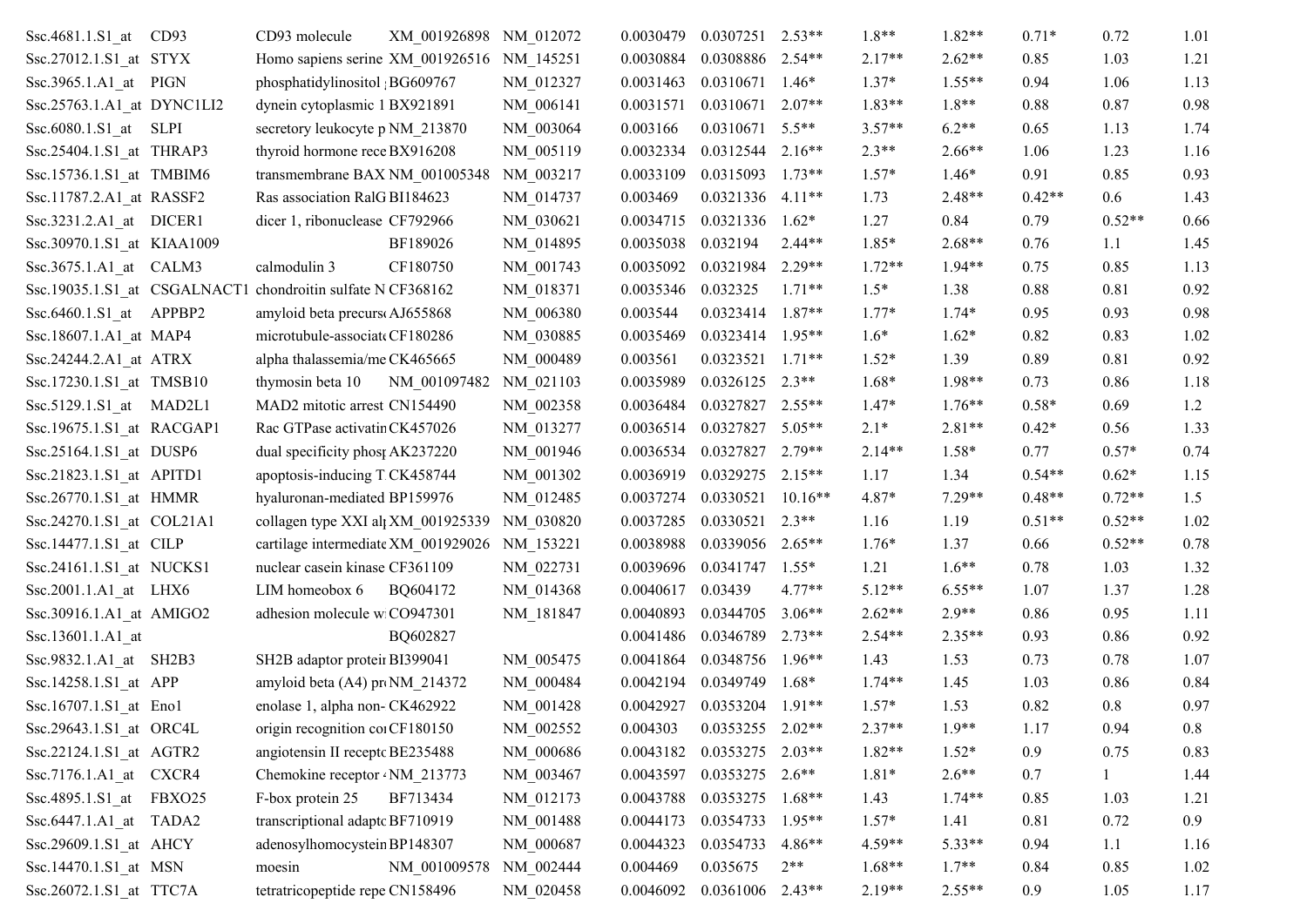| Ssc.11668.1.A1 at $KPNA2$               | karyopherin alpha 2 (BI183460                                     | NM 002266 | 0.0046318 | 0.0361623                    | $1.75*$  | 0.91     | 1.07     | $0.52**$ | $0.61*$ | 1.17 |
|-----------------------------------------|-------------------------------------------------------------------|-----------|-----------|------------------------------|----------|----------|----------|----------|---------|------|
| Ssc.18198.1.S1 at CDCA3                 | cell division cycle as: XM 001928347                              | NM 031299 | 0.0046968 | 0.03654                      | $3.82**$ | $2.24*$  | $3.17**$ | 0.59     | 0.83    | 1.41 |
| Ssc.16114.1.S1_at CACNA2D1              | calcium channel volta NM_214183                                   | NM 000722 | 0.0047401 | $0.0367726$ 2.47**           |          | $2.4**$  | $2.41**$ | 0.97     | 0.97    | 1.01 |
| Ssc.15634.2.S1_a_aCSNK2A1               | casein kinase 2, alpha BP159852                                   | NM 001895 | 0.0048341 | 0.0371088                    | $1.6*$   | $1.72**$ | $1.61*$  | 1.07     | 1       | 0.94 |
| Ssc.19573.1.S1 at MOV10                 | Moloney leukemia vi BI338270                                      | NM 020963 | 0.0049105 | 0.0373604                    | $1.66*$  | $1.6*$   | $1.75**$ | 0.96     | 1.05    | 1.09 |
| Ssc.15723.1.S1_at ISYNA1                | inositol-3-phosphate CN157463                                     | NM 016368 | 0.0051763 | 0.0382606                    | $2.25**$ | $1.57*$  | $1.64*$  | 0.7      | 0.73    | 1.04 |
| Ssc.12569.1.A1_at TPD52                 | tumor protein D52 XM_001925875                                    | NM 033516 | 0.0052643 | $0.0386706$ 2.37**           |          | $2.14**$ | $2.17**$ | 0.9      | 0.92    | 1.02 |
| Ssc.13930.1.S1_at ECOP                  | EGFR-coamplified at BX926606                                      | NM 030796 | 0.0053392 | 0.0391812                    | $2.26**$ | $2.14**$ | $2.21**$ | 0.95     | 0.98    | 1.03 |
| Ssc.19258.1.S1 at KCNJ9                 | potassium inwardly-r BF444827                                     | NM 004983 | 0.0054029 | 0.0393759                    | $2.04**$ | $1.93**$ | 1.89**   | 0.95     | 0.92    | 0.98 |
| Ssc.3070.1.S1_at HIST1H2AK              | histone cluster 1 H2a XM_001927612                                | NM 003529 | 0.0054033 | 0.0393759                    | $6.54**$ | $2.82*$  | $3.56**$ | 0.43     | 0.54    | 1.26 |
| Ssc.18282.1.S1_at                       | CK461683                                                          |           | 0.0054291 | 0.0394757                    | $1.99**$ | $1.62*$  | 1.38     | 0.82     | 0.69    | 0.85 |
| Ssc.2099.1.S1_at KIF23                  | kinesin family memb CO939739                                      | NM 004856 | 0.0054738 | 0.0395368                    | $5.79**$ | $2.27*$  | $3.16**$ | $0.39*$  | 0.55    | 1.39 |
| Ssc.4833.1.S1 at                        | BI181434                                                          |           | 0.0056699 | 0.0403493                    | $1.82*$  | 1.85*    | 1.88*    | 1.01     | 1.03    | 1.02 |
| BIRC5<br>$Ssc.432.1.S1$ at              | baculoviral IAP repea NM_214141                                   | NM 001168 | 0.0058097 | 0.0410519                    | $3.74**$ | $1.79*$  | $2.26*$  | $0.48*$  | 0.61    | 1.26 |
| Ssc. 7190.1.S1 at BUB1B                 | budding uninhibited 1CK457921                                     | NM 001211 | 0.0058332 | 0.0411582                    | $4.39**$ | $2.03*$  | $3.22**$ | $0.46*$  | 0.73    | 1.59 |
| Ssc.18551.1.S1 at PKIG                  | protein kinase (cAMI NM 214371                                    | NM 007066 | 0.0059982 | 0.0414482                    | $3.36**$ | $2.32**$ | $2.61**$ | 0.69     | 0.78    | 1.12 |
| Ssc.12156.1.A1 at FAM124B               | Protein FAM124B BQ603692                                          | NM 024785 | 0.0060356 | 0.041586                     | $5.92**$ | $2.41*$  | $5.43**$ | 0.41     | 0.92    | 2.25 |
|                                         | Ssc.3426.1.A1_at SUSERK3/MAP extracellular related k XM_001925291 | NM 002748 | 0.0060747 | 0.0417771                    | $1.81*$  | $1.67*$  | $1.76*$  | 0.92     | 0.98    | 1.06 |
| Ssc.17239.1.S1_at B3GNT5                | UDP-GlcNAc betaGt NM_214327                                       | NM 032047 | 0.0060928 | 0.0417879                    | $2.76**$ | 1.56     | $2.12**$ | $0.56*$  | 0.77    | 1.36 |
| Ssc.22336.2.A1 at HOXB7                 | homeobox B7<br>CF792053                                           | NM 004502 | 0.0061307 | 0.0419259                    | $2.02**$ | $1.73*$  | $2.41**$ | 0.86     | 1.19    | 1.39 |
| Ssc. 4098.1. A1_at MAP3K11              | mitogen-activated pro BG732425                                    | NM 002419 | 0.0061485 | 0.0419307                    | $3.06**$ | $2.81**$ | $2.55**$ | 0.92     | 0.83    | 0.91 |
| Ssc.19075.1.A1_at SMURF2                | SMAD specific E3 ul CF368898                                      | NM 022739 | 0.0061876 | 0.0420404                    | $2.05**$ | $1.9**$  | $1.65*$  | 0.93     | 0.81    | 0.87 |
| Ssc.13587.2.S1_at ANK3                  | ankyrin 3<br>CK466243                                             | AF070591  | 0.0062409 | 0.0422854                    | $2.13**$ | $2.24**$ | $1.97**$ | 1.05     | 0.92    | 0.88 |
| Ssc.27195.1.A1 at ANO1                  | anoctamin 1, calcium CN165941                                     | NM 018043 | 0.0063627 | 0.0426378                    | $3.6**$  | $3.07**$ | $2.61**$ | 0.85     | 0.72    | 0.85 |
| Ssc.2131.1.S1_at TMTC1                  | transmembrane and to CK451780                                     | NM_175861 | 0.006433  | 0.0428714                    | $1.87*$  | 0.94     | 0.94     | $0.5*$   | $0.5*$  | 1    |
| Ssc.20812.2.S1 at RFTN1                 | raftlin, lipid raft linke XM_001925353 NM_015150                  |           | 0.0065469 | 0.0431729                    | $2.09**$ | $2.27**$ | $1.91**$ | 1.08     | 0.91    | 0.84 |
| $Ssc.4227.1.S1$ <sub>_at</sub> CLDN5    | claudin 5<br>XM_001927547 NM_003277                               |           | 0.0067124 | 0.0435802                    | $2.35**$ | $2.22**$ | $2.2**$  | 0.94     | 0.94    | 0.99 |
| Ssc.20050.1.S1 at ASF1B                 | ASF1 anti-silencing 1 CK455016                                    | NM 018154 | 0.0067141 | 0.0435802                    | $3.47**$ | 0.98     | 1.79     | $0.28**$ | 0.52    | 1.83 |
| $Ssc.770.1.S1$ <sub>_</sub> at<br>PRR13 | CF365122<br>proline rich 13                                       | NM 018457 | 0.006801  | 0.0438805                    | $1.98**$ | $1.69*$  | 1.6      | 0.85     | 0.81    | 0.95 |
| Ssc. 7221.1. S1 at H2AFV                | H2A histone family, BF708411                                      | NM_012412 |           | 0.0069103  0.0442829  1.76*  |          | $1.62*$  | 1.87*    | 0.92     | 1.06    | 1.16 |
| Ssc.20353.1.S1_at MALAT1                | metastasis associated AW437138                                    | NR_002819 | 0.0071691 | $0.0449672$ 2.12**           |          | $2**$    | $1.66*$  | 0.94     | 0.78    | 0.83 |
| Ssc.5648.1.A1_at ELMO1                  | engulfment and cell r BF702975                                    | NM 130442 | 0.0074203 | $0.0457323$ 2.36**           |          | $1.96**$ | $1.96**$ | 0.83     | 0.83    |      |
| Ssc.5660.1.A1 at TMEM106B               | transmembrane prote CF368701                                      | NM 018374 | 0.0074268 | $0.0457323$ 2.2**            |          | $2.2**$  | $2.21**$ |          | 1.01    | 1.01 |
| Ssc.31130.1.A1 at IGF1                  | insulin-like growth fa CN153555                                   | NM_000618 | 0.0074476 | 0.045771                     | $2.16**$ | $1.77*$  | $2.3**$  | 0.82     | 1.07    | 1.3  |
| Ssc.390.2.S1 at<br>HIF1A                | hypoxia inducible fac NM_001123124                                | NM 017902 | 0.0074724 | 0.0457916 2.34**             |          | 2.58**   | $2.22**$ | 1.1      | 0.95    | 0.86 |
| Ssc.15352.1.S1_at FAM117A               | family with sequence CA778635                                     | NM_030802 | 0.0074767 | $0.0457916$ 1.93*            |          | 1.43     | $1.81*$  | 0.74     | 0.93    | 1.26 |
| Ssc.7437.1.A1 at L2HGDH                 | L-2-hydroxyglutarate BQ602734                                     | NM 024884 | 0.0075661 | $0.0458017$ 2.08**           |          | $1.95**$ | $2.44**$ | 0.94     | 1.17    | 1.25 |
| Ssc.21236.1.S1_at RALGPS2               | Ral GEF with PH doi CN154805                                      | NM_152663 |           | 0.0076354  0.0458017  2.51** |          | $1.95*$  | $2.4**$  | 0.77     | 0.95    | 1.23 |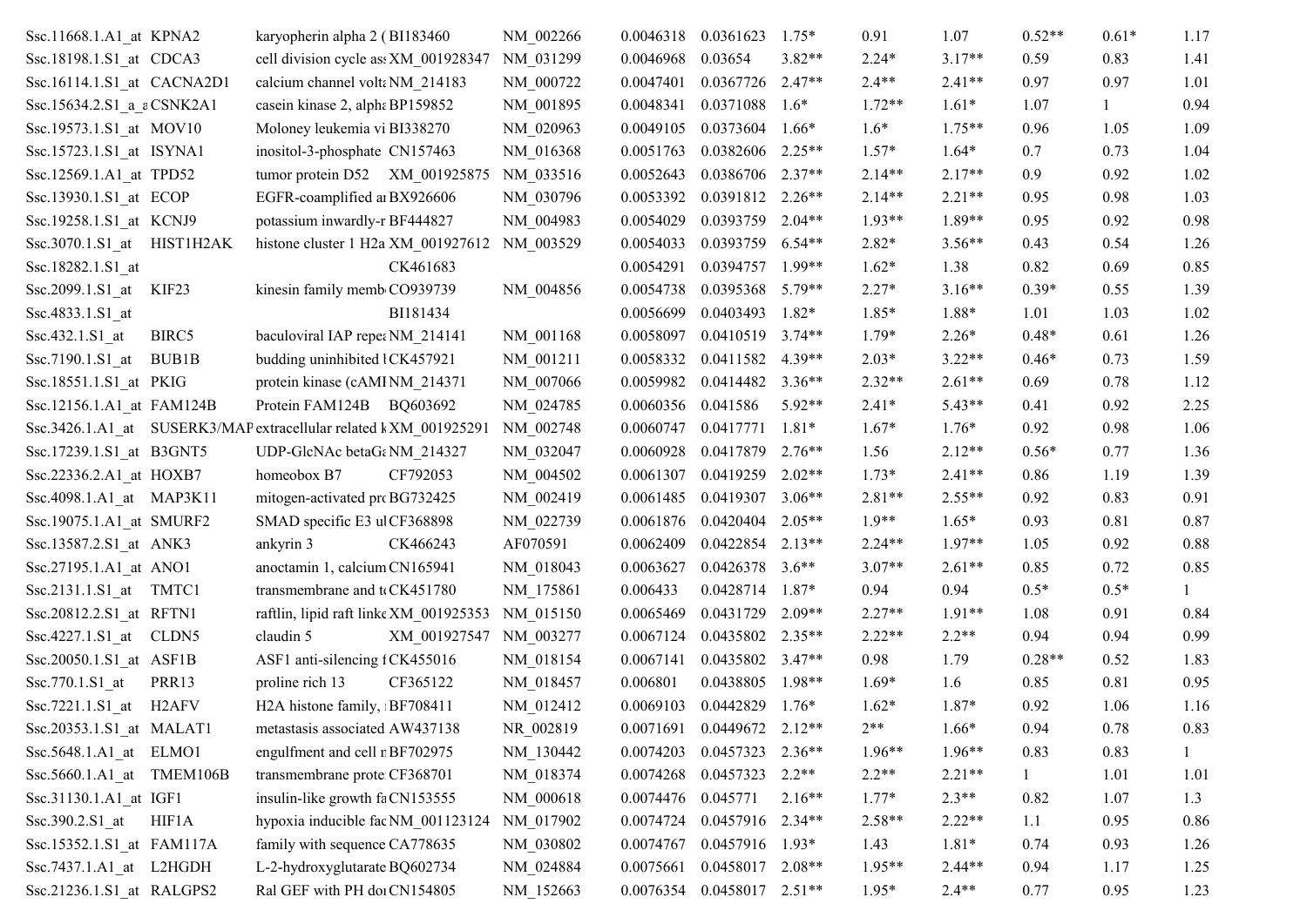| Ssc.16367.2. $S1$ a aTSHR                | thyroid stimulating h NM 214297                                                    | NM 000369    | 0.0076873 | $0.0458555$ 3.36**           |           | $1.97*$   | $2.09*$   | $0.59*$      | 0.62      | 1.06         |
|------------------------------------------|------------------------------------------------------------------------------------|--------------|-----------|------------------------------|-----------|-----------|-----------|--------------|-----------|--------------|
| Ssc.1142.1.S1 at NQO1                    | NADH and NAPH de NM 001159613                                                      | NM 000903    | 0.0078091 | 0.0460359                    | $3.39**$  | 1.95      | $4.03**$  | 0.57         | 1.19      | $2.07*$      |
| Ssc.21730.1.S1 at LMNB1                  | CK450244<br>lamin B1                                                               | NM 002199    | 0.007818  | 0.0460359                    | $4.46**$  | $2.02*$   | $2.27*$   | $0.45*$      | 0.51      | 1.13         |
| Ssc.2258.1.S1 at GATA6                   | transcription factor GNM 214328                                                    | NM_005257    | 0.007934  | 0.0465117                    | $2.8**$   | $1.83*$   | 1.2       | 0.65         | $0.43**$  | 0.66         |
| Ssc.3832.1.S1 at AQP3                    | NM 001110172 NM 004925<br>aquaporin 3                                              |              | 0.0079445 | 0.0465189                    | $6.15**$  | $2.24*$   | $2.2*$    | $0.36*$      | $0.36*$   | 0.98         |
| Ssc.17522.1.A1_at ALDH1A2                | aldehyde dehydrogen CO993758                                                       | NM 003888    | 0.0082193 | 0.0473669                    | $2.56**$  | $2.29**$  | $1.71*$   | 0.89         | 0.67      | 0.75         |
| Ssc.16096.2.S1 a aKIT                    | v-kit Hardy-Zuckerm BP141688                                                       | NM 000899    | 0.0082511 | 0.0473684                    | $2.85**$  | $1.97*$   | $2.85**$  | 0.69         | 1         | 1.44         |
| Ssc.29522.1.A1 at TARDBP                 | TAR DNA binding p CO941348                                                         | NM_007375    | 0.0082964 | 0.04748                      | $2.62**$  | $1.9*$    | $1.93*$   | 0.72         | 0.74      | 1.02         |
| Ssc.773.2.S1 a at HIST1H2BD              | histone cluster 1 H2b XM 001927879                                                 | NM 021063    | 0.0083926 | 0.0478066                    | $2.15**$  | $2.29**$  | $2.04**$  | 1.06         | 0.95      | 0.89         |
| Ssc.26025.1.S1_at KIF21A                 | kinesin family memb BX926531                                                       | NM_017641    | 0.0084266 | 0.0478977                    | $2.17**$  | $1.84*$   | $1.95**$  | 0.85         | 0.9       | 1.06         |
| Ssc.7621.1.A1_at ANLN                    | anillin actin binding [CK457029]                                                   | NM 018685    | 0.0085643 | 0.0484307                    | $3.49**$  | $1.78*$   | $2.19*$   | $0.51*$      | 0.63      | 1.23         |
| Ssc.24183.1.S1 at CENPN                  | centromere protein N CK456980                                                      | NM 018455    | 0.0085683 | 0.0484307                    | $2.67**$  | 1.07      | 1.66      | $0.4**$      | 0.62      | 1.56         |
| Ssc.773.1.S1 at<br>HIST1H2BD             | histone cluster 1, H2l XM 001928617                                                | NM 021063    | 0.008608  | 0.0485432                    | $1.9*$    | 1.88*     | $1.81*$   | 0.99         | 0.95      | 0.97         |
| Ssc.18174.1.A1_at Zfp706                 | zinc finger protein 70 BQ597405                                                    | NM 016096    | 0.0086329 | 0.0486074                    | $2.51*$   | 2.05      | $2.28*$   | 0.82         | 0.91      | 1.11         |
| Ssc.10410.1.A1_at BHLHB9                 | basic helix-loop-helix CF180460                                                    | NM 030639    | 0.0087035 | 0.0487813                    | $2.31**$  | 1.33      | $1.62*$   | $0.58*$      | 0.7       | 1.22         |
| Ssc.12652.1.A1 at HOXA10                 | homeobox A10<br>BI403142                                                           | NM 018951    | 0.0087572 | 0.048972                     | $3.61**$  | $3.14**$  | $3.15**$  | 0.87         | 0.87      | $\mathbf{1}$ |
| Ssc.24731.1.A1_at MEX3B                  | mex-3 homolog B<br>CK463945                                                        | NM 032246    | 0.0088623 | 0.0493518                    | $2.64**$  | $2.37**$  | $2.32**$  | 0.9          | 0.88      | 0.98         |
| Ssc.9365.1.S1 at IGF2                    | insulin-like growth fa NM 213883                                                   | NM_006546    | 0.0088859 | 0.0493881                    | $2.35**$  | 1.55      | 0.95      | 0.66         | $0.4**$   | $0.61*$      |
| Ssc.27717.1.S1 at BLZF1                  | basic leucine zipper r BE013963                                                    | NM_003666    | 0.0089601 | $0.0497254$ 3.01**           |           | 0.95      | 1.53      | $0.32**$     | $0.51*$   | 1.61         |
|                                          |                                                                                    |              |           |                              |           |           |           |              |           |              |
|                                          | Cluster 2: transcripts demonstrating increasing expression levels over time course |              |           |                              |           |           |           |              |           |              |
| Ssc.31052.1.A1_at FAM63B                 | family with sequence CK460889                                                      | NM 001040450 | 0.0000023 | 0.0056205                    | $1.36***$ | $1.58***$ | $1.82***$ | $1.16*$      | $1.34***$ | $1.15*$      |
| Ssc.847.1.S1 at<br>TFDP2                 | Transcription factor I CK456459                                                    | NM 006286    | 5.39E-06  | 0.0063885                    | $2.14**$  | $2.55**$  | $2.01**$  | $1.19*$      | 0.94      | $0.79*$      |
| Ssc.26200.1.S1_at THRB                   | thyroid hormone rece BX919092                                                      | NM_000461    | 0.0000061 | 0.0063885                    | 2.98**    | $4.7**$   | $6.46**$  | $1.57*$      | $2.16**$  | 1.38         |
| Ssc.210.1.S1 a at HLA-DQB1               | MHC class II histoco NM 001113695                                                  | NM 002123    | 0.0000155 | 0.0063885                    | $3.4**$   | $4.53**$  | $4.65**$  | 1.33         | 1.37      | 1.03         |
| Ssc.9771.1.A1_at ERG                     | v-ets erythroblastosis CN069699                                                    | NM_004449    | 0.0000171 | 0.0063885                    | $1.66**$  | $2.07**$  | $2.14**$  | $1.25*$      | $1.29**$  | 1.03         |
| Ssc.24222.1.A1 at CLIP1                  | CLIP1 protein<br>XM 001928981                                                      | NM 002956    | 0.0000173 | 0.0063885                    | $2.86**$  | $2.86**$  | $3.69**$  | $\mathbf{1}$ | 1.29      | 1.29         |
| Ssc.18261.1.S1 at PSTPIP2                | proline-serine-threon CF180587                                                     | NM 024430    | 0.0000175 | 0.0063885                    | $5.34**$  | $6.94**$  | $6.75**$  | 1.3          | 1.26      | 0.97         |
| Ssc.3699.1.S1 at PDZD2                   | PDZ domain containi BQ600865                                                       | NM_178140    | 0.0000181 | 0.0063885                    | $1.7**$   | $2.57**$  | $1.99**$  | $1.51**$     | 1.17      | $0.77*$      |
| Ssc.12578.1.A1 at IGF1                   | insulin-like growth fa BI402878                                                    | NM_000618    | 0.0000242 | 0.0070965                    | $2.48**$  | $2.27**$  | $2.66**$  | 0.91         | 1.07      | 1.17         |
| Ssc.18950.1.A1 at                        | CF364970                                                                           |              |           | 0.0000275  0.0077384  3.09** |           | $3.15**$  | $2.01**$  | 1.02         | $0.65**$  | $0.64**$     |
| Ssc.9202.1.A1_at DCAF6                   | DDB1 and CUL4 ass XM 001926863 NM 018442                                           |              | 0.0000285 | $0.0077384$ 1.75**           |           | $2.09**$  | $2.28**$  | 1.19         | $1.3*$    | 1.09         |
| Ssc.5962.1.A1 at MBD2                    | methyl-CpG binding XM 001924627                                                    | NM 003927    | 0.0000319 | 0.0077954                    | $1.84***$ | $1.92***$ | $1.91***$ | 1.04         | 1.04      | 0.99         |
| Ssc.10541.1.S1 a aUBC                    | ubiquitin C<br>XM 001925239                                                        | NM 021009    | 0.0000396 | 0.0078462                    | $1.4***$  | $1.49***$ | $1.37***$ | 1.06         | 0.98      | 0.92         |
| Ssc.7761.1.A1_at MECOM                   | MDS1 and EVI1 con BF712151                                                         | NM_004991    | 0.0000435 | 0.0081375                    | $1.8**$   | $2.01**$  | $1.79**$  | 1.12         | 0.99      | 0.89         |
| Ssc.14117.1.A1 at DEPDC7                 | DEP domain containi CK450499                                                       | NM 139160    | 0.0000444 | $0.0081375$ 3.13**           |           | $3.34**$  | $3.5**$   | 1.07         | 1.12      | 1.05         |
| TMEM56<br>$Ssc.494.1.S1$ <sub>_</sub> at | transmembrane prote CK461662                                                       | NM 152487    | 0.0000498 | $0.0086926$ 2**              |           | $2.62**$  | $3.6**$   | 1.31         | $1.8**$   | $1.37*$      |
| Ssc.5924.1.S1 at<br>MAPK3                | mitogen-activated pro CO954257                                                     | NM 002746    | 0.0000541 | $0.0091638$ 1.16*            |           | $1.22*$   | $1.55***$ | 1.05         | $1.33***$ | $1.28**$     |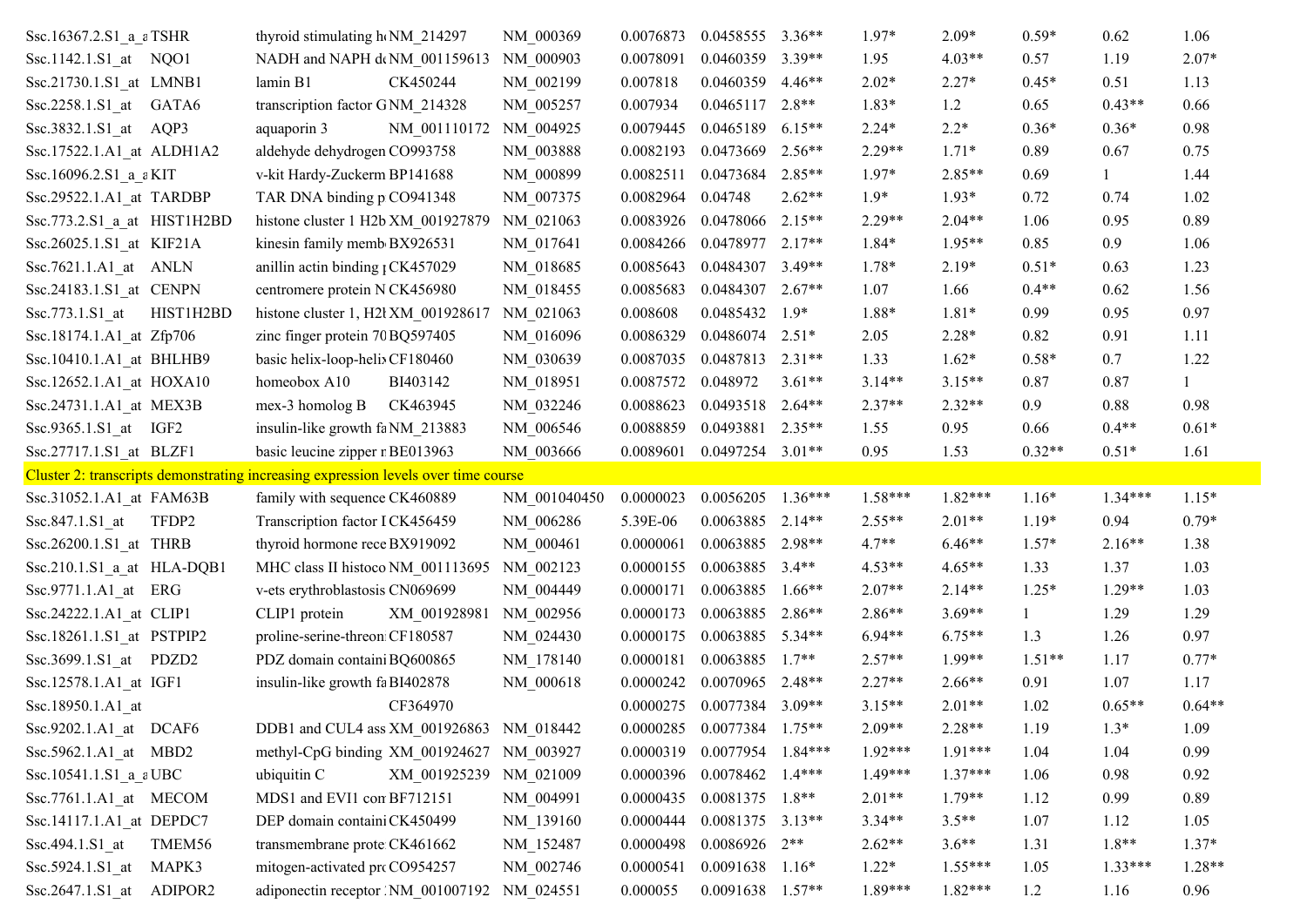| Ssc.2037.1.S1_at                       | TMEM132A | transmembrane prote AW416044              |              | NM 017870    | 0.0000594 | 0.0092162                    | $6.12**$  | $6.27**$  | $5.16**$  | 1.02         | 0.84     | 0.82     |
|----------------------------------------|----------|-------------------------------------------|--------------|--------------|-----------|------------------------------|-----------|-----------|-----------|--------------|----------|----------|
| Ssc.5348.1.S1 at                       | OSGIN2   | oxidative stress induc BQ604034           |              | NM 004337    | 0.0000648 | 0.0095011                    | $1.73**$  | $1.78**$  | $2.01**$  | 1.02         | 1.16     | 1.13     |
| Ssc.11096.1.S1_at OXCT1                |          | 3-oxoacid CoA translNM 213938             |              | NM 000436    | 0.0000764 | 0.0103199                    | $3.8**$   | $3.81**$  | $4.34**$  | $\mathbf{1}$ | 1.14     | 1.14     |
| Ssc.5481.1.A1_at ATP6V1G1              |          | ATPase, H+ transpor XM_001928928          |              | NM 004888    | 0.0000842 | 0.0103199                    | 1.12      | $1.2**$   | $1.43***$ | 1.07         | $1.28**$ | $1.19*$  |
| Ssc.22945.1.S1_at AMPD1                |          | adenosine monophos NM_001123076 NM_000036 |              |              | 0.0000855 | 0.0103199                    | $2.72**$  | $2.78**$  | $2.9**$   | 1.02         | 1.06     | 1.04     |
| $Ssc.4122.1.A1 \text{ s at TMSB4X}$    |          | thymosin beta 4, X-li NM $001141991$      |              | AK055976     | 0.0000903 | 0.0103199                    | $1.46***$ | $1.57***$ | $1.46***$ | 1.08         | 1        | 0.93     |
| Ssc.31212.1.S1_at CASP8                |          | caspase 8, apoptosis-1NM_001031779        |              | NM 033358    | 0.0000951 | 0.0104058                    | $2.84**$  | $3.03**$  | $2.68**$  | 1.07         | 0.94     | 0.88     |
| Ssc.1037.1.S1_at ITM2B                 |          | integral membrane pr NM_001042375         |              | NM 021999    | 0.0000967 | 0.0104252                    | $1.56***$ | $1.75***$ | $1.53***$ | 1.12         | 0.98     | 0.87     |
| Ssc.3337.1.A1_at ZC3H11A               |          | zinc finger CCCH-ty <sub>l</sub> CK463858 |              | NM_014827    | 0.0001099 | 0.0111639                    | $1.55***$ | $1.68***$ | $1.72***$ | 1.08         | 1.11     | 1.03     |
| Ssc.27665.1.S1_at MYH8                 |          | myosin heavy chain {BX926893}             |              | NM 002472    | 0.00011   | 0.0111639                    | $3.15**$  | $3.26**$  | $3.62**$  | 1.03         | 1.15     | 1.11     |
| Ssc.15909.1.S1_at MYH4                 |          | myosin heavy chain 4 NM_001123141         |              | NM 017533    | 0.000115  | 0.0113645                    | $5.23**$  | $5.66**$  | $6.01**$  | 1.08         | 1.15     | 1.06     |
| Ssc.5605.1.A1_at ITPR1                 |          | inositol 1,4,5-triphos AJ661915           |              | NM 002222    | 0.0001198 | 0.0113645                    | $1.95**$  | $2.19**$  | $1.87**$  | 1.13         | 0.96     | 0.85     |
| Ssc.4161.1.A1_at MAP3K7IP2             |          | mitogen-activated pro BQ598976            |              | NM 015093    | 0.0001323 | 0.0118248                    | $1.33*$   | $1.71***$ | $1.91***$ | 1.29         | $1.44**$ | 1.11     |
| Ssc.4121.1.S1_at C16orf72              |          | chromosome 16 open BF702745               |              | NM 014117    | 0.0001446 | 0.0121834                    | $1.64**$  | $1.96***$ | $1.81***$ | 1.19         | 1.1      | 0.92     |
| Ssc.23268.1.A1_at FAM149B1             |          | Protein FAM149B1 CF367822                 |              | NM 173348    | 0.0001494 | 0.0123097                    | $1.49**$  | $1.45**$  | $1.96***$ | 0.98         | $1.31*$  | $1.35*$  |
| $Ssc.21665.1.A1$ <sub>_at</sub> DCAF10 |          | DDB1 and CUL4 ass CN163140                |              | NM_024345    | 0.0001557 | 0.0123686                    | 1.11      | $1.61***$ | $1.69***$ | $1.45**$     | $1.53**$ | 1.05     |
| Ssc.15868.1.S1_at OCLN                 |          | occludin                                  | NM_001163647 | NM 002538    | 0.0001561 | 0.0123686                    | $1.71**$  | $2.57**$  | $1.76**$  | $1.5**$      | 1.03     | $0.68**$ |
| Ssc.9972.1.A1_at SEMA3G                |          | FLJ00014 protein                          | BI399554     | NM 012095    | 0.0001633 | 0.0123686                    | $1.87**$  | $2.87**$  | $2.31**$  | $1.53**$     | 1.24     | 0.81     |
| Ssc.21810.1.S1_at PON3                 |          | paraoxonase 3                             | NM 001044604 | NM 000940    | 0.0001634 | 0.0123686                    | 5.88**    | $8.55**$  | $7.77**$  | 1.45         | 1.32     | 0.91     |
| Ssc.15242.1.S1_at TNFRSF1B             |          | tumor necrosis factor CK467716            |              | NM 001066    | 0.0001637 | 0.0123686                    | $1.37*$   | $1.95***$ | $1.52**$  | $1.42*$      | 1.11     | 0.78     |
| Ssc.16730.1.S1_at ANGPT1               |          | angiopoietin 1                            | NM_213959    | NM 001146    | 0.0001702 | 0.0127329                    | $3.82**$  | $3.69**$  | $5.55**$  | 0.97         | 1.45     | 1.5      |
| Ssc.5990.1.S1_at TRPC4AP               |          | TRPC4-associated pr XM_001927363          |              | NM 015638    | 0.0001836 | 0.0128698                    | 1.06      | $1.17***$ | $1.12**$  | $1.11**$     | 1.06     | 0.96     |
| Ssc.7392.1.S1_at CALM2                 |          | Homo sapiens calmo CO951225               |              | NM 001743    | 0.0001877 | 0.0128698                    | $2.24**$  | $2.29**$  | $2.44**$  | 1.02         | 1.09     | 1.06     |
| Ssc.21946.1.S1 at HS6ST1               |          | heparan sulfate 6-O-s BG834099            |              | NM 004807    | 0.0002007 | 0.0128698                    | $1.59**$  | $2.01**$  | $2.26**$  | 1.26         | $1.42**$ | 1.13     |
| Ssc.29588.1.A1 at DST                  |          | dystonin                                  | XR_045387    | NM 001723    | 0.0002034 | 0.0128698                    | $2.79**$  | $3.63**$  | $3.08**$  | 1.3          | 1.11     | 0.85     |
| Ssc.30870.1.A1_at ANKRD37              |          | ankyrin repeat domai XM_001927723         |              | NM_181726    | 0.0002099 | 0.0128698                    | $37.25**$ | 38.99**   | 35.83**   | 1.05         | 0.96     | 0.92     |
| Ssc.10199.2.S1_a_aDTNBP1               |          | dystrobrevin binding NM_001098600         |              | NM 032122    | 0.0002107 | 0.0128698                    | $2.08**$  | $2.39**$  | $2.93**$  | 1.15         | $1.41*$  | 1.22     |
| Ssc.1133.1.S1_at GNG11                 |          | guanine nucleotide bi CK463371            |              | NM 004126    | 0.0002334 | 0.0138012                    | $2.16**$  | $2.27**$  | $2.01**$  | 1.05         | 0.93     | 0.89     |
| Ssc.12989.1.A1_at YIPF6                |          | Yip1 domain family 1BQ602424              |              | NM 173834    | 0.0002406 | 0.013986                     | $2.08**$  | $2.1**$   | $2.02**$  | 1.01         | 0.97     | 0.96     |
| $Ssc.494.1.S2$ at TMEM56               |          | transmembrane prote CK463653              |              | NM_152487    |           | 0.0002523  0.0141055  1.46*  |           | $2.1**$   | $2.73**$  | $1.44*$      | $1.87**$ | 1.3      |
| $Ssc.912.1.S1$ <sub>_at</sub>          | YPEL5    | yippee-like 5 XP_35 CO949390              |              | NM_016061    |           | 0.0002599  0.0141055  1.28*  |           | $1.6**$   | $1.72***$ | 1.25         | $1.34*$  | 1.07     |
| Ssc.1629.1.S1_at EIF2C1                |          | eukaryotic translation BF710597           |              | NM 012199    | 0.0002645 | $0.0141055$ 1.49**           |           | $1.62***$ | $1.41**$  | 1.09         | 0.95     | 0.88     |
| Ssc.12654.2.A1 at MEF2A                |          | myocyte enhancer fac BM190416             |              | NM 005587    | 0.000273  | 0.0141055                    | $1.42**$  | $1.6***$  | $1.6***$  | 1.13         | 1.13     |          |
| Ssc.11618.1.A1 at ITM2A                |          | integral membrane pr NM_001031798         |              | NM 004867    | 0.0002767 | $0.0141055$ 2.07**           |           | $2.43**$  | $2.16**$  | 1.17         | 1.04     | 0.89     |
| Ssc.22750.1.S1_at EVI1                 |          | MDS1 and EVI1 con CK453983                |              | NM 004991    | 0.0002794 | $0.0141055$ 2.1**            |           | $2.29**$  | $1.9**$   | 1.09         | 0.91     | 0.83     |
| Ssc.11404.1.A1_at ATXN1                |          | ataxin 1                                  | CF359642     | AW235612     | 0.0002819 | 0.0141055                    | $1.77**$  | $2.31**$  | $2.61**$  | 1.3          | $1.47*$  | 1.13     |
| Ssc.4717.1.S1_at PHKB                  |          | phosphorylase kinase CN161493             |              | NM_001031835 | 0.0002851 | $0.0141055$ 2.11**           |           | 2.39**    | $2.51**$  | 1.13         | 1.19     | 1.05     |
| Ssc. 7832.1.A1 at LRP6                 |          | low density lipoprote BQ597827            |              | NM_002336    |           | 0.0002898  0.0141055  1.42** |           | $1.57***$ | $1.48**$  | 1.11         | 1.04     | 0.94     |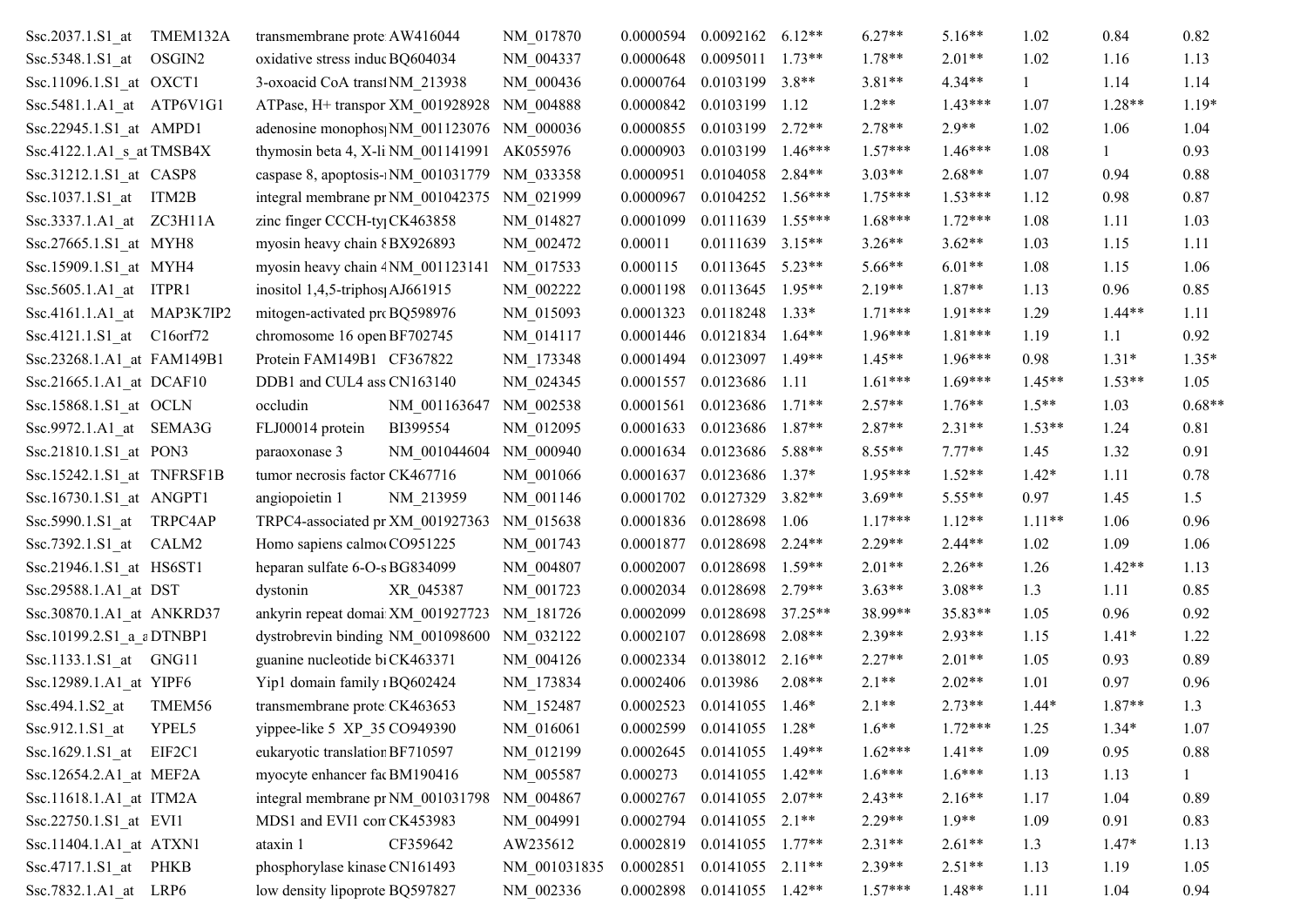| Ssc.11618.2.S1 at ITM2A                 | integral membrane pr NM_001031798 NM 004867      |              | 0.0002916 | 0.0141055                    | $3.03**$             | $3.39**$  | $2.6**$   | 1.12     | 0.86      | 0.77    |
|-----------------------------------------|--------------------------------------------------|--------------|-----------|------------------------------|----------------------|-----------|-----------|----------|-----------|---------|
| Ssc.8346.1.A1_at CDC2L1                 | cell division cycle 2-1XM 001928297 NM 001018108 |              | 0.0002927 | 0.0141055                    | $1.43*$              | $2.44**$  | $1.78**$  | $1.7**$  | 1.24      | $0.73*$ |
| Ssc.21023.1.S1 at NEK7                  | NIMA (never in mito CF789072)                    | NM 133494    | 0.0002971 | 0.0141055                    | $1.73**$             | $2.27**$  | $2.34**$  | 1.31     | $1.35*$   | 1.03    |
| Ssc.30756.1.S1_at RNF170                | ring finger protein 17 AW358814                  | NM 030954    | 0.0003055 | 0.0141772                    | $1.56**$             | $1.6***$  | $1.57***$ | 1.03     | 1.01      | 0.98    |
| Ssc.28646.1.A1 at TCF4                  | transcription factor 4 AJ669325                  | NM 003199    | 0.0003117 | 0.0141916                    | $2.09**$             | 1.99**    | $1.92**$  | 0.96     | 0.92      | 0.96    |
| Ssc.13830.1.S1 at CDC34                 | Cell division cycle 3 <sup>2</sup> CK456581      | NM 030771    | 0.0003203 | 0.0144076                    | $1.67**$             | $1.76**$  | $2.09**$  | 1.06     | $1.25*$   | 1.19    |
| $Ssc.4147.1.S1$ <sub>_at</sub> $CCNYL1$ | cyclin Y-like 1<br>BG609032                      | NM_152523    | 0.0003493 | 0.0148621                    | $1.97**$             | $2.6**$   | $2.66**$  | 1.32     | 1.35      | 1.02    |
| Ssc.18988.1.S1 at ZHX1                  | zinc fingers and hom XM 001928633                | NM 007222    | 0.0003512 | 0.0148621                    | $1.56**$             | $1.82**$  | $2.07**$  | 1.17     | $1.33*$   | 1.14    |
| Ssc.2491.1.S1_at CAMK2G                 | calcium/calmodulin-cCF363021                     | NM 172171    | 0.0003556 | 0.0148621                    | $2.8**$              | $3.39**$  | $3.5**$   | 1.21     | 1.25      | 1.03    |
| Ssc.19192.2.A1 at C20orf108             | chromosome 20 open CF362897                      | NM 080821    | 0.0003619 | 0.0148621                    | $1.83**$             | $2.82**$  | $2.85**$  | $1.54*$  | $1.56*$   | 1.01    |
| Ssc.27613.1.S1_at OPTN                  | optineurin<br>NM_213961                          | NM 001008211 | 0.0003635 | 0.0148621                    | $2.92**$             | $2.85**$  | $3.13**$  | 0.98     | 1.07      | 1.1     |
| $Ssc.715.1.S1$ <sub>_at</sub><br>МB     | myoglobin<br>NM 214236                           | NM 203377    | 0.0003756 | 0.0148621                    | $4.55**$             | $5.8**$   | $5.3**$   | 1.27     | 1.17      | 0.91    |
| Ssc.9544.2.S1_a_at C-FLIP               | cellular FLICE-like ii NM 001001628              | NM 003879    | 0.0003789 | 0.0148621                    | $1.35**$             | $1.37**$  | $1.45***$ | 1.02     | 1.08      | 1.06    |
| Ssc.30689.1.A1_at CCDC82                | coiled-coil domain cc CO987866                   | NM 024725    | 0.0004138 | 0.0148621                    | $1.52**$             | 1.98**    | $2.08**$  | $1.3*$   | $1.37*$   | 1.05    |
| $Ssc.995.1.A1_at$ PCNX                  | Pan troglodytes pecal BI400346                   | NM 014982    | 0.0004203 | 0.0148621                    | 1.23                 | $1.94**$  | $1.87**$  | $1.58*$  | $1.52*$   | 0.96    |
| Ssc.11102.1.S1 at HLA-DQA1              | MHC class II histoco NM 001114062                | NM 002122    | 0.0004265 | 0.0148707                    | $2.5**$              | 2.96**    | $3.16**$  | 1.18     | 1.26      | 1.07    |
| Ssc.24254.1.S1 at CASC4                 | cancer susceptibility CK454472                   | NM 138423    | 0.000428  | 0.0148707                    | $1.71**$             | $1.95**$  | $2.19**$  | 1.15     | 1.28      | 1.12    |
| Ssc.21985.1.S1 at PPP1R1A               | protein phosphatase 1CK453061                    | NM 006741    | 0.0004345 | 0.0149069                    | $2.28**$             | $2.64**$  | $3.22**$  | 1.16     | 1.41      | 1.22    |
| Ssc.16810.1.S1 at ZCCHC24               | zinc finger, CCHC do CF366180                    | NM 153367    | 0.0004404 | 0.0149465                    | $1.7**$              | $1.91**$  | $1.97***$ | 1.12     | 1.16      | 1.03    |
| Ssc.174.1.S1 at<br>UCP3                 | uncoupling protein 3 AF128837                    | NM 003356    | 0.0004459 | 0.0150106                    | $2.33**$             | $3.66**$  | $3.47**$  | $1.57*$  | 1.49      | 0.95    |
| OSTF1<br>$Ssc.53.1.S1$ <sub>_at</sub>   | osteoclast stimulating NM_214005                 | NM 012383    | 0.0004499 | 0.0150106                    | $1.58***$            | $1.57**$  | $1.45**$  | 0.99     | 0.92      | 0.93    |
| Ssc.21838.1.S1 at DYNC2LI1              | dynein cytoplasmic 2 BX671222                    | NM 015522    | 0.000461  | 0.015154                     | 1.39                 | $2.93**$  | $2.3**$   | $2.1**$  | $1.65*$   | 0.79    |
| Ssc.8405.1.A1_at TTLL7                  | tubulin tyrosine ligas BQ601342                  | NM 024686    | 0.0004712 | 0.015154                     | $3.14**$             | $3.6**$   | $4.88**$  | 1.15     | 1.56      | 1.36    |
| Ssc.21577.1.A1 at NR3C1                 | nuclear receptor subf CN158365                   | NM 000176    | 0.0004998 | 0.015608                     | $1.33*$              | $1.45**$  | $1.69***$ | 1.09     | 1.27      | 1.17    |
| Ssc.11624.1.A1_at ATL2                  | atlastin GTPase 2<br>CK451079                    | NM 022374    | 0.0005192 | 0.0159256                    | $1.96**$             | $2.51**$  | $2.62**$  | 1.28     | 1.33      | 1.04    |
| Ssc.3340.1.A1 at LUC7L3                 | LUC7-like 3<br>CO993816                          | NM 006107    | 0.0005239 | 0.0160019                    | $0.84**$             | 1.07      | 1.08      | $1.27**$ | $1.29***$ | 1.01    |
| Ssc.17342.1.S1_at TJP1                  | tight junction protein AJ318101                  | NM 003257    | 0.0005404 | 0.0162861                    | $1.68**$             | $2.27**$  | $1.85**$  | $1.35*$  | 1.1       | 0.82    |
| Ssc.21582.1.S1 at UBD                   | ubiquitin D<br>CO954945                          | NM 006398    | 0.0005655 | 0.0167381                    | $1.87/0.0802$ 6.18** |           | $7.27**$  | $3.3**$  | $3.88**$  | 1.18    |
| Ssc.24411.3.S1_a_aPLBD1                 | phospholipase B don CK463788                     | NM 024829    | 0.0005709 | 0.0167381                    | $2.37**$             | $2.3**$   | $3.86**$  | 0.97     | $1.63*$   | $1.68*$ |
| Ssc.3804.1.A1_at CYP27A1                | cytochrome P450, far CN153890                    | NM_000784    |           | 0.0005718  0.0167381  1.97** |                      | $2.5**$   | $2.75**$  | 1.27     | 1.4       | 1.1     |
| Ssc.11143.1.S1 at PGAM2                 | phosphoglycerate mu NM 001134968                 | NM_000290    | 0.0005903 | 0.0169039                    | $1.98**$             | $2.06**$  | $2.31**$  | 1.04     | 1.17      | 1.12    |
| Ssc.11206.1.A1_at CNO                   | cappuccino homolog CK450742                      | NM 018366    | 0.0005959 | 0.0169252                    | $1.59**$             | $1.83***$ | $1.64**$  | 1.15     | 1.03      | 0.9     |
| Ssc.5930.1.S1 at CELSR2                 | cadherin, EGF LAG: CK457068                      | NM 001408    | 0.000598  | 0.0169252                    | $1.94**$             | $2.46**$  | $2.31**$  | 1.27     | 1.19      | 0.94    |
| Ssc.24818.1.A1 at MSTN                  | CK465663<br>myostatin                            | NM 005259    | 0.0006171 | 0.0172658                    | 1.01                 | 1.89**    | $1.87**$  | $1.87**$ | $1.84**$  | 0.99    |
| Ssc.20080.1.S1 at OAZ1                  | ornithine decarboxyla NM 001122994               | NM 004152    | 0.0006199 | 0.0172796                    | $1.53**$             | $1.55**$  | $1.64**$  | 1.01     | 1.07      | 1.06    |
| Ssc.10646.1.A1_at EFR3A                 | EFR3 homolog A<br>BQ597516                       | NM 015137    | 0.0006509 | 0.0177734                    | $1.95**$             | $1.97**$  | $2.08**$  | 1.01     | 1.07      | 1.05    |
| Ssc.10763.1.A1 at GPD2                  | glycerol-3-phosphate CN154075                    | NM 000408    | 0.0006644 | 0.0179086                    | $2.27**$             | $2.71**$  | $4.14**$  | 1.2      | $1.83*$   | 1.53    |
| Ssc.18411.1.A1 at CHD2                  | chromodomain helica XM 001926358 NM 001271       |              |           | 0.0007157  0.0182608  1.65** |                      | $1.82**$  | $2.28**$  | 1.1      | 1.38*     | 1.26    |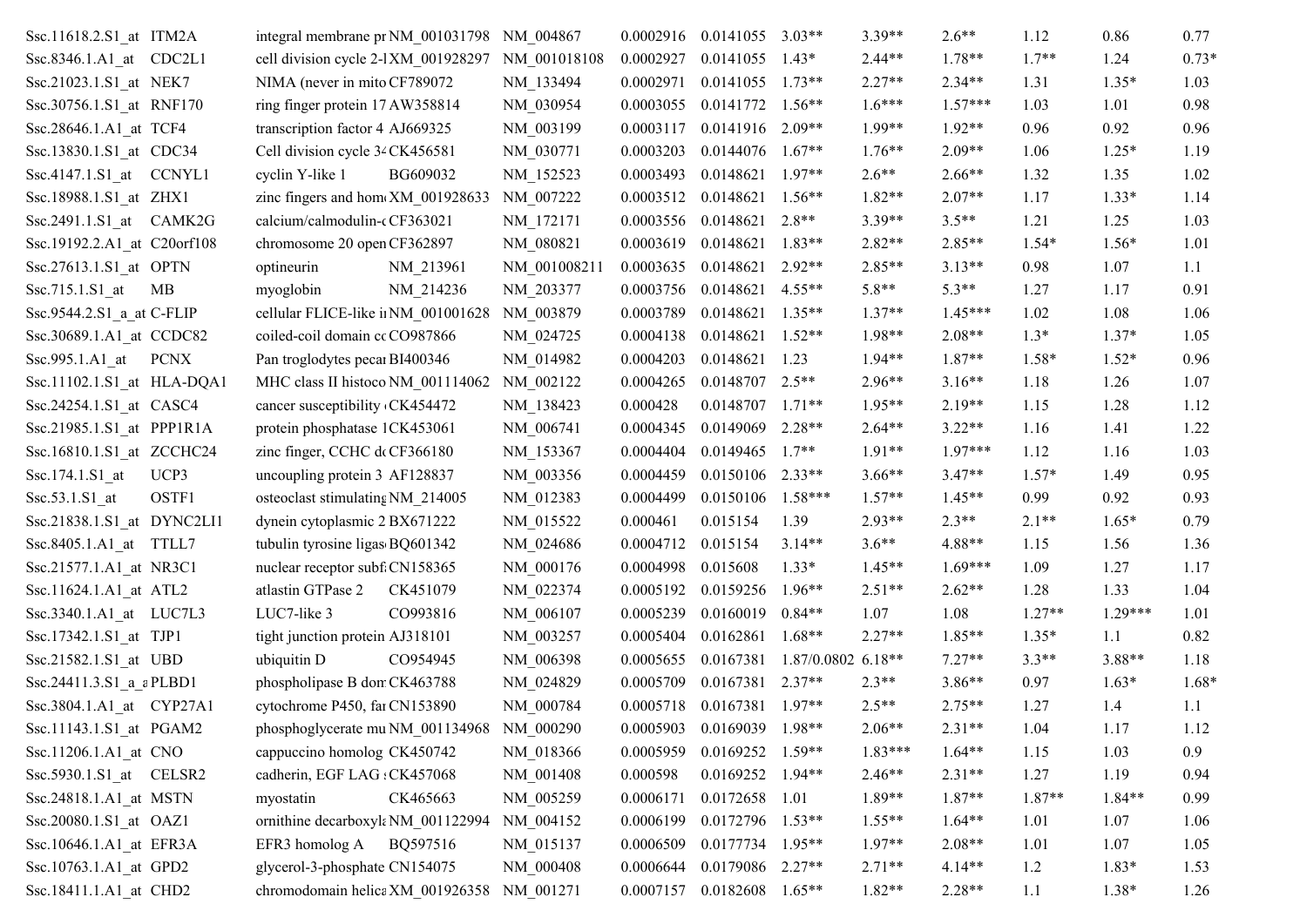| Ssc.11056.2.S1_a_aIGHM               | immunoglobulin heav BP156894       | X14939          | 0.0007181          | 0.0182608                        | $5.15**$   | $9.82**$ | $9.65**$  | 1.91     | 1.87     | 0.98    |
|--------------------------------------|------------------------------------|-----------------|--------------------|----------------------------------|------------|----------|-----------|----------|----------|---------|
| Ssc.20489.1.S1 s aMDK                | midkine<br>CN166538                | NM 002391       | 0.0007359          | 0.018282                         | $4.77**$   | $4.61**$ | $4.11**$  | 0.97     | 0.86     | 0.89    |
| Ssc.6531.1.A1_at SPARCL1             | SPARC-like 1 (hevin NM 001097422)  | NM 004684       | 0.0007365          | 0.018282                         | $1.73**$   | 1.89***  | $1.56*$   | 1.09     | 0.9      | 0.83    |
| Ssc.18050.2.S1 at ZRANB1             | zinc finger RAN-binc XM 001929009  | NM 017580       | 0.0007376          | 0.018282                         | $2.44**$   | $3.1**$  | $3.02**$  | 1.27     | 1.24     | 0.97    |
| Ssc.19866.1.S1 at CA3                | carbonic anhydrase Il NM 001008688 | NM 005181       | 0.000744           | 0.018282                         | $3.69**$   | $3.81**$ | $4.24**$  | 1.03     | 1.15     | 1.11    |
| Ssc.31011.1.A1 at NEDD4              | neural precursor cell CO993578     | NM 006154       | 0.0007456          | 0.018282                         | $1.82**$   | $2.36**$ | $2.74**$  | 1.3      | $1.5*$   | 1.16    |
| Ssc.2205.1.S1_a_at FLOT1             | flotillin 1<br>XM 001924230        | NM 005803       | 0.0007683          | 0.0185898                        | $1.91**$   | $2**$    | $2.25**$  | 1.05     | 1.18     | 1.13    |
| Ssc.1896.2. $A1_a$ at GAMT           | guanidinoacetate N-n CN162933      | NM 000156       | 0.000777           | 0.0186397                        | $7.59**$   | $9.36**$ | 9.99**    | 1.23     | 1.32     | 1.07    |
| Ssc.28919.1.A1 at UBR2               | ubiquitin protein liga CN159337    | NM 015255       | 0.0007944          | 0.0189083                        | 1.33       | $2.11**$ | $2.38**$  | $1.59*$  | $1.79**$ | 1.13    |
| Ssc.10593.1.S1_at IFI44L             | interferon-induced pr CB288192     | NM_006820       | 0.0008053          | 0.0189325                        | $3.13**$   | 7.89**   | $3.43**$  | $2.52*$  | 1.1      | $0.43*$ |
| Ssc.13780.12.S1_a_HLA-B              | MHC class I antigen NM_001113702   | NM 002116       | 0.000809           | 0.0189325                        | $2**$      | $2.58**$ | 2.38**    | 1.29     | 1.19     | 0.92    |
| Ssc.7304.2.A1_at IRS1                | insulin receptor subst BQ598573    | NM_005544       | 0.0008127          | 0.0189325                        | $1.95*$    | $3.32**$ | $4.26**$  | 1.7      | $2.19*$  | 1.28    |
| Ssc.204.1.S1 at<br>CYP3A29           | cytochrome P450 3A NM 214423       | NM 000777       | 0.0008148          | 0.0189325                        | $3.03*$    | $6.37**$ | $21.35**$ | 2.1      | $7.04**$ | $3.35*$ |
| $Ssc.8655.1.A1_at$ MBNL2             | muscleblind-like 2 BQ602843        | NM 144778       | 0.0008149          | 0.0189325                        | $1.36*$    | $1.66**$ | $2.01**$  | 1.22     | $1.48**$ | 1.21    |
| Ssc.22100.1.S1 at SH3BGR             | SH3 domain-binding CO941938        | NM_031286       | 0.0008187          | 0.0189325                        | $1.93**$   | $2.11**$ | $2.21**$  | 1.09     | 1.15     | 1.05    |
| Ssc.1094.1.S1 at<br>GLO1             | XM 001927957<br>glyoxalase I       | NM_006708       | 0.0008258          | 0.018992                         | $2.2**$    | $2.44**$ | $2.6**$   | 1.11     | 1.18     | 1.07    |
| EGF<br>$Ssc.87.1.S1$ <sub>_</sub> at | epidermal growth fac NM 214020     | NM 001963       | 0.0008309          | 0.019003                         | $4.41**$   | $4.35**$ | $4.81**$  | 0.99     | 1.09     | 1.1     |
| Ssc.22500.1.S1_at BPGM               | 2,3-bisphosphoglycer CF795382      | NM_001724       | 0.0008408          | 0.0190705                        | $4.09**$   | $3.5**$  | $4.7**$   | 0.85     | 1.15     | 1.34    |
| Ssc.13067.1.A1_at ABCC4              | ATP-binding cassette BQ604056      | NM 005845       | 0.0008492          | 0.0191531                        | $1.39*$    | $2.35**$ | $2.16**$  | $1.69**$ | $1.55*$  | 0.92    |
| Ssc.26279.1.S1 a aMYL4               | myosin light chain 4 CN162755      | NM_002476       | 0.0008603          | 0.0192263                        | 1.26       | $1.61**$ | $2.26**$  | 1.27     | $1.79**$ | $1.41*$ |
| Ssc.19651.1.S1_at DCAF8              | DDB1 and CUL4 ass CK461456         |                 | 0.0008701          | 0.0192356                        | $1.51*$    | $1.73**$ | $1.84**$  | 1.15     | 1.22     | 1.06    |
| Ssc.11945.2.S1_at SGCD               | Sarcoglycan, delta (3 NM_001144123 | <b>BX537948</b> | 0.0008765          | 0.0192356                        | $2.29**$   | $2.51**$ | $2.85**$  | 1.1      | 1.24     | 1.14    |
| Ssc.15621.1.A1_at PCYOX1             | Homo sapiens prenyl BG894549       | NM 016297       | 0.0008918          | 0.0193994                        | $1.81**$   | $1.93**$ | $2.08**$  | 1.06     | 1.15     | 1.08    |
| Ssc.21018.2.S1_at SUV420H1           | suppressor of variega BP460924     | NM 016028       | 0.0008975          | 0.0194466                        | $2.08**$   | $2.64**$ | $2.2**$   | 1.27     | 1.06     | 0.83    |
| Ssc.12985.1.A1_at CALM1              | calmodulin 1<br>BI404473           | NM 006888       | 0.0009346          | 0.0196879                        | $2.61**$   | $2.73**$ | 2.95**    | 1.05     | 1.13     | 1.08    |
| Ssc.27556.1.S1 at FAM46C             | family with sequence CN166368      | NM 017709       | 0.0009429          | 0.019694                         | $2.33**$   | $2.42**$ | $2.81**$  | 1.04     | 1.2      | 1.16    |
| Ssc.6470.1.A1 at GLO1                | XM 001927957<br>glyoxalase I       | NM 006708       | 0.0009608          | 0.0196965                        | $1.91**$   | $2.18**$ | $2.33**$  | 1.14     | 1.22     | 1.07    |
| Ssc. 4818.1.A1 at C7orf60            | chromosome 7 open 1 CK463713       | NM 152556       | 0.0009649          | 0.0196965                        | $1.85**$   | $2**$    | $2.24**$  | 1.08     | 1.21     | 1.12    |
| Ssc.9388.1.A1 at RNF130              | ring finger protein 13 BF710406    | NM 018434       | 0.0009703          | 0.0196965                        | $1.76**$   | $1.81**$ | $2.13**$  | 1.03     | 1.21     | 1.17    |
| Ssc.29842.1.A1_at GPD2               | glycerol-3-phosphate CK464578      | NM_000408       |                    | 0.0009869  0.0198221  2.2**      |            | $2.24**$ | 3.38**    | 1.02     | 1.54     | 1.51    |
| Ssc.10338.1.A1 at NCK1               | NCK adaptor protein NM_001137630   | NM_006153       | 0.0010053          | 0.020003                         | $1.83**$   | $1.72**$ | $1.91**$  | 0.94     | 1.04     | 1.11    |
| Ssc.24153.1.S1 at ADSSL1             | adenylosuccinate syn NM 001097509  | NM_152328       | 0.0010077          | 0.020003                         | 4.95/0.140 | $5.39**$ | 5.39**    | 1.09     | 1.09     |         |
| Ssc.12329.2.S1 at RGS5               | regulator of G-protein AW785745    | NM_003617       | 0.0010096 0.020003 |                                  | $2.16**$   | $2.39**$ | $2.14**$  | 1.1      | 0.99     | 0.9     |
| Ssc.24501.1.A1 at CGGBP1             | CGG triplet repeat bi CN153843     | NM 003663       | 0.001023           | 0.0202148                        | $1.52**$   | $1.59**$ | $1.54**$  | 1.04     | 1.02     | 0.97    |
| Ssc.13781.1.A1 at TRDN               | triadin<br>BM251192                | NM 006073       | 0.0010476          | 0.020646                         | $2.03**$   | $2.26**$ | $2.6**$   | 1.11     | 1.28     | 1.15    |
| Ssc.3959.1.S1_at RNF130              | ring finger protein 13 BF710406    | NM_018434       | 0.0010664          | 0.0209033                        | $1.49*$    | $1.59**$ | $1.89**$  | 1.07     | 1.26     | 1.19    |
| Ssc.14141.1.A1 at SETD3              | SET domain containi XM 001925288   | NM_032233       | 0.0010714          | 0.0209079                        | $1.54**$   | $1.47*$  | $1.75**$  | 0.96     | 1.13     | 1.18    |
| Ssc.10995.1.S1_at SNN                | CN163298<br>stannin                | NM_003498       |                    | $0.0010864$ $0.0210146$ $1.65**$ |            | $2.17**$ | $1.83**$  | 1.31     | 1.1      | 0.84    |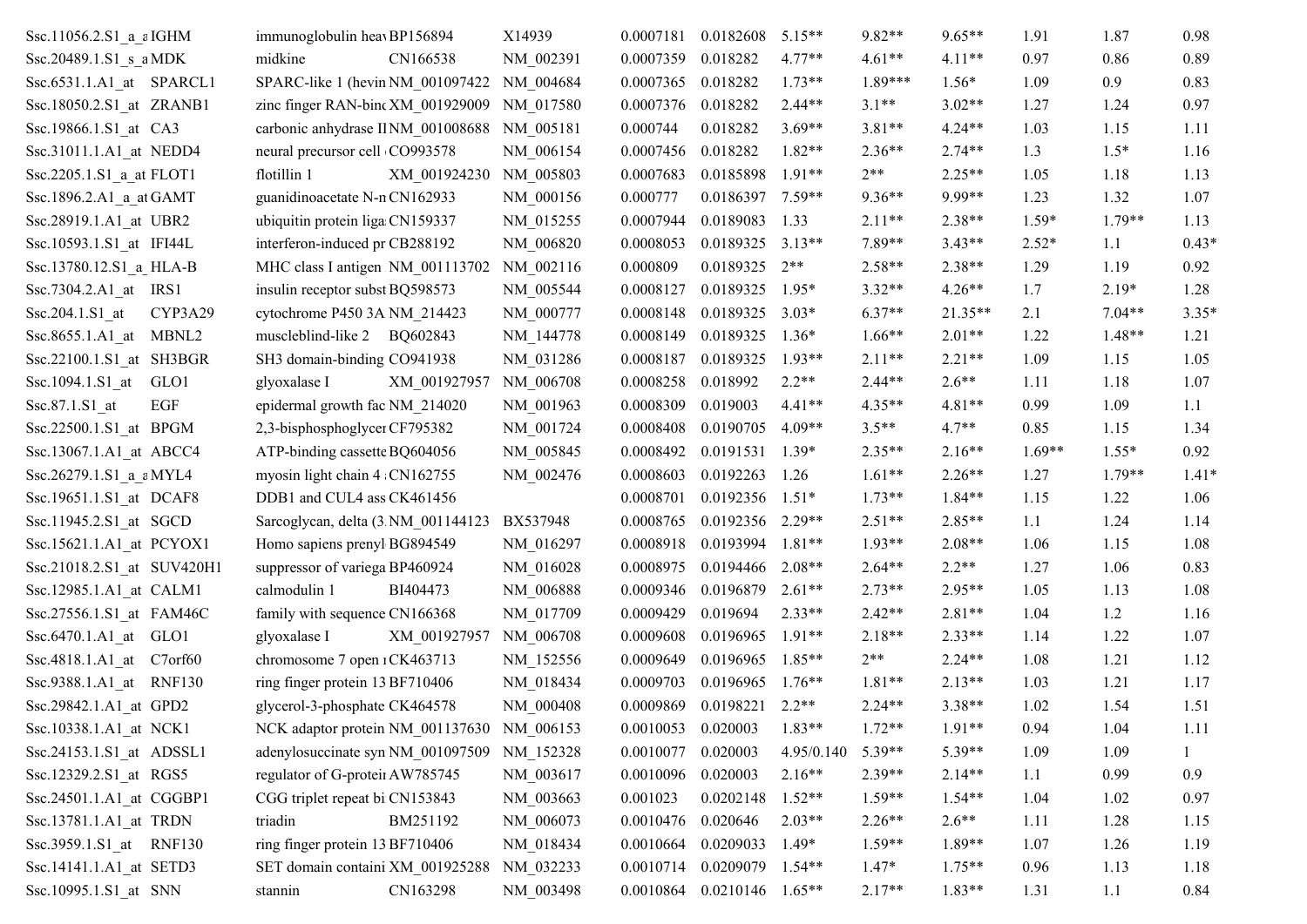| Ssc.21113.1.A1_at AK3L1      | adenylate kinase 3-lil CF789276   | NM 001002921 | 0.0011023 | 0.0211552                   | $2.07**$   | $2.36**$ | $2.18**$ | 1.14     | 1.06     | 0.92    |
|------------------------------|-----------------------------------|--------------|-----------|-----------------------------|------------|----------|----------|----------|----------|---------|
| Ssc.5062.1.S1 at SEPW1       | selenoprotein W, 1 NM 213977      | NM 003009    | 0.001111  | 0.0211631                   | $2.97**$   | $2.86**$ | $3.48**$ | 0.96     | 1.17     | 1.22    |
| Ssc.11641.2.A1 at PCGF5      | polycomb group ring BI182805      | NM 032373    | 0.0011111 | 0.0211631                   | 1.28       | $1.56*$  | $1.93**$ | 1.22     | $1.51*$  | 1.24    |
| Ssc.23003.1.S1 a aAMD1       | adenosylmethionine cCK464707      | NM 001634    | 0.0011526 | 0.0217481                   | $1.91**$   | $2.08**$ | $1.96**$ | 1.09     | 1.02     | 0.94    |
| Ssc.5395.1.S1_at UBR3        | ubiquitin protein liga BX665103   | NM 172070    | 0.0011983 | 0.0222944                   | $1.25*$    | $1.44**$ | $1.44**$ | 1.15     | 1.15     |         |
| Ssc.9586.2.S1 at SDPR        | serum deprivation res CF791763    | NM 004657    | 0.0012418 | 0.0225897                   | $2.45**$   | $2.3**$  | $1.58*$  | 0.94     | $0.65*$  | $0.69*$ |
| Ssc.30743.1.S1_at PHLDB2     | pleckstrin homology-AJ667642      | NM 145753    | 0.0012522 | 0.0226662                   | $1.69**$   | $1.76**$ | $1.66**$ | 1.04     | 0.98     | 0.94    |
| $Ssc.210.2.S1$ a at HLA-DRB1 | MHC class II antigen NM_001113695 | NM 002124    | 0.0012593 | 0.0227389                   | $2.44**$   | $3.5**$  | $3.66**$ | 1.43     | 1.5      | 1.04    |
| Ssc.17275.1.A1 at VAPA       | vesicle-associated meCN166685     | NM 194434    | 0.0012754 | 0.0227761                   | $1.39*$    | $1.56**$ | $1.74**$ | 1.12     | 1.25     | 1.12    |
| Ssc.9961.1.S1_at RFWD2       | ring finger and WD r BI399450     | NM 022457    | 0.0012761 | 0.0227761                   | $1.38*$    | $1.55**$ | $1.46**$ | 1.12     | 1.06     | 0.94    |
| Ssc.18574.2.S1 at CUGBP2     | CUG triplet repeat, R BP157371    | NM 006561    | 0.0012967 | 0.022906                    | $1.67**$   | $1.64**$ | $1.86**$ | 0.98     | 1.12     | 1.14    |
| Ssc.11147.1.S1 at ALDH2      | aldehyde dehydrogen NM 001044611  | NM 000690    | 0.0013151 | 0.0230646                   | $3.33**$   | $3.4**$  | $4.43**$ | 1.02     | 1.33     | 1.3     |
| Ssc.9400.1.A1 at JAG1        | XM_001926559<br>Jagged 1          | NM 000214    | 0.0013476 | 0.0233885                   | $1.49*$    | $1.78**$ | $1.59**$ | 1.19     | 1.07     | 0.89    |
| $Ssc.2834.1.A1_at ZYG11B$    | BQ603378<br>zyg-11 homolog $B$    | NM 024646    | 0.0013603 | 0.0234173                   | 1.39       | $2.23**$ | $2.37**$ | $1.6*$   | $1.7**$  | 1.06    |
| Ssc.16057.2.S1 a aCAPN3      | calpain 3<br>NM_214171            | NM 000070    | 0.0013639 | 0.0234173                   | $1.87**$   | $2.6**$  | $2.43**$ | 1.39     | 1.29     | 0.93    |
| Ssc.2375.1.S1_at GPI         | glucose phosphate is CNM 214330   | NM 000175    | 0.001409  | 0.0239115                   | $3.78**$   | $3.7**$  | $3.67**$ | 0.98     | 0.97     | 0.99    |
| Ssc.27786.1.S1_at PFKFB3     | 6-phosphofructo-2-ki XM_001927334 | NM 004566    | 0.0014268 | 0.0239908                   | 1.63/0.112 | $5.34**$ | $5.14**$ | $3.27**$ | $3.15**$ | 0.96    |
| Ssc.1428.1.A1_at C20orf108   | chromosome 20 open NM 001113701   | NM 080821    | 0.0014681 | 0.0241864                   | $2.06**$   | $2.7**$  | $3.03**$ | 1.31     | 1.47     | 1.12    |
| Ssc.2932.1.A1_at TEAD1       | TEA domain family 1 AW574384      | NM 021961    | 0.0014899 | 0.0244577                   | $1.5**$    | $1.54**$ | $1.55**$ | 1.03     | 1.04     | 1.01    |
| Ssc.26251.1.S1 a aTRDN       | BX673343<br>triadin               | NM 006073    | 0.0015082 | 0.0244577                   | $1.68**$   | $1.8**$  | $2.07**$ | 1.07     | 1.23     | 1.15    |
| Ssc.2425.1.S1_at TJP1        | tight junction protein BX926350   | NM 003257    | 0.0015113 | 0.0244577                   | $1.41*$    | $1.74**$ | $1.44*$  | 1.24     | 1.02     | 0.83    |
| Ssc.18959.1.A1 at RHOBTB1    | Rho-related BTB dor CF365136      | NM 014836    | 0.0015147 | 0.0244577                   | $1.72*$    | $2.63**$ | $3.13**$ | 1.52     | $1.81*$  | 1.19    |
| Ssc.6289.1.S1_at RAMP1       | receptor (G protein-c NM 214199)  | NM 005855    | 0.001518  | 0.0244577                   | $2.63**$   | $2.66**$ | $2.92**$ | 1.01     | 1.11     | 1.1     |
| Ssc.9586.1.S1 at SDPR        | serum deprivation res CO992707    | NM 004657    | 0.0015558 | 0.0248497                   | $2.15**$   | $2.13**$ | $1.47*$  | 0.99     | $0.68*$  | $0.69*$ |
| Ssc.24974.2.S1_at PEX13      | peroxisomal biogenes BP446880     | NM 002618    | 0.001567  | 0.0249065                   | $2.15**$   | $2.46**$ | $2.27**$ | 1.15     | 1.06     | 0.92    |
| Ssc.25702.1.S1 at COX8A      | cytochrome c oxidase NM 001097500 | NM 004074    | 0.0015919 | 0.0250886                   | $1.98**$   | $2.07**$ | $2.23**$ | 1.05     | 1.13     | 1.08    |
| Ssc.18702.1.A1_at ZMYM2      | zinc finger, MYM-ty CF360179      | NM_197968    | 0.0015978 | 0.0250886                   | $3.02**$   | $2.95**$ | $2.89**$ | 0.98     | 0.96     | 0.98    |
| Ssc.19581.1.S1 at CHD2       | chromodomain helica CF362370      | NM 001271    | 0.0016012 | 0.0250886                   | 1.14       | $1.38**$ | $1.3**$  | $1.21*$  | 1.13     | 0.94    |
| Ssc.10315.1.A1 at            | BI400561                          |              | 0.0016092 | 0.0250886                   | 1.09       | $1.96**$ | $1.69*$  | $1.8**$  | 1.55     | 0.86    |
| Ssc.1628.1.S1_at GGA3        | golgi associated, gam AW414690    | NM_014001    |           | 0.0016119  0.0250886  3.3** |            | $3.55**$ | $5.21**$ | 1.08     | 1.58     | 1.47    |
| Ssc.14264.1.A1_at MPP7       | membrane protein, pt CN163102     | NM_173496    | 0.0016281 | 0.0251404 1.28              |            | $1.29*$  | $1.59**$ | 1.01     | 1.24     | 1.23    |
| Ssc.8213.1.A1_at PLEKHF2     | pleckstrin homology BQ604546      | NM 024613    | 0.0016387 | 0.0251859                   | $1.69**$   | $2.1**$  | $2.34**$ | 1.24     | 1.38*    | 1.11    |
| Ssc.7331.1.S1_at PLBD1       | phospholipase B don BX918407      | NM 024829    | 0.0016506 | 0.0252699                   | $2.25**$   | 1.98**   | $3.1**$  | 0.88     | 1.38     | $1.56*$ |
| Ssc.25202.1.A1_at KIAA1370   | XM_001926714 NM_019600            |              | 0.0016649 | 0.0252699                   | 1.29       | $1.51**$ | $1.54**$ | 1.17     | 1.19     | 1.02    |
| Ssc.19700.1.S1_at PPP3CB     | protein phosphatase 3XM 001928015 | NM 021132    | 0.0016793 | 0.0253354 1.93**            |            | $2.17**$ | $2.25**$ | 1.13     | 1.17     | 1.04    |
| Ssc.12348.1.S1_at B2M        | beta-2-microglobulin NM_213978    | NM_004048    | 0.001697  | 0.0253354                   | $1.84**$   | $2.23**$ | $2.18**$ | 1.21     | 1.18     | 0.98    |
| Ssc.21986.1.S1 at ZNF238     | zinc finger protein 23 BX667441   | NM 006352    | 0.0017153 | 0.0253354 1.24              |            | $1.68*$  | $1.92**$ | 1.35     | $1.54*$  | 1.14    |
| Ssc.26893.1.A1 at HMCN1      | CN162687<br>hemicentin 1          | NM_031935    |           | 0.0017205  0.0253354  1.8** |            | $2.62**$ | $2.36**$ | 1.45     | 1.31     | 0.9     |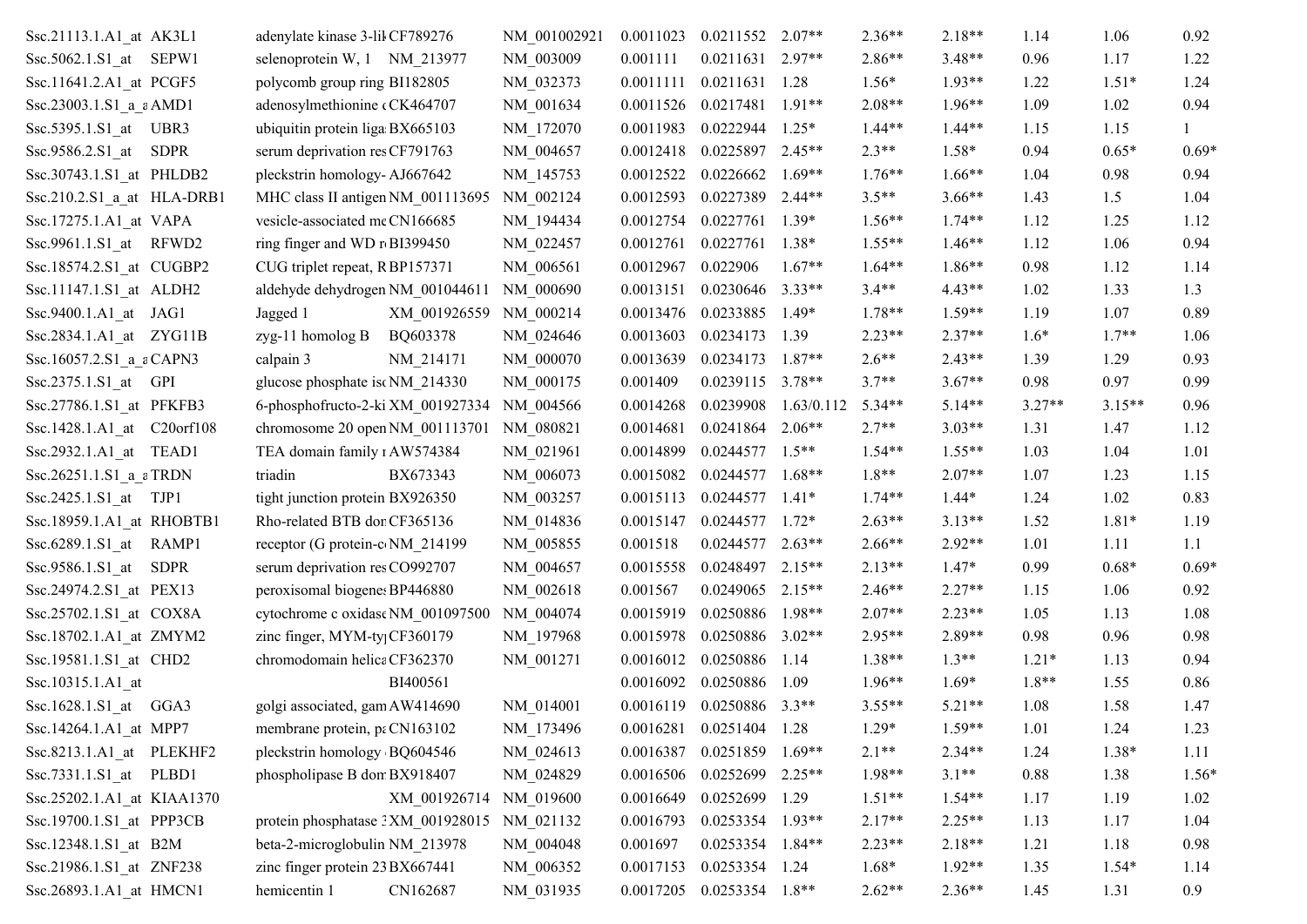| Ssc.16189.1.S1_at EDNRA                   | endothelin receptor ty NM 214229          | NM 001957    | 0.0017212 | 0.0253354                   | $1.94**$ | $2.3**$   | 1.99**   | 1.19    | 1.03     | 0.87     |
|-------------------------------------------|-------------------------------------------|--------------|-----------|-----------------------------|----------|-----------|----------|---------|----------|----------|
| $Ssc.3315.1.S1$ a at CUL4A                | cullin 4A<br>BX672623                     | NM 003589    | 0.0017348 | 0.0253565                   | $1.49*$  | $1.69**$  | $1.79**$ | 1.14    | 1.21     | 1.06     |
| Ssc.13862.3.S1_at TMEM131                 | transmembrane prote BP438922              | NM 015348    | 0.0017398 | 0.0253565                   | $1.69**$ | $1.77**$  | $1.81**$ | 1.05    | 1.07     | 1.02     |
| Ssc.22137.2.A1_a_¿CASK                    | calcium/calmodulin-cCK461774              | NM 003688    | 0.0017461 | 0.0253565                   | 1.35     | $1.5*$    | $1.71**$ | 1.11    | 1.27     | 1.14     |
| Ssc.13780.4.S1_x_εISG15                   | ISG15 ubiquitin-like BQ598788             | NM 005101    | 0.0017768 | 0.0256088                   | $1.84*$  | $2.63**$  | $2.39**$ | 1.43    | 1.3      | 0.91     |
| Ssc.18222.2.S1_at BTBD6                   | BTB domain contain AW430757               | NM 033271    | 0.0017775 | 0.0256088                   | $1.76**$ | $2.25**$  | $2.36**$ | 1.28    | 1.34     | 1.05     |
| Ssc.24334.1.S1_at SPOPL                   | speckle-type POZ pro CK449770             | NM 001001664 | 0.0018113 | 0.0257993                   | $2.26**$ | $2.83**$  | $3.9**$  | 1.26    | $1.73*$  | 1.38     |
| Ssc.10960.1.S1_at CA3                     | carbonic anhydrase IINM 001008688         | NM 005181    | 0.0018138 | 0.0257993                   | $3.58**$ | $4.11**$  | $4.4**$  | 1.15    | 1.23     | 1.07     |
| Ssc. 7034.2. S1 at PCYOX1                 | prenylcysteine oxidas CN161266            | NM 016297    | 0.0018159 | 0.0257993                   | $1.81**$ | $2.07**$  | $2.18**$ | 1.14    | 1.2      | 1.05     |
| EPS15<br>Ssc.4310.1. $A1$ at              | epidermal growth fac BQ603086             | NM 001981    | 0.0018672 | 0.0261736                   | $1.37*$  | $1.55**$  | $1.45**$ | 1.13    | 1.06     | 0.94     |
| Ssc.4108.1.S1_at H2AFV                    | H <sub>2</sub> A histone family, CK451505 | NM 012412    | 0.0018833 | 0.0263479                   | $1.75**$ | $1.76**$  | $1.7**$  | 1.01    | 0.97     | 0.96     |
| UBR2<br>$Ssc.6915.1.A1_at$                | ubiquitin protein liga CD572716           | NM 015255    | 0.0019152 | 0.0265378 1.2               |          | $1.42*$   | $1.62**$ | 1.18    | $1.35*$  | 1.14     |
| Ssc.16989.1.A1_at CAV1                    | caveolin 1<br>NM_214438                   | NM 001753    | 0.0019314 | 0.0265876                   | $1.47**$ | $1.52**$  | $1.45**$ | 1.03    | 0.99     | 0.96     |
| Ssc.335.1.S2_at<br><b>MSTN</b>            | NM 214435<br>myostatin                    | NM 005259    | 0.001933  | 0.0265876                   | $5**$    | $7.01**$  | $9.03**$ | 1.4     | 1.81     | 1.29     |
| Ssc.3452.1.A1_at DDX26B                   | DEAD/H box polype CF361112                | NM 182540    | 0.0019463 | 0.0266704                   | $1.84**$ | $2.21**$  | $1.45*$  | 1.2     | 0.79     | $0.66*$  |
| SH3YL1<br>Ssc.4336.1.A1 at                | SH3 domain containi BQ600981              | NM 015677    | 0.0019692 | 0.0267511                   | $2.5**$  | $3.74**$  | $3.27**$ | 1.5     | 1.31     | 0.87     |
| Ssc.1198.1.S1_at PCMT1                    | protein-L-isoaspartat AF239700            | NM 005389    | 0.0019803 | 0.0267552                   | $1.48**$ | $1.44*$   | $1.58**$ | 0.98    | 1.07     | 1.09     |
| Ssc.5347.1.A1_at<br>HIPK3                 | homeodomain interac CN159666              | NM 005734    | 0.0019817 | 0.0267552                   | 1.21     | $1.38**$  | $1.49**$ | 1.15    | 1.23     | 1.08     |
| Ssc.11360.1.S1 at AIDA                    | axin interactor, dorsa BI184232           | NM 022831    | 0.0020728 | 0.0274297                   | $1.89**$ | $2.06**$  | $1.89**$ | 1.09    | 1        | 0.92     |
| Ssc.3443.2.S1 at ARIH2                    | ariadne homolog 2 (I BE233606             | NM 006321    | 0.002102  | 0.0276548                   | 1.07     | $1.57*$   | $1.7**$  | $1.47*$ | $1.59*$  | 1.08     |
| Ssc.18640.3.S1_at UBE2D4                  | ubiquitin-conjugating BP162640            | NM 015983    | 0.0021125 | 0.0276548                   | $2.37**$ | $2.42**$  | $2.78**$ | 1.02    | 1.17     | 1.15     |
| Ssc.11005.1.A1 at GAB1                    | GRB2-associated bin CK455895              | NM 002039    | 0.0021477 | 0.0277864                   | $1.54*$  | $1.97**$  | $1.82**$ | 1.28    | 1.18     | 0.92     |
| Ssc.19884.1.S1_at SAV1                    | salvador homolog 1 (XM_001927720)         | NM 021818    | 0.0021491 | 0.0277864                   | 1.22     | $1.33*$   | $1.53**$ | 1.09    | 1.26     | 1.15     |
| Ssc.19359.2.S1 at MBP                     | myelin basic protein NM 001001546         | NM 002385    | 0.0021653 | 0.0279235                   | $3.72**$ | $5.63**$  | $5.26**$ | 1.52    | 1.42     | 0.93     |
| Ssc.18344.2.A1_at PYGM                    | phosphorylase, glyco BI181197             | NM_005609    | 0.0021707 | 0.0279235                   | $4.23**$ | $4.66**$  | $4.73**$ | 1.1     | 1.12     | 1.02     |
| Ssc.8925.1.S1_at HBA2                     | hemoglobin, alpha 2 CF366016              | NM 000517    | 0.0021912 | 0.0279891                   | 1.19     | $1.57**$  | $2.07**$ | 1.33    | $1.75**$ | 1.31     |
| Ssc.4819.1.S1_at ABCA8                    | ATP-binding cassette BX676538             | NM 007168    | 0.0022114 | 0.0279891                   | 1.3      | $1.51*$   | $1.71**$ | 1.17    | 1.32     | 1.13     |
| Ssc.14229.1.A1_at DHX29                   | DEAH (Asp-Glu-Ala BQ600915                | NM 019030    | 0.0022148 | 0.0279891                   | $1.38*$  | $1.53**$  | $1.57**$ | 1.11    | 1.14     | 1.02     |
| Ssc.15612.1.S1_at RTN2                    | reticulon 2<br>BG382507                   | NM 005619    | 0.0022194 | 0.0279891                   | $1.62**$ | $2.07**$  | $1.34*$  | 1.28    | 0.83     | $0.65**$ |
| $Ssc.6653.1.S1$ <sub>_at</sub> $CEACAM16$ | carcinoembryonic ant BF711804             | NM_001039213 |           | 0.0022227 0.0279891         | $2.9**$  | $4.04**$  | $4.62**$ | 1.39    | 1.59     | 1.14     |
| Ssc.10588.1.A1_at IFI44L                  | interferon-induced pr BX921052            | NM_006820    | 0.0022531 | 0.0280439                   | $4.09*$  | $10.17**$ | $4.23**$ | 2.48*   | 1.03     | 0.42     |
| Ssc.15128.1.S1 at ARID4B                  | AT rich interactive de XM 001924429       | NM 016374    | 0.0022594 | 0.0280596                   | $1.85**$ | $2.08**$  | $1.85**$ | 1.12    | 1        | 0.89     |
| Ssc.16231.3.S1 a aIGF1                    | insulin-like growth fa NM 214256          | NM 000618    | 0.0022718 | 0.028063                    | $1.81**$ | $2.18**$  | $2.17**$ | 1.2     | 1.2      | 0.99     |
| Ssc.5657.1.S1 at GPD1                     | Glycerol-3-phosphate XM 001926904         | NM 005276    | 0.0022859 | 0.0280662                   | $4.13**$ | $4.24**$  | $5.72**$ | 1.03    | 1.39     | 1.35     |
| Ssc.18222.1.S1 at BTBD6                   | kelch repeat and BTE CF175704             | NM 033271    | 0.0023041 | 0.0280662                   | $1.44*$  | $1.59**$  | $1.73**$ | 1.11    | 1.2      | 1.08     |
| Ssc.20489.1.S1 at MDK                     | midkine<br>CN166538                       | NM_002391    | 0.0023085 | 0.0280662                   | $4.7**$  | $4.09**$  | $3.7**$  | 0.87    | 0.79     | 0.9      |
| Ssc.2386.1.S1 a at MLC2V/MYL2             | myosin light chain 2VNM 213791            | NM 000432    | 0.0023471 | 0.0281984 1.48              |          | $1.92**$  | 1.98**   | 1.3     | 1.34     | 1.03     |
| Ssc.27513.1.A1_at PARP1                   | poly (ADP-ribose) pc CF364346             | NM_001618    |           | 0.0023778  0.0283193  1.35* |          | 1.29      | $2.25**$ | 0.96    | $1.67**$ | $1.74**$ |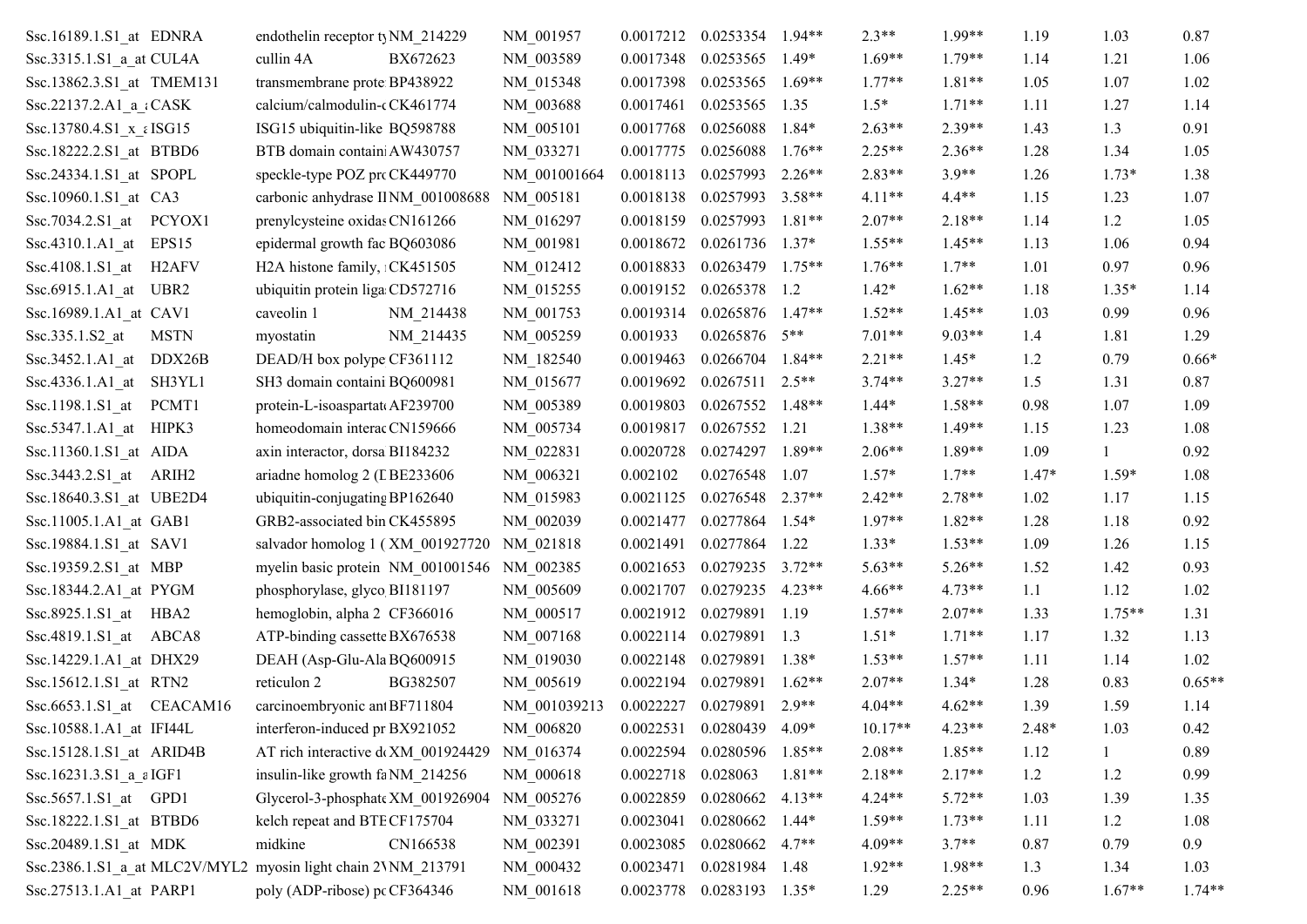| Ssc.24302.1.S1 at LOC100141139 endonuclease reverse CK456169 |                                             |           | 0.0024087          | 0.0285736                  | 1.47     | $1.83**$  | $1.76**$ | 1.25     | 1.19     | 0.96    |
|--------------------------------------------------------------|---------------------------------------------|-----------|--------------------|----------------------------|----------|-----------|----------|----------|----------|---------|
| Ssc.30065.1.A1 at LRP6                                       | low density lipoprote CO949617              | NM 002336 | 0.0024414          | 0.0287486                  | $1.43*$  | $1.54**$  | $1.46**$ | 1.07     | 1.02     | 0.95    |
| Ssc.5732.1.A1 at PPM1A                                       | protein phosphatase 1XM_001928595 NM_021003 |           | 0.0024889          | 0.028825                   | 1.08     | $1.59**$  | $1.57*$  | $1.47*$  | $1.46*$  | 0.99    |
| Ssc.9565.1.S1_at IFNGR1                                      | Interferon gamma rec XM 001928690           | NM 000416 | 0.0024947          | 0.028825                   | $1.59*$  | $1.83**$  | 1.88**   | 1.15     | 1.18     | 1.03    |
| Ssc.23959.1.S1_at NFE2L3                                     | nuclear factor and ery CK452454             | NM_004289 | 0.0025002          | 0.028825                   | $1.67*$  | $3.01**$  | $2.71**$ | $1.8*$   | $1.62*$  | 0.9     |
| Ssc.26624.1.S1_at PTER                                       | phosphotriesterase re CN153463              | NM 030664 | 0.0025104          | 0.028825                   | $2.35**$ | $3.39**$  | $3.8**$  | 1.44     | 1.62     | 1.12    |
| $Ssc.6432.1.A1_at$ EGLN1                                     | egl nine homolog 1 (GQ598950                | NM 022051 | 0.0025248          | 0.028825                   | 1.27     | $1.57**$  | $1.64**$ | 1.24     | 1.3      | 1.05    |
| Ssc.6666.1.A1_at SCHIP1                                      | schwannomin interac CO947998                | NM 014575 | 0.0025281          | 0.028825                   | $1.54*$  | $1.66*$   | $1.95**$ | 1.08     | 1.27     | 1.18    |
| Ssc.31165.1.S1_at CAV2                                       | caveolin 2<br>NM_001123091                  | NM 001233 | 0.0025703          | 0.0288462                  | $2.18**$ | $2.21**$  | $1.83**$ | 1.01     | 0.84     | 0.83    |
| Ssc.17285.2.S1_at COPS5                                      | COP9 constitutive ph NM_001105300           | NM 006837 | 0.0025758          | 0.0288462                  | 1.27     | $1.44*$   | $1.56**$ | 1.13     | 1.23     | 1.09    |
| $Ssc.2713.1.S1$ <sub>_at</sub> NPAT                          | nuclear protein, ataxi CN163228             | NM 002519 | 0.0025828          | 0.0288462                  | 1.19     | $1.8**$   | 1.41     | $1.51*$  | 1.19     | 0.79    |
| Ssc.1297.1.S1 at TPI1                                        | triosephosphate isom NM 001037151           | NM 000365 | 0.002583           | 0.0288462                  | $2.48**$ | $2.56**$  | $2.62**$ | 1.03     | 1.06     | 1.03    |
| Ssc.2295.1.S1_at AGAP3                                       | ArfGAP with GTPas AW786940                  | NM 031946 | 0.0025852          | 0.0288462                  | 1.29     | $2.28**$  | $2.41**$ | $1.77*$  | $1.86**$ | 1.05    |
| Ssc.10015.1.A1 at RMND5A                                     | required for meiotic r CK465404             | NM 022780 | 0.0025976          | 0.0288496                  | $1.86**$ | $2.32**$  | $2.14**$ | 1.25     | 1.15     | 0.92    |
| Ssc.15865.1.S1_at KPNA3                                      | karyopherin alpha 3 XM 001926479            | NM 002267 | 0.0026091          | 0.0288496                  | $1.9**$  | $2.09**$  | $2.12**$ | 1.1      | 1.12     | 1.01    |
| Ssc.14205.1.S1 at TPP2                                       | tripeptidyl peptidase BQ600780              | NM_003291 | 0.0026406          | 0.0288496                  | $1.57*$  | $1.74**$  | $1.59*$  | 1.11     | 1.02     | 0.92    |
| Ssc.21828.1.S1_at SLC37A4                                    | solute carrier family . NM_001142495        | NM 001467 | 0.0026833          | 0.0291432                  | $4.55**$ | $4.21**$  | $4.32**$ | 0.93     | 0.95     | 1.02    |
| Ssc.18541.1.A1 at                                            | CF180095                                    |           | 0.0027185          | 0.0292267                  | 1.17     | $1.72**$  | $1.74**$ | 1.47     | $1.49*$  | 1.01    |
| Ssc.27532.1.A1_at ATL2                                       | atlastin GTPase 2<br>CN163286               | NM 022374 | 0.002719           | 0.0292267                  | 1.39     | $2.67**$  | $2.56**$ | $1.92*$  | $1.84*$  | 0.96    |
| Ssc.3549.1.S1 at EPAS1                                       | Endothelial PAS don NM 001097420            | NM 001430 | 0.0027737          | 0.0295485                  | $1.51*$  | $1.84**$  | $1.58*$  | 1.22     | 1.05     | 0.86    |
| Ssc.7207.2.A1_at SP100                                       | SP100 nuclear antige CF180479               | NM 003113 | 0.0027913          | 0.0295485                  | 2.83*    | $5.91**$  | $2.54*$  | $2.09*$  | 0.9      | $0.43*$ |
| Ssc.18344.1.S1 at PYGM                                       | phosphorylase, glyco CF179951               | NM 005609 | 0.0027975          | 0.0295485                  | $2.26**$ | $2.36**$  | $2.55**$ | 1.04     | 1.13     | 1.08    |
| Ssc.8137.1.A1_at STRADB                                      | STE20-related kinase CO950680               | NM 018571 | 0.0027992          | 0.0295485                  | $1.99**$ | $1.86**$  | $2.05**$ | 0.94     | 1.03     | 1.1     |
| Ssc.28995.3.S1 at ELMOD3                                     | ELMO and CED-12 (BF443612                   | NM 032213 | 0.002814           | 0.0295485                  | $1.96**$ | $2.18**$  | $2.47**$ | 1.11     | 1.27     | 1.14    |
| Ssc.1058.1.S1_at GABARAPL2                                   | GABA(A) receptor-a CK463898                 | NM_007285 | 0.0028214          | 0.0295485                  | $1.41*$  | $1.57**$  | $1.69**$ | 1.12     | 1.2      | 1.07    |
| Ssc.29311.1.A1 at RMND5A                                     | required for meiotic r CO953693             | NM 022780 | 0.0028603          | 0.0297858                  | $1.95**$ | $2.3**$   | $2.13**$ | 1.18     | 1.1      | 0.93    |
| Ssc.6540.1.S1_at ALKBH5                                      | alkB, alkylation repai CK465371             | NM 017758 | 0.0028921          | 0.02999                    | 1.23     | $1.55**$  | $1.49**$ | 1.26     | 1.21     | 0.96    |
| Ssc.30637.1.A1 at TRIM6-TRIM34TRIM6-TRIM34 reacBE014093      |                                             | NM 130390 | 0.0029085          | 0.03006                    | $6.22**$ | $16.95**$ | $6.95**$ | $2.72*$  | 1.12     | 0.41    |
| Ssc.6110.1.A1 at                                             | BQ603466                                    |           | 0.0029394          | 0.030166                   | $2.39**$ | $2.55**$  | $3.77**$ | 1.06     | 1.57     | 1.48    |
| Ssc.21132.1.S1_at PINK1                                      | PTEN induced putati BX927049                | NM_032409 | 0.0029421 0.030166 |                            | 0.86     | 1.31      | $1.43*$  | $1.53*$  | $1.66**$ | 1.09    |
| Ssc.21890.1.S1 at CLIP1                                      | CLIP1 protein<br>XM 001928981               | NM_002956 | 0.003025           | 0.030635                   | 1.88**   | $2.48**$  | $2.71**$ | 1.32     | 1.44     | 1.09    |
| Ssc.16135.1.S1 at GAPDH                                      | glyceraldehyde-3-phc AF043486               | NM_002046 | 0.0030382          | 0.0306836                  | $2.5**$  | $2.86**$  | $3.32**$ | 1.14     | 1.33     | 1.16    |
| Ssc.5070.1.A1 at CCNG1                                       | cyclin G1<br>NM 001031781                   | NM 004060 | 0.003073           | 0.030836                   | $1.36*$  | $1.59**$  | 1.49*    | 1.17     | 1.1      | 0.94    |
| Ssc.13232.2.A1_s_¿HOXB6                                      | homeobox B6<br>CF787794                     | NM_018952 | 0.0031114          | 0.0310671                  | $2.03*$  | $3.26**$  | $2.79**$ | 1.6      | 1.37     | 0.86    |
| Ssc.11032.1.S1 at PEBP1                                      | phosphatidylethanola CO943357               | NM_002567 | 0.0031299          | 0.0310671                  | $1.55*$  | $1.6**$   | $1.61**$ | 1.03     | 1.04     | 1.01    |
| Ssc.16873.1.S1_at WDR44                                      | WD repeat domain 4 XM 001927734             | NM_019045 | 0.0031655          | 0.0310671                  | $1.47*$  | $1.64**$  | $1.55*$  | 1.11     | 1.05     | 0.95    |
| Ssc.23766.1.S1 at PHF15                                      | PHD finger protein 1 CO946863               | NM 015288 | 0.0031808          | 0.0310982 0.92             |          | $1.63*$   | 1.35     | $1.78**$ | 1.47     | 0.83    |
| Ssc.4196.1.A1_at ZBTB44                                      | zinc finger and BTB CK465018                | NM 014155 |                    | 0.0031815  0.0310982  1.28 |          | $1.84**$  | $2.26**$ | 1.44     | $1.77**$ | 1.23    |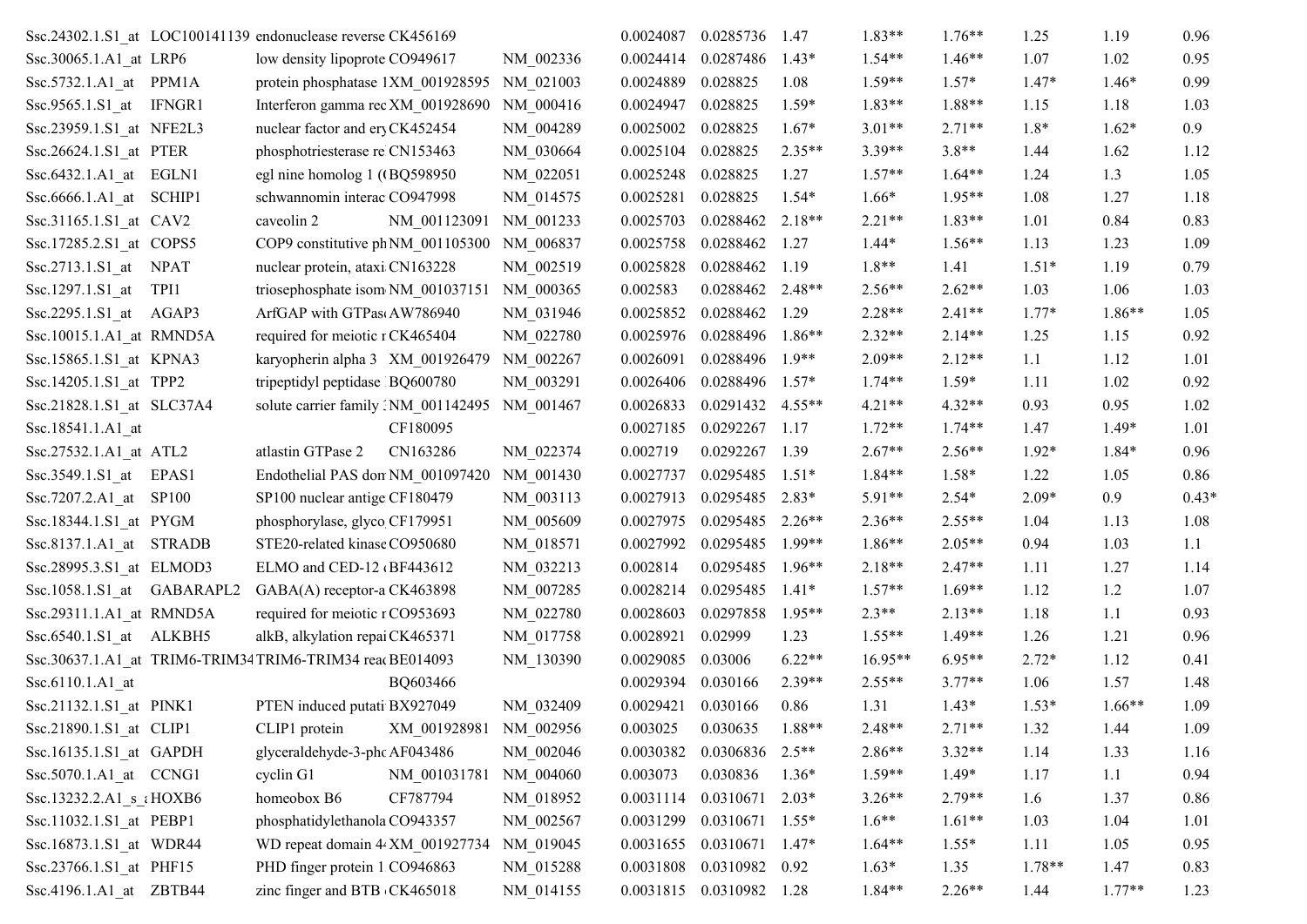| Ssc.1291.1.A1_at CAV2                   | caveolin 2<br>NM 001123091                     | NM 001233    | 0.0032089         | 0.0312544                        | $1.93**$ | $1.65*$            | 1.42      | 0.86         | 0.73     | 0.86     |
|-----------------------------------------|------------------------------------------------|--------------|-------------------|----------------------------------|----------|--------------------|-----------|--------------|----------|----------|
| Ssc.24715.1.S1 at FAM8A1                | family with sequence CK464025                  | NM 016255    | 0.0032266         | 0.0312544                        | 1.06     | $1.63**$           | $1.49*$   | $1.54*$      | 1.41     | 0.92     |
| Ssc.6430.1.A1_at ALDH6A1                | aldehyde dehydrogen BQ603187                   | NM 005589    | 0.0032345         | 0.0312544                        | $3.13*$  | $6.31**$           | $2.14*$   | $2.02*$      | 0.68     | $0.34*$  |
| Ssc.17996.1.A1_at BAZ2B                 | bromodomain adjace AK230833                    | NM 013450    | 0.0032693         | 0.0313976                        | $3.98**$ | 4.91**             | $4.29**$  | 1.23         | 1.08     | 0.87     |
| Ssc.5879.4.S1_a_at CAMK2G               | calcium and calmodu NM 214193                  | NM 001222    | 0.0032698         | 0.0313976                        | $2.05**$ | $2.38**$           | $2.69**$  | 1.16         | 1.31     | 1.13     |
| Ssc.29366.1.A1_at TOP1                  | DNA topoisomerase CO954416                     | NM 052963    | 0.0032729         | 0.0313976                        | $3.22**$ | $4.07**$           | $3.25**$  | 1.26         | 1.01     | 0.8      |
| Ssc.8833.1.S1_at IL15                   | interleukin 15<br>NM 214390                    | NM 000585    | 0.0032807         | 0.0313986                        | $1.79*$  | $2.69**$           | $2.35**$  | 1.5          | 1.31     | 0.87     |
| Ssc.23498.1.S1 s a MSTN                 | NM 214435<br>myostatin                         | NM 005259    | 0.0032957         | 0.031501                         | $5.68**$ | $10.02**$          | $10.43**$ | 1.77         | 1.84     | 1.04     |
| Ssc.19476.1.S1_at PYGM                  | Phosphorylase, glyco BI181197                  | NM 005609    | 0.0033138         | 0.0315093                        | $5.2**$  | $6.08**$           | $6.01**$  | 1.17         | 1.16     | 0.99     |
| Ssc.13780.12.S1_x_HLA-A                 | MHC class I antigen NM_001113702               | NM 002116    | 0.0033269         | 0.0315523                        | $1.74*$  | $2.51**$           | $2.25**$  | 1.44         | 1.29     | 0.9      |
| Ssc.19151.1.S1_at FAM69B                | CN162742<br>Protein FAM69B                     | NM 152421    | 0.003357          | 0.0316354                        | $1.91**$ | 2.48**             | $2.33**$  | 1.3          | 1.22     | 0.94     |
| Ssc.19135.1.A1_at ZC3H11A               | zinc finger CCCH-ty <sub>l</sub> BM659349      | NM 014827    | 0.0033959         | 0.0318358                        | $1.75*$  | $1.82**$           | $1.84**$  | 1.04         | 1.05     | 1.01     |
| Ssc.28780.1.A1 at KLHL7                 | kelch-like 7<br>BM190323                       | NM 018846    | 0.0034421         | 0.0320643                        | $2.27**$ | $2.71**$           | $3.08**$  | 1.19         | 1.35     | 1.14     |
| Ssc.29738.1.A1_at HIST1H2BD             | histone cluster 1, H2l CO944155                | NM 021063    | 0.0034683         | 0.0321336                        | $1.7**$  | $1.95**$           | $2.06**$  | 1.15         | 1.21     | 1.06     |
| Ssc.21547.2.S1_at DENND1B               | DENN/MADD doma CO938500                        | NM 019049    | 0.0034809         | 0.0321392                        | $2.1**$  | $2.49**$           | $2.96**$  | 1.19         | 1.41     | 1.19     |
| Ssc.7157.1.A1_at HBB                    | hemoglobin, beta<br>BQ598555                   | NM 000518    | 0.0035607         | 0.0323521                        | 1.24     | $1.59*$            | $1.99**$  | 1.28         | $1.61*$  | 1.25     |
| Ssc.22119.1.S1_at MAPK9                 | mitogen-activated pro AJ583708                 | NM_139070    | 0.0036144         | 0.0326767                        | $2.13**$ | $2.15**$           | $2.4**$   | 1.01         | 1.13     | 1.12     |
| Ssc.30752.3.S1 at IFIT1                 | Interferon-induced pr CB469191                 | NM 001548    | 0.0036232         | 0.032712                         | 1.38     | $2.77**$           | 1.32      | $2.01**$     | 0.96     | $0.48**$ |
| Ssc.13577.1.A1_at LMBRD2                | LMBR1 domain cont BQ602761                     | NM 001007527 | 0.0036633         | 0.0328311                        | $1.51*$  | $1.46*$            | $1.81**$  | 0.97         | 1.2      | 1.24     |
| Ssc.14386.1.A1_at CCNG2                 | cyclin G <sub>2</sub><br>CN162732              | NM 004354    | 0.0036842         | 0.0329275                        | $2.62**$ | $2.93**$           | $2.77**$  | 1.12         | 1.06     | 0.95     |
| Ssc.13453.3.A1_at NUDT15                | nudix-type motif 15 BQ601804                   | NM 018283    | 0.003692          | 0.0329275                        | $3.98**$ | 3.99**             | $3.84**$  | $\mathbf{1}$ | 0.97     | 0.96     |
| Ssc.17347.1.S1_at PC                    | pyruvate carboxylase NM 214349                 | NM 000920    | 0.0037072         | 0.0329974                        | $2.43**$ | $3.61**$           | $2.93**$  | 1.48         | 1.2      | 0.81     |
| $Ssc.21646.1.S1$ <sub>_at</sub> HBS1L   | HBS1-like (S. cerevis XM_001926551             | NM_006620    | 0.0037333         | 0.0330546                        | $1.54*$  | $1.61*$            | $1.67**$  | 1.04         | 1.08     | 1.04     |
| Ssc.19342.1.A1 at RNF145                | ring finger protein 14 CF368168                | NM_144726    | 0.0037481         | 0.0331375                        | 0.84     | $1.66*$            | 1.22      | $1.97**$     | 1.44     | 0.73     |
| Ssc.1094.2.S1_at GLO1                   | XM 001927957<br>glyoxalase I                   | NM 006708    | 0.0038087         | 0.0333991                        | $2.57**$ | $2.55**$           | $2.91**$  | 0.99         | 1.13     | 1.14     |
| $Ssc.15267.1.S1$ <sub>_at</sub> PLEKHF1 | pleckstrin homology CK462660                   | NM_024310    | 0.0038469         | 0.0336941                        | $1.51*$  | $2.25**$           | $1.92**$  | $1.49*$      | 1.27     | 0.85     |
| Ssc.23857.1.S1_at ALAS2                 | aminolevulinate delta CO939942                 | NM 000032    | 0.0038903         | 0.0339056                        | 0.96     | 1.48               | $2.58**$  | 1.54         | $2.7**$  | $1.75*$  |
| Ssc.19660.1.S1 at INO80C                | INO80 complex subu CF364960                    | NM 052879    | 0.0039178         | 0.03399                          | 1.26     | $1.5*$             | $2.14**$  | 1.18         | $1.69**$ | $1.43*$  |
| Ssc.18084.1.S1_at DNAJC12               | DnaJ (Hsp40) homol XM 001925242                | NM 021800    | 0.0039562         | 0.0341612                        | $3.68**$ | $3.35**$           | $3.59**$  | 0.91         | 0.98     | 1.07     |
| Ssc.13226.1.A1_at PARP9                 | poly (ADP-ribose) pc BQ604865                  | NM_031458    |                   | 0.0039749  0.0341747  2.43**     |          | $3.7**$            | $2.13*$   | 1.52         | 0.88     | 0.58     |
| Ssc.18640.1.S1_at UBE2D4                | ubiquitin-conjugating BX920140                 | NM_015983    |                   | $0.0039784$ $0.0341747$ $2.13**$ |          | $2.14**$           | $2.52**$  | -1           | 1.18     | 1.18     |
| Ssc.15105.1.S1_at STC1                  | stanniocalcin 1<br>BP141278                    | NM 003155    |                   | 0.0040112 0.0343384 2.15*        |          | 4.29**             | $1.95*$   | $2*$         | 0.91     | $0.45*$  |
| Ssc.9288.1.A1 at STAMBPL1               | STAM binding prote BF710115                    | NM 020799    |                   | 0.0040236 0.0343384              | 0.75     | 1.380.08434 1.78** |           | $1.85**$     | $2.38**$ | 1.29     |
| Ssc.17462.1.S1 at AQP11                 | aquaporin 11<br>NM 001112682                   | NM 173039    | 0.0040587 0.03439 |                                  | $1.95**$ | $2.36**$           | $2.87**$  | 1.21         | 1.47     | 1.22     |
| Ssc.25067.1.S1 at PDGFC                 | platelet derived grow CO987060                 | NM 016205    | 0.0040624         | 0.03439                          | $1.63*$  | $2.26**$           | $2.29**$  | 1.39         | 1.4      | 1.01     |
| Ssc.8895.1.S1_at SERPINB6               | serpin peptidase inhil CK457808                | NM 004568    | 0.0040999         | 0.0344705                        | $1.84*$  | $2.55**$           | $2.65**$  | 1.39         | 1.44     | 1.04     |
| Ssc.3085.1.S1 at TNNC1                  | troponin C type 1<br>NM 001130243 NM 003280    |              |                   | 0.0041138 0.0345459              | 1.22     | $1.92**$           | $2.17**$  | $1.57*$      | $1.77**$ | 1.13     |
| Ssc.5030.1.A1_at TRIM5                  | tripartite motif-contai NM_001044532 NM_015431 |              |                   | 0.0041845  0.0348756  2.86*      |          | 5.95**             | $2.82*$   | $2.08*$      | 0.99     | 0.47     |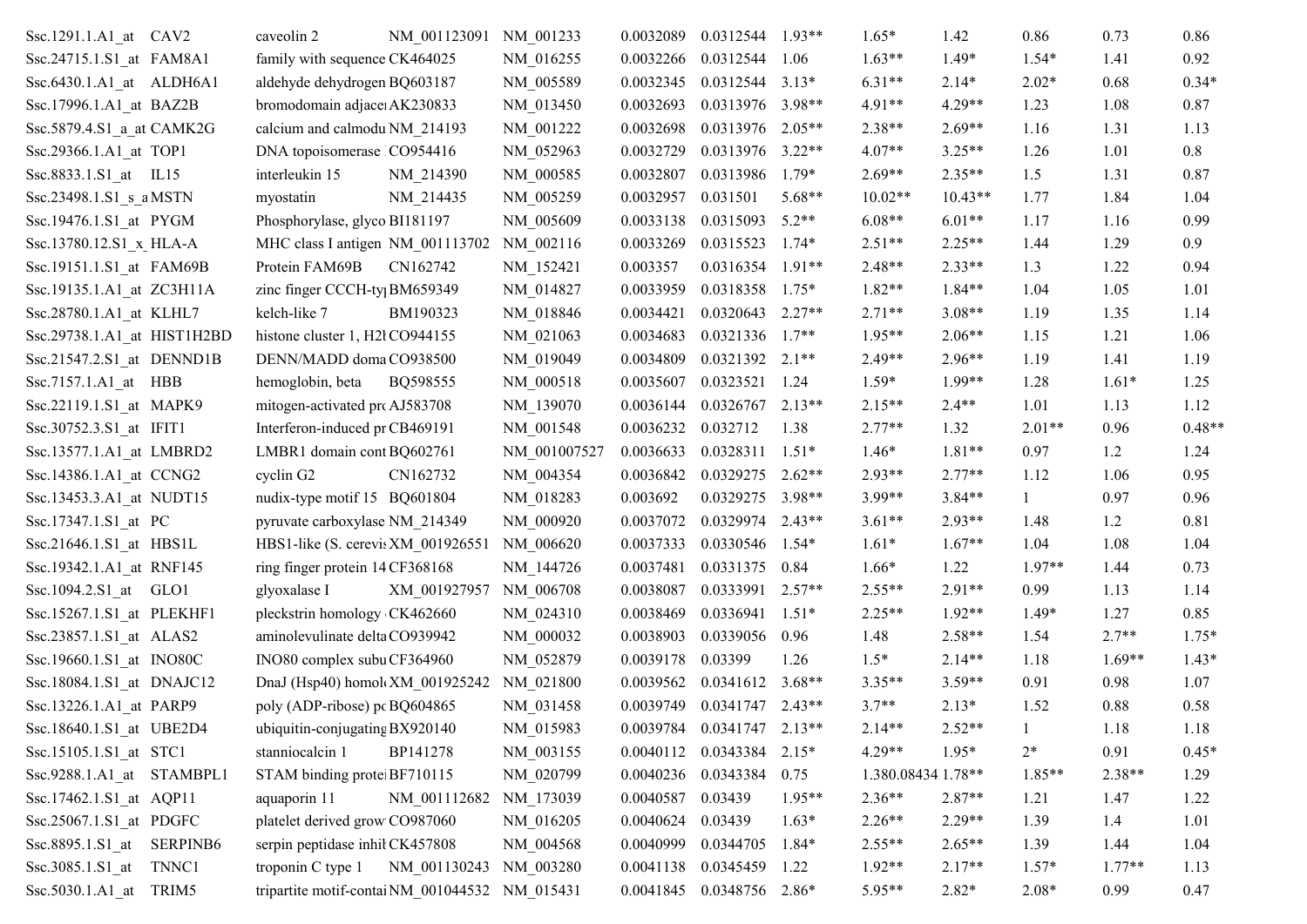| Ssc.24144.1.S1 at ACVR1B   | activin A receptor, ty CK456702               | NM 004302 | 0.0042124 | 0.0349735 1.2                |          | 1.51     | $1.92**$ | 1.26         | $1.6*$  | 1.27         |
|----------------------------|-----------------------------------------------|-----------|-----------|------------------------------|----------|----------|----------|--------------|---------|--------------|
| Ssc.979.1.S1 at<br>S100A1  | S100 calcium binding BX917468                 | NM 020672 | 0.0042342 | 0.035035                     | $3.25**$ | $3.5**$  | $4.04**$ | 1.08         | 1.24    | 1.16         |
| Ssc.23526.1.S1 at S1PR1    | sphingosine-1-phospl BP451963                 | NM 001400 | 0.0042695 | 0.0351907                    | $1.5*$   | $1.8**$  | 1.23     | 1.2          | 0.82    | 0.68         |
| Ssc.4632.2.A1_at ARHGEF3   | Rho guanine nucleoti BF709764                 | NM 019555 | 0.0043532 | 0.0353275                    | $1.72*$  | $1.86**$ | $1.8*$   | 1.08         | 1.05    | 0.97         |
| Ssc.19476.2.A1 s &PYGM     | phosphorylase, glyco BI181197                 | NM 005609 | 0.0043659 | 0.0353275                    | $2.19**$ | $2.24**$ | $2.4**$  | 1.02         | 1.09    | 1.07         |
| Ssc.1135.1.A1_at PRKAR2B   | protein kinase cAMP BF703621                  | NM 002736 | 0.0043666 | 0.0353275                    | $2.71**$ | $4.61**$ | $3.26**$ | 1.7          | 1.2     | 0.71         |
| Ssc.12316.1.S1_at FAM100B  | family with sequence CK464006                 | NM 182565 | 0.0043682 | 0.0353275                    | $1.83*$  | $2.09**$ | $2.79**$ | 1.14         | 1.52    | 1.34         |
| Ssc.13677.1.A1_at ZBTB44   | zinc finger and BTB BQ603127                  | NM 014155 | 0.0043867 | 0.0353395                    | 1.29     | $2.3**$  | $2.5**$  | $1.79*$      | $1.94*$ | 1.08         |
| Ssc.23922.1.A1 at C12orf35 | chromosome 12 open CK452802                   | NM 018169 | 0.0043929 | $0.0353512$ $2.32*$          |          | 4.38**   | $2.37*$  | 1.89*        | 1.02    | 0.54         |
| Ssc.20273.1.S1_at ZFP36L1  | zinc finger protein 36 XM 001924308           | NM 004926 | 0.0044186 | 0.0354733                    | 1.34     | $1.77**$ | $1.71*$  | 1.33         | 1.28    | 0.97         |
| Ssc.29834.1.A1_at ZNF624   | zinc finger protein 62 CO951216               | NM 020787 | 0.0044587 | 0.0356455                    | 1.19     | 0.94     | $1.79*$  | 0.8          | 1.51    | $1.89**$     |
| Ssc.8289.1.A1_at PDP2      | pyruvate dehyrogenas BF712638                 | NM 020786 | 0.0044721 | 0.035675                     | $1.67*$  | 1.25     | $2.81**$ | 0.75         | $1.68*$ | $2.25**$     |
| Ssc.15513.1.S1 at COX7A1   | cytochrome c oxidase NM 214411                | NM 001864 | 0.0044802 | 0.0357004                    | $1.68*$  | $1.73*$  | $1.9**$  | 1.03         | 1.13    | 1.1          |
| SscAffx.31.1.S1_at ND6     | NADH dehydrogenas AK230743                    | NM_173714 | 0.0045093 | 0.0357171                    | 1.15     | $1.72*$  | $1.66*$  | 1.49         | 1.44    | 0.97         |
| Ssc.7535.1.S1_at TNNT1     | troponin T type 1<br>NM_213748                | NM 003283 | 0.0045115 | 0.0357171                    | $1.6*$   | $2.3**$  | $2.58**$ | 1.44         | $1.62*$ | 1.12         |
| Ssc.24556.1.S1 at SLC35F5  | Solute carrier family XM 001925511            | NM 025181 | 0.004532  | 0.0357638                    | 1.49     | $1.99**$ | $2**$    | 1.34         | 1.34    | $\mathbf{1}$ |
| Ssc.13780.2.S1 x εHLA-A    | MHC class I antigen AF464049                  | NM 002116 | 0.0045557 | 0.0358738                    | $1.89*$  | $2.72**$ | $2.55**$ | 1.44         | 1.35    | 0.94         |
| Ssc.1006.1.S1 at PGM1      | phosphoglucomutase AF091607                   | NM 002633 | 0.0045806 | 0.0359535                    | $2.09**$ | $2.33**$ | $2.44**$ | 1.11         | 1.17    | 1.05         |
| Ssc.818.1.S1_at<br>RAF1    | v-raf-1 murine leuker CF790870                | NM 005658 | 0.0047909 | 0.0369432                    | $1.72**$ | $1.92**$ | $2.07**$ | 1.11         | 1.2     | 1.08         |
| Ssc.13826.1.S1 at LDHA     | lactate dehydrogenas U07178                   | NM 005566 | 0.0048331 | 0.0371088                    | $2.39**$ | $2.4**$  | $2.59**$ | $\mathbf{1}$ | 1.08    | 1.08         |
| Ssc.9726.1.A1_at DRAM1     | DNA-damage regulat BI398690                   | NM 018370 | 0.0048489 | 0.037184                     | $1.94**$ | $2.49**$ | $2.49**$ | 1.28         | 1.28    | 1            |
| $Ssc.3107.1.S1_at$ CLEC14A | C-type lectin domain XM_001929240             | NM 175060 | 0.0048757 | 0.0372632                    | $1.96**$ | $2.65**$ | $2.29**$ | 1.35         | 1.17    | 0.86         |
| Ssc.14214.1.A1_a_iDDX59    | DEAD (Asp-Glu-Ala CK457236                    | NM 031306 | 0.0049262 | 0.0374246                    | $2.15**$ | $2.16**$ | $2.76**$ | 1            | 1.29    | 1.28         |
| Ssc.29410.1.A1 at PLCB4    | phospholipase C, bet CO955026                 | NM 000933 | 0.0049325 | 0.0374268                    | $1.62*$  | $1.77*$  | $1.82**$ | 1.09         | 1.13    | 1.03         |
| $Ssc.9372.1.A1_at$ NFKBIZ  | nuclear factor of kapp CN163067               | NM 031419 | 0.0049533 | 0.0374359                    | 1.18     | $1.69*$  | $1.75*$  | 1.43         | 1.48    | 1.03         |
| Ssc.20502.1.S1 at ULK1     | unc-51-like kinase 1 BK75885                  | NM 003565 | 0.0049748 | 0.0375601                    | $1.41*$  | $1.96**$ | $2.08**$ | 1.39         | $1.47*$ | 1.06         |
| Ssc.21845.2.S1_at          | BM485114                                      |           | 0.0049991 | 0.0375941                    | 1.17     | $1.73*$  | $2.34**$ | 1.48         | $2**$   | 1.36         |
| Ssc.19660.2.S1 at INO80C   | INO80 complex subu AJ666699                   | NM 052879 | 0.0050101 | 0.0375941                    | $1.68*$  | $1.96**$ | $2.42**$ | 1.17         | 1.44    | 1.23         |
| Ssc.19448.1.A1_at TTN      | titin<br>XM 001925803                         | NM 133378 | 0.0050389 | 0.0376942                    | $2.51**$ | $2.76**$ | $2.71**$ | 1.1          | 1.08    | 0.98         |
| Ssc.24649.1.A1_at CHURC1   | churchill domain con CN159165                 | NM_145165 |           | 0.0051658  0.0382532  1.75** |          | $1.85**$ | $2.08**$ | 1.06         | 1.19    | 1.12         |
| Ssc.1609.1.A1 at CLIC5     | chloride intracellular CF368424               | NM 016929 |           | 0.0053845  0.0393172  1.45*  |          | $1.81**$ | $2.03**$ | 1.25         | $1.4*$  | 1.12         |
| Ssc.16225.1.S1_at GHR      | growth hormone rece NM_214254                 | NM 000163 | 0.0057887 | 0.0410421                    | 1.17     | $2.07**$ | $1.85**$ | $1.77*$      | $1.58*$ | 0.89         |
| Ssc.7727.1.S1 at STRBP     | spermatid perinuclear XM 001928521            | NM 018387 | 0.0058039 | $0.0410519$ 2.17**           |          | $2.36**$ | $2.51**$ | 1.09         | 1.16    | 1.06         |
| Ssc.20706.1.S1 at HOXB6    | BX676130<br>homeobox B6                       | NM 018952 | 0.0058455 | 0.0411712                    | $1.78*$  | $2.78**$ | $2.65**$ | 1.56         | 1.49    | 0.96         |
| Ssc.24093.1.S1 at NRD1     | nardilysin<br>BP442170                        | NM 002525 | 0.0058462 | 0.0411712 1.49*              |          | 1.84**   | $2**$    | 1.23         | 1.34    | 1.09         |
| Ssc.22037.1.S1_at LAPTM5   | lysosomal protein tra CN160898                | NM 006762 | 0.0058642 | 0.0412522                    | $2.89**$ | 2.94**   | $3.12**$ | 1.02         | 1.08    | 1.06         |
| Ssc.26452.2.A1 at GFRA1    | GDNF family recept BX672081                   | NM 005264 |           | 0.0058892  0.0413152  2.82** |          | $3.6**$  | $3.67**$ | 1.28         | 1.3     | 1.02         |
| Ssc.13158.1.A1_at UBR5     | ubiquitin protein liga XM_001924342 NM_015902 |           |           | 0.0059087  0.0413179  1.59   |          | $1.92*$  | 1.86*    | 1.21         | 1.17    | 0.97         |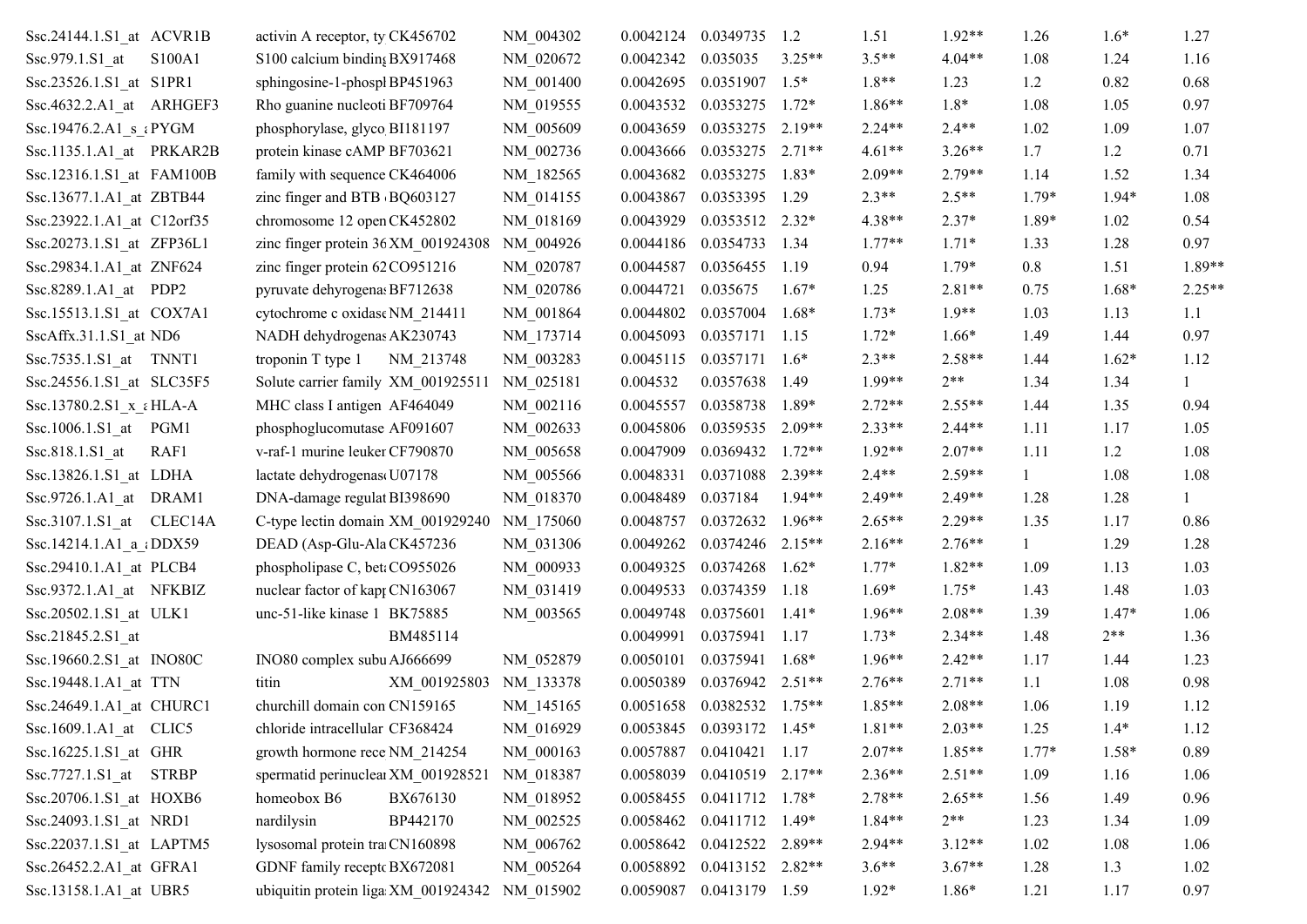| Ssc.13134.1.A1 at CREBL2                   | cAMP responsive ele BI400614       | NM 001310    | 0.0059125 | 0.0413179                   | 1.18       | $2.03**$  | $1.69**$ | $1.73**$ | 1.44  | 0.83 |
|--------------------------------------------|------------------------------------|--------------|-----------|-----------------------------|------------|-----------|----------|----------|-------|------|
| Ssc.9683.1.A1 at TLR3                      | Toll-like receptor 3 CF363445      | NM 003265    | 0.0059234 | 0.0413179                   | 2.09/0.059 | $4.59**$  | $2.66*$  | $2.2*$   | 1.27  | 0.58 |
| Ssc.30752.2.A1 at IFIT1                    | Interferon-induced pr XM_001928724 | NM 001548    | 0.005945  | 0.0413527                   | $4.6*$     | 12.92**   | $4.96*$  | $2.81*$  | 1.08  | 0.38 |
| Ssc.12966.1.S1_at LMO2                     | LIM domain only 2 (CN160360        | NM 005574    | 0.0059921 | 0.0414482                   | $1.9**$    | $1.74*$   | 1.55     | 0.92     | 0.81  | 0.89 |
| Ssc.19316.1.S1_at STRADB                   | STE20-related kinase BP156952      | NM 018571    | 0.0059964 | 0.0414482                   | $2.53**$   | $2.43**$  | $2.68**$ | 0.96     | 1.06  | 1.1  |
| Ssc.27407.1.A1 at NRIP1                    | nuclear receptor inter CN162650    | NM 003489    | 0.0060004 | 0.0414482                   | $1.77*$    | $1.97*$   | $1.83*$  | 1.11     | 1.03  | 0.93 |
| $Ssc.21547.1.A1$ <sub>_at</sub> $FKBPIA$   | FK506 binding prote CF790729       | NM 000801    | 0.0061198 | 0.0419259                   | $1.8*$     | $2.18**$  | $2.72**$ | 1.21     | 1.51  | 1.25 |
| Ssc.13780.1.S1 $x$ $\in$ HLA-A             | MHC class I antigen NM 001097431   | NM 000957    | 0.0062522 | 0.0423226                   | $2.01**$   | $2.44**$  | $2.22**$ | 1.21     | 1.1   | 0.91 |
| Ssc.15880.1.S1_at CYSLTR2                  | cysteinyl leukotriene NM 214130    | NM 020377    | 0.0063247 | 0.0426164                   | $2.1**$    | $2.58**$  | $2.34**$ | 1.23     | 1.11  | 0.91 |
| Ssc.30752.1.S1 at IFIT1                    | interferon-induced pr BX921277     | NM 001548    | 0.0064523 | 0.0428714                   | $7.23*$    | $17.48**$ | $5.91*$  | 2.42     | 0.82  | 0.34 |
| $Ssc.19316.2.A1_at$ STRADB                 | STE20-related kinase CF362655      | NM 018571    | 0.0064539 | 0.0428714                   | $1.76*$    | 1.68*     | $1.81*$  | 0.96     | 1.03  | 1.08 |
| Ssc.4900.2.S1_at CRIM1                     | cysteine rich transme CK453765     | NM_016441    | 0.0065389 | 0.0431729                   | $1.89**$   | $2.04**$  | $1.78**$ | 1.08     | 0.94  | 0.87 |
| Ssc.11063.1.S1_at HLA-DRB1                 | SLA-DQ beta1 doma NM_001113694     | NM 002124    | 0.0065618 | 0.0431729                   | $2.59**$   | $3.32**$  | $3.59**$ | 1.28     | 1.39  | 1.08 |
| Ssc.18011.1.S1 at POPDC3                   | popeye domain conta NM_001144111   | NM_022361    | 0.0065873 | 0.0431816                   | 1.39       | $1.76*$   | $1.95**$ | 1.26     | 1.4   | 1.11 |
| Ssc. 4753.1. A1_at TEK                     | TEK tyrosine kinase XM_001926034   | NM 000459    | 0.0066037 | 0.0431963                   | $1.7*$     | $2.49**$  | $1.74*$  | 1.46     | 1.02  | 0.7  |
| Ssc.24074.1.S1 at LMBRD2                   | LMBR1 domain cont CF795443         | NM 001007527 | 0.0066052 | 0.0431963                   | $1.8*$     | $2.12**$  | $2.42**$ | 1.18     | 1.34  | 1.14 |
| Ssc.27422.1.A1_at ACBD5                    | acyl-Coenzyme A bir CO952143       | NM 145698    | 0.0066734 | 0.0435175                   | $1.68*$    | $1.79**$  | $2.15**$ | 1.06     | 1.28  | 1.2  |
| Ssc.13780.5.S1_x_εHLA-B                    | MHC class I antigen NM 001113702   | NM 002116    | 0.0066856 | 0.0435175                   | $2.04*$    | $2.67**$  | $2.61**$ | 1.3      | 1.28  | 0.98 |
| Ssc.16052.1.S1_at ADAM10                   | ADAM metallopeptic BP458051        | NM 001110    | 0.0067951 | 0.0438805 2.6               |            | $2.41**$  | $2.29**$ | 0.93     | 0.88  | 0.95 |
| Ssc.17896.1.A1 at FHOD3                    | formin homology 2 d CN155991       | NM 025135    | 0.0068664 | 0.0440819                   | 1.25       | $2.51**$  | $2.28**$ | $2^*$    | 1.82* | 0.91 |
| Ssc. 4741.1. S1_at PFKM                    | phosphofructokinase NM_001044550   | NM 000289    | 0.0069594 | 0.0443931                   | $2.31**$   | $2.52**$  | $2.58**$ | 1.09     | 1.12  | 1.02 |
| Ssc.16154.1.S1 at BCAT2                    | branched chain amin AW312908       | NM 001190    | 0.0069839 | 0.0444442                   | $2.06*$    | $2.62**$  | $2.85**$ | 1.27     | 1.38  | 1.09 |
| Ssc.10750.1.S1_at GTPBP8                   | GTP-binding protein CN160504       | NM 014170    | 0.0070372 | 0.0446341                   | 1.51       | $1.81*$   | $1.9*$   | 1.2      | 1.26  | 1.05 |
| Ssc.13948.1.S1 at STBD1                    | starch binding domai CN164219      | NM 003943    | 0.0070661 | 0.0446677                   | $3.39**$   | $3.42**$  | $4.25**$ | 1.01     | 1.25  | 1.24 |
| $Ssc.222.1.S1$ _at<br>HLA-DRA              | MHC class II DR-alp NM_001113706   | NM_019111    | 0.0070678 | 0.0446677                   | $2.38*$    | $4.49**$  | $3.96**$ | 1.88     | 1.66  | 0.88 |
| Ssc.1012.2.S1 at ZNF277                    | zinc finger protein 27 BP153362    | NM 021994    | 0.0070906 | 0.0447349                   | $1.87**$   | $2.06**$  | $1.97**$ | 1.1      | 1.06  | 0.96 |
| Ssc.30550.1.A1 at DEPDC6                   | DEP domain containi CO993779       | NM 022783    | 0.0071704 | 0.0449672                   | $3.89**$   | $4.55**$  | $4.55**$ | 1.17     | 1.17  | 1    |
| Ssc.3799.1.S1 a at RBPMS                   | RNA binding protein CK455529       | NM 006867    | 0.0072382 | 0.0452258                   | $1.87*$    | $1.86*$   | $1.33*$  | 0.99     | 0.71  | 0.72 |
| Ssc.12809.4.S1 a aLOC100152449 polyprotein | XR_045316                          | NM 207582    | 0.0072841 | 0.0453618                   | 1.53       | 1.85*     | $1.93*$  | 1.21     | 1.26  | 1.04 |
| $Ssc.108.1.S1_at$ OXTR                     | oxytocin receptor X71796           | NM 000916    |           | 0.0073402  0.0455642  1.98* |            | $2.62**$  | 2.92**   | 1.33     | 1.48  | 1.11 |
| Ssc.5309.1.S1_at<br>$C3$ orf $37$          | chromosome 3 open 1 CF790860       | NM 001006109 | 0.0074225 | 0.0457323 1.64*             |            | 1.87**    | $2.25**$ | 1.14     | 1.37  | 1.2  |
| Ssc.3941.1.S1_at MAPK9                     | mitogen-activated pro BG609277     | NM 139070    | 0.0075364 | 0.0458017                   | $1.78**$   | $1.93**$  | $2.01**$ | 1.09     | 1.13  | 1.04 |
| Ssc.12829.1.A1_at TNFSF10                  | Tumor necrosis facto NM 001024696  | NM 003810    | 0.0075438 | $0.0458017$ 3.11*           |            | $7.71**$  | $3.54*$  | 2.48     | 1.14  | 0.46 |
| Ssc.29243.1.A1_at CYSLTR2                  | cysteinyl leukotriene CO952747     | NM 020377    | 0.0076127 | $0.0458017$ 2*              |            | $3.42**$  | 2.88**   | 1.71     | 1.44  | 0.84 |
| Ssc.18274.2.A1_at MBD1                     | methyl-CpG binding CF180749        | NM 002384    | 0.0076345 | $0.0458017$ 1.87*           |            | $2.86**$  | $3.21**$ | 1.53     | 1.72  | 1.12 |
| Ssc.26469.1.A1_at MACROD1                  | MACRO domain con CN069735          | NM 014067    | 0.0076595 | 0.0458017                   | $1.85**$   | $1.91**$  | $2.21**$ | 1.03     | 1.2   | 1.16 |
| Ssc.18640.2.S1 at UBE2D4                   | ubiquitin-conjugating BG834162     | NM 015983    | 0.007795  | $0.0460359$ 2.15**          |            | $2.15**$  | $2.64**$ |          | 1.23  | 1.23 |
| Ssc.11403.1.S1_at SPTBN1                   | spectrin, beta, non-er CF176298    | NM_003128    | 0.0078    | 0.0460359 1.86*             |            | $2^*$     | $1.73*$  | 1.07     | 0.93  | 0.87 |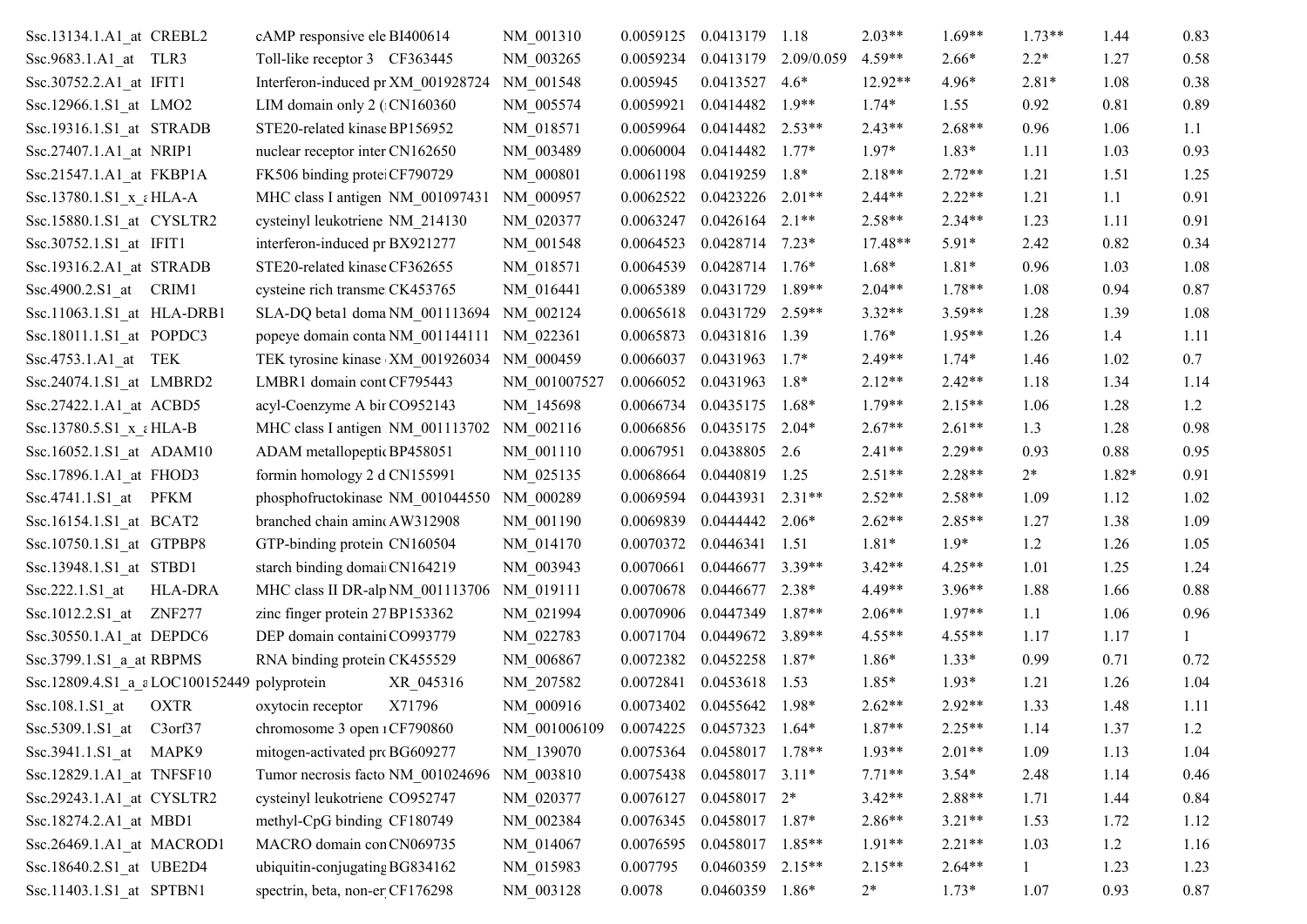| Ssc.935.1.S1_at                                   | PGK1         | phosphoglycerate kin NM 001099932 |          | NM 000291    | 0.0078485 | $0.0461204$ 2.15**               |           | $2.23**$  | $2.3**$   | 1.04     | 1.07     | 1.03    |
|---------------------------------------------------|--------------|-----------------------------------|----------|--------------|-----------|----------------------------------|-----------|-----------|-----------|----------|----------|---------|
| Ssc.13464.1.A1 at RHOQ                            |              | ras homolog gene fan BQ602866     |          | NM 012249    | 0.0079296 | 0.0465117                        | $2.19**$  | $2.3**$   | $2.15**$  | 1.05     | 0.98     | 0.94    |
| Ssc.7641.1.S1_at FAM69A                           |              | family with sequence XM 001925711 |          | NM 001006605 | 0.0080039 | 0.0467545                        | $1.76*$   | $2.9**$   | $2.71**$  | 1.65     | 1.54     | 0.93    |
| Ssc. 7116.1.A1 at NT5C3                           |              | 5'-nucleotidase cytos CK459921    |          | NM 016489    | 0.00804   | 0.0468907                        | $1.8*$    | $2.62**$  | $2.54**$  | 1.46     | 1.41     | 0.97    |
| Ssc. 7558.1.A1 at HTR2C                           |              | 5-hydroxytryptamine BQ599267      |          | NM 000868    | 0.0080531 | 0.0469035                        | $2.57*$   | $3.88**$  | $2.2*$    | 1.51     | 0.86     | 0.57    |
| Ssc.23516.1.S1_at SATB1                           |              | SATB homeobox 1 CF367798          |          | NM 002971    | 0.0081265 | 0.0471703                        | $1.54*$   | $1.89**$  | $2.09**$  | 1.23     | 1.36     | 1.11    |
| Ssc.26512.1.A1 at MACF1                           |              | macrophin 1 isoform: BP455512     |          | NM 012090    | 0.0082802 | 0.047424                         | $2.09*$   | $2.53**$  | $3.39**$  | 1.21     | 1.62     | 1.34    |
| Ssc.2361.1.A1 at PPP1R3D                          |              | protein phosphatase 1BI400457     |          | NM 006242    | 0.0083851 | 0.0478011                        | $2.53**$  | $2.4**$   | $2.84**$  | 0.95     | 1.12     | 1.18    |
| Ssc.26452.1.S1 at GFRA1                           |              | GDNF family recept CN069484       |          | NM 005264    | 0.0084213 | 0.0478977                        | $1.67*$   | 2.39**    | $1.88**$  | 1.43     | 1.13     | 0.79    |
| Ssc.3240.1.A1_at AGRN                             |              | agrin                             | CF175761 | NM_198576    | 0.0085364 | 0.0483625                        | $2.81**$  | $3.47**$  | $2*$      | 1.24     | 0.71     | 0.58    |
| Ssc.13780.10.S1_x_HLA-A                           |              | MHC class I antigen NM_001097431  |          | NM 002116    | 0.0086923 | 0.0487559                        | $2.33*$   | $2.9**$   | $2.85**$  | 1.24     | 1.22     | 0.98    |
| Ssc.29589.1.A1 at KLHL7                           |              | kelch-like 7                      | CO941202 | NM 001031710 | 0.0088058 | 0.049167                         | $1.89**$  | $1.97**$  | $2.25**$  | 1.04     | 1.19     | 1.14    |
| Ssc.24304.2.A1 at EGFLAM                          |              | EGF-like fibronectin CK456410     |          | NM 152403    | 0.0088659 | 0.0493518                        | $1.97**$  | $2.41**$  | $1.6*$    | 1.23     | 0.81     | 0.66    |
| Ssc.6928.1.A1 at ALDH1A1                          |              | aldehyde dehydrogen CO989436      |          | NM 000689    | 0.0090555 | 0.0499273                        | $2.49**$  | $3**$     | $2.5**$   | 1.21     | 1.01     | 0.83    |
| Cluster 3: transcripts down-regulated after birth |              |                                   |          |              |           |                                  |           |           |           |          |          |         |
| Ssc.2358.1.A1_at RP13-102H20                      |              | hypothetical protein ICF360182    |          | NM 144967    | 4.95E-06  | 0.0063885                        | $0.36**$  | $0.04**$  | $0.02**$  | $0.1**$  | $0.06**$ | 0.55    |
| Ssc.11906.1.S1 at COPZ1                           |              | Coatomer subunit zet XM 001927549 |          | NM 016057    | 8.68E-06  | 0.0063885                        | $0.64***$ | $0.59***$ | $0.61***$ | 0.93     | 0.95     | 1.03    |
| Ssc.31057.1.A1_s_tHSPA9                           |              | heat shock 70kDa prc BQ598941     |          | NM 004134    | 0.0000125 | 0.0063885                        | $0.46**$  | $0.49**$  | $0.51**$  | 1.07     | 1.11     | 1.04    |
| Ssc.27020.1.S1 at MYH8                            |              | myosin heavy chain $\{CN165669\}$ |          | NM 002472    | 0.0000141 | 0.0063885                        | $0.21**$  | $0.09**$  | $0.06**$  | $0.42**$ | $0.26**$ | 0.63    |
| Ssc.16876.1.A1 at VAMP2                           |              | vesicle-associated meCK454717     |          | NM 014232    | 0.0000144 | 0.0063885                        | $0.35**$  | $0.48**$  | $0.47**$  | $1.37**$ | $1.34*$  | 0.98    |
| Ssc.24045.1.S1_at MARS2                           |              | methionyl-tRNA syn CK456096       |          | NM 138395    | 0.0000167 | 0.0063885                        | $0.48**$  | $0.35**$  | $0.35**$  | $0.73*$  | $0.73*$  |         |
| Ssc.2772.1.S1_a_at LIN37                          |              | $lin-37$ homolog                  | BQ598857 | NM 019104    | 0.0000179 | 0.0063885                        | $0.42**$  | $0.43**$  | $0.37**$  | 1.03     | 0.88     | 0.85    |
| Ssc.3063.1.S1 at PITRM1                           |              | pitrilysin metallopept CF359731   |          | NM 014889    | 0.00002   | 0.0066646                        | $0.51**$  | $0.55**$  | $0.48**$  | 1.08     | 0.95     | 0.87    |
| Ssc.4874.1.S1 at                                  | <b>CHERP</b> | calcium homeostasis CN162982      |          | NM 006387    | 0.0000213 | 0.0066896                        | $0.55***$ | $0.53***$ | $0.58***$ | 0.95     | 1.04     | 1.09    |
| Ssc.5159.2.S1_at                                  | MEG3         | maternally expressed NR_021488    |          | NR_002766    | 0.0000314 | 0.0077954                        | $0.52**$  | $0.26**$  | $0.25**$  | $0.51**$ | $0.49**$ | 0.96    |
| Ssc.7584.1.S1 at                                  | <b>CLTC</b>  | Clathrin heavy chain NM 001146127 |          | NM 004859    | 0.0000341 | 0.0078122                        | $0.45**$  | $0.4**$   | $0.35**$  | 0.89     | $0.77*$  | 0.86    |
| Ssc.21937.1.S1_at USP10                           |              | ubiquitin specific per CK456482   |          | NM 005153    | 0.0000357 | 0.0078462                        | $0.67***$ | $0.62***$ | $0.6***$  | 0.93     | 0.89     | 0.96    |
| Ssc.21930.1.S1 a aISOC2                           |              | isochorismatase dom: CK452448     |          | NM 024710    | 0.0000365 | 0.0078462                        | $0.49**$  | $0.5**$   | $0.56**$  | 1.03     | 1.14     | 1.1     |
| Ssc.102.1.S1_at                                   | PPP2R1A      | protein phosphatase 2NM 214024    |          | NM 014225    | 0.0000387 | 0.0078462                        | $0.48**$  | $0.42**$  | $0.5**$   | 0.86     | 1.03     | 1.19    |
| Ssc.6730.1.S1_at C1QBP                            |              | complement compon CK463289        |          | NM_001212    |           | $0.0000444$ $0.0081375$ $0.56**$ |           | $0.5**$   | $0.47**$  | 0.89     | 0.85     | 0.95    |
| Ssc.1918.1.S1_at MRPS7                            |              | mitochondrial ribosol AK240271    |          | NM_015971    |           | 0.0000468 0.0083682              | $0.46**$  | $0.31**$  | $0.44**$  | $0.67**$ | 0.96     | $1.43*$ |
| Ssc.10989.1.A1 at SON                             |              | SON DNA binding p CK456538        |          | NM 032195    | 0.0000566 | 0.0092162                        | $0.69***$ | $0.64***$ | $0.63***$ | 0.94     | 0.92     | 0.98    |
| Ssc.2584.1.S1 at NMT1                             |              | N-myristoyltransfera: BX666752    |          | NM 021079    | 0.0000613 | 0.0092162                        | $0.52***$ | $0.52***$ | $0.59***$ | 1.01     | 1.14     | 1.13    |
| Ssc.12051.1.S1 at MESDC2                          |              | Mesoderm developm XM 001928863    |          | NM 015154    | 0.0000616 | 0.0092162                        | $0.73**$  | $0.68***$ | $0.57***$ | 0.93     | $0.79*$  | 0.84    |
| Ssc.19486.1.S1_at CCNB1IP1                        |              | cyclin B1 interacting CF365233    |          | NM 182849    | 0.0000676 | 0.0097173                        | $0.46**$  | $0.38**$  | $0.34**$  | 0.82     | $0.74*$  | 0.9     |
| Ssc.3311.1.S1 at RBM3                             |              | Clone DT1P1F10 mF CN164850        |          | NM 006743    | 0.0000779 | 0.0103199                        | $0.4**$   | $0.23**$  | $0.36**$  | $0.57**$ | 0.9      | $1.58*$ |
| Ssc.15237.1.S1 at PDZD11                          |              | PDZ domain containi NM 001001630  |          | NM 016484    | 0.0000793 | 0.0103199                        | $0.49**$  | $0.37**$  | $0.39**$  | $0.76*$  | 0.8      | 1.06    |
| Ssc.5676.1.S1_at SERBP1                           |              | SERPINE1 mRNA b BQ602381          |          | NM 015640    |           | 0.0000844 0.0103199              | $0.59***$ | $0.65***$ | $0.72**$  | 1.1      | $1.23*$  | 1.11    |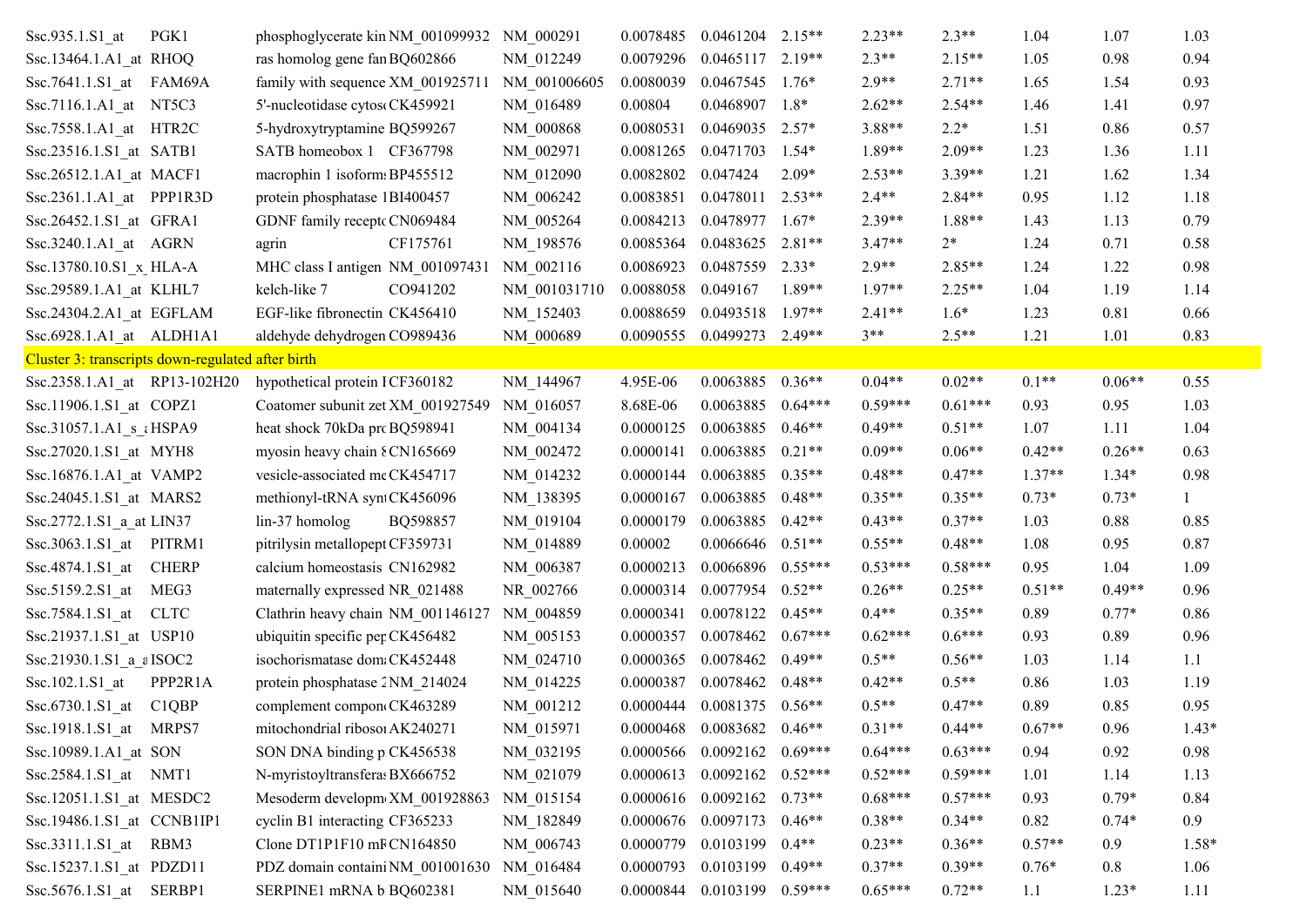| Ssc.19546.1.S1_at NME1       | non-metastatic cells 1CK459631              | NM_000269    | 0.0000869 | 0.0103199                | $0.26**$  | $0.15**$  | $0.16**$  | $0.57*$  | 0.62     | 1.09      |
|------------------------------|---------------------------------------------|--------------|-----------|--------------------------|-----------|-----------|-----------|----------|----------|-----------|
| Ssc.26191.1.A1 a : ACSF3     | acyl-CoA synthetase AK232791                | BC028399     | 0.0000907 | 0.0103199                | $0.48**$  | $0.64**$  | $0.53**$  | $1.35**$ | 1.12     | 0.83      |
| Ssc.20162.1.S1_at ERH        | enhancer of rudiment XM 001926160           | NM 004450    | 0.0000947 | 0.0104058                | $0.6**$   | $0.46**$  | $0.53**$  | $0.78*$  | 0.88     | 1.14      |
| Ssc.15678.1.A1 s ¿EIF5       | eukaryotic translation CA778519             | NM 001970    | 0.0001018 | 0.0108128                | $0.32**$  | $0.34**$  | $0.37**$  | 1.06     | 1.14     | 1.08      |
| Ssc.10382.1.A1_at MYO5B      | CO954972<br>myosin VB                       | AL133643     | 0.0001082 | 0.0111639                | $0.21**$  | $0.17**$  | $0.27**$  | 0.81     | 1.3      | $1.61*$   |
| Ssc.13957.1.A1 at NUPL1      | nucleoporin like 1<br>CK455888              | NM 014089    | 0.0001112 | 0.0111639                | $0.66**$  | $0.52***$ | $0.66**$  | 0.8      | 1.01     | 1.26      |
| Ssc.6701.1.S1_at RPL35A      | Ribosomal protein L: BX927003               | NM 000996    | 0.0001169 | 0.0113645                | $0.57**$  | $0.6**$   | $0.45**$  | 1.05     | $0.79*$  | $0.75*$   |
| $Ssc.4060.1.S1$ at $SLCO2A1$ | solute carrier organic CF788195             | NM 005630    | 0.0001218 | 0.0113645                | $1.36**$  | $1.62***$ | 1.11      | 1.19     | $0.81*$  | $0.68***$ |
| Ssc.21464.1.S1_at PMPCB      | peptidase (mitochond BQ598806               | NM 004279    | 0.0001225 | 0.0113645                | $0.7***$  | $0.7***$  | $0.7***$  |          | 1.01     | 1.01      |
| Ssc.4143.1.A1_a_at TM9SF4    | transmembrane 9 sup CK458586                | NM 014742    | 0.0001256 | 0.0115131                | $0.66***$ | $0.64***$ | $0.65***$ | 0.97     | 0.99     | 1.02      |
| Ssc.16936.2.S1_a_aNop16      | NOP16 nucleolar pro BX915496                | NM 016391    | 0.0001381 | 0.0121834                | $0.49**$  | $0.4**$   | $0.41**$  | 0.83     | 0.84     | 1.02      |
| Ssc. 7670.1. S1_at SNRPA     | small nuclear ribonuc NM 001077222          | NM 003090    | 0.0001427 | 0.0121834                | $0.58**$  | $0.39**$  | $0.57**$  | $0.66**$ | 0.98     | 1.49**    |
| Ssc.4925.1.S1 at HSPBP1      | HSPA (heat shock 70 AY609827)               | AF187859     | 0.0001445 | 0.0121834                | $0.34**$  | $0.28**$  | $0.27**$  | 0.83     | 0.8      | 0.96      |
| Ssc.4014.1.S1_at MANBAL      | mannosidase beta A 1 CK461399               | NM_022077    | 0.0001488 | 0.0123097                | $0.49**$  | $0.47**$  | $0.56**$  | 0.96     | 1.14     | 1.18      |
| Ssc.21653.1.S1 at LENG8      | leukocyte receptor cli CN158780             | NM 052925    | 0.0001563 | 0.0123686                | $0.63***$ | $0.65***$ | $0.64***$ | 1.04     | 1.03     | 0.99      |
| Ssc.15669.2.S1_at CSNK1D     | Bos taurus casein kin BX669334              | NM_001893    | 0.000163  | 0.0123686                | $0.53***$ | $0.51***$ | $0.54***$ | 0.96     | 1.02     | 1.07      |
| Ssc.1422.1.S1_at PRMT5       | protein arginine meth BI401419              | NM_006109    | 0.0001743 | 0.0128698                | $0.53**$  | $0.56**$  | $0.47**$  | 1.06     | 0.89     | 0.84      |
| Ssc.31129.1.A1_at ALG10      | asparagine-linked gly CO992248              | NM_032834    | 0.0001802 | 0.0128698                | $0.75**$  | $0.61***$ | $0.72**$  | $0.81*$  | 0.96     | 1.18      |
| Ssc.19231.1.A1_at FARSA      | phenylalanyl-tRNA s CF362802                | NM 004461    | 0.000188  | 0.0128698                | $0.46**$  | $0.41**$  | $0.49**$  | 0.89     | 1.05     | 1.17      |
| Ssc.14143.1.A1_at TOMM70A    | translocase of outer nCO991830              | NM_014820    | 0.0001915 | 0.0128698                | $0.65***$ | $0.6***$  | $0.68**$  | 0.94     | 1.05     | 1.12      |
| Ssc.9843.1.A1_at AP3M1       | adaptor-related protei XM 001928736         | NM 012095    | 0.0001955 | 0.0128698                | $0.71*$   | $0.57***$ | $0.54***$ | 0.8      | $0.76*$  | 0.95      |
| Ssc.3163.1.S1_at TWF2        | Bos taurus twinfilin a CK456266             | NM 007284    | 0.0001963 | 0.0128698                | $0.45**$  | $0.49**$  | $0.47**$  | 1.11     | 1.05     | 0.95      |
| Ssc.24077.1.S1_at SPAG9      | sperm associated anti CK450263              | NM 003971    | 0.0001967 | 0.0128698                | $0.7**$   | $0.55***$ | $0.6***$  | 0.79     | 0.85     | 1.09      |
| Ssc.14186.1.A1 at TOMM20     | translocase of outer n XM 001926935         | NM 014765    | 0.0002008 | 0.0128698                | $0.43**$  | $0.39**$  | $0.48**$  | 0.93     | 1.13     | 1.22      |
| Ssc.23524.1.S1_at EXOSC10    | exosome component BP172412                  | NM 002685    | 0.0002014 | 0.0128698                | $0.58***$ | $0.56***$ | $0.53***$ | 0.98     | 0.93     | 0.95      |
| Ssc.6798.1.S1_at HSPA9       | heat shock 70kDa prc BQ604492               | NM_004134    | 0.0002021 | 0.0128698                | $0.38**$  | $0.42**$  | $0.44**$  | 1.11     | 1.16     | 1.05      |
| Ssc.20071.1.S1_at MANF       | mesencephalic astroc CO993738               | NM 006010    | 0.0002036 | 0.0128698                | $0.55**$  | $0.42**$  | $0.4**$   | $0.76*$  | $0.72*$  | 0.95      |
| Ssc.7192.1.S1_at MATR3       | Matrin-3<br>AJ657536                        | NM 018834    | 0.0002049 | 0.0128698                | $0.74**$  | $0.66***$ | $0.69***$ | 0.89     | 0.93     | 1.05      |
| Ssc.15607.1.S1_at MTX1       | NM 001039750<br>metaxin 1                   | NM 002455    | 0.0002082 | 0.0128698                | $0.49**$  | $0.44**$  | $0.33**$  | 0.88     | $0.66*$  | 0.75      |
| Ssc.11113.1.S1_at CLTA       | clathrin light chain (I CK452496            | NM_007096    |           | 0.0002153 0.0130474 0.84 |           | $0.66***$ | $0.77**$  | $0.79**$ | 0.92     | 1.17      |
| Ssc.13017.1.A1_at RPS4       | ribosomal protein S4 CK461703               | NM_001007    | 0.0002297 | 0.0137907                | $0.84**$  | $0.79***$ | $0.82**$  | 0.94     | 0.98     | 1.04      |
| Ssc.11051.1.S1_at CDK4       | cyclin-dependent kin NM_001123097           | NM 000075    | 0.0002314 | 0.0137907                | 0.78      | $0.55***$ | $0.64**$  | $0.7**$  | 0.82     | 1.17      |
| Ssc.5619.1.S1_at FLJ44606    | glutaredoxin-like pro CF792399              | NM 001164479 | 0.0002423 | 0.013986                 | $0.54***$ | $0.58***$ | $0.67**$  | 1.06     | 1.24     | 1.16      |
| Ssc.7523.1.A1_at PHB         | prohibitin<br>CK449869                      | NM 002634    | 0.0002631 | 0.0141055                | $0.56***$ | $0.72*$   | 0.81      | $1.3*$   | $1.45**$ | 1.12      |
| Ssc.7286.1.S1_at CDKN3       | cyclin-dependent kin NM 214320              | NM 005192    | 0.0002675 | 0.0141055                | $0.22**$  | $0.09**$  | $0.16**$  | $0.41*$  | 0.7      | 1.71      |
| Ssc.28327.1.S1 at RBMX       | RNA binding motif p XM_001927616            | NM 002139    | 0.0002715 | 0.0141055                | $0.72*$   | $0.55***$ | $0.6**$   | 0.77     | 0.83     | 1.08      |
| Ssc.7281.1.A1 at TRA2B       | Transformer 2 beta h NM 001077221           | NM 004593    | 0.000283  | 0.0141055                | 0.73      | $0.54***$ | $0.51***$ | 0.74     | $0.7*$   | 0.94      |
| Ssc.6719.1.A1 at HSPD1       | heat shock 60kDa prc XM_001928599 NM_005451 |              | 0.0002877 | $0.0141055$ $0.53**$     |           | $0.48**$  | $0.45**$  | 0.89     | 0.85     | 0.95      |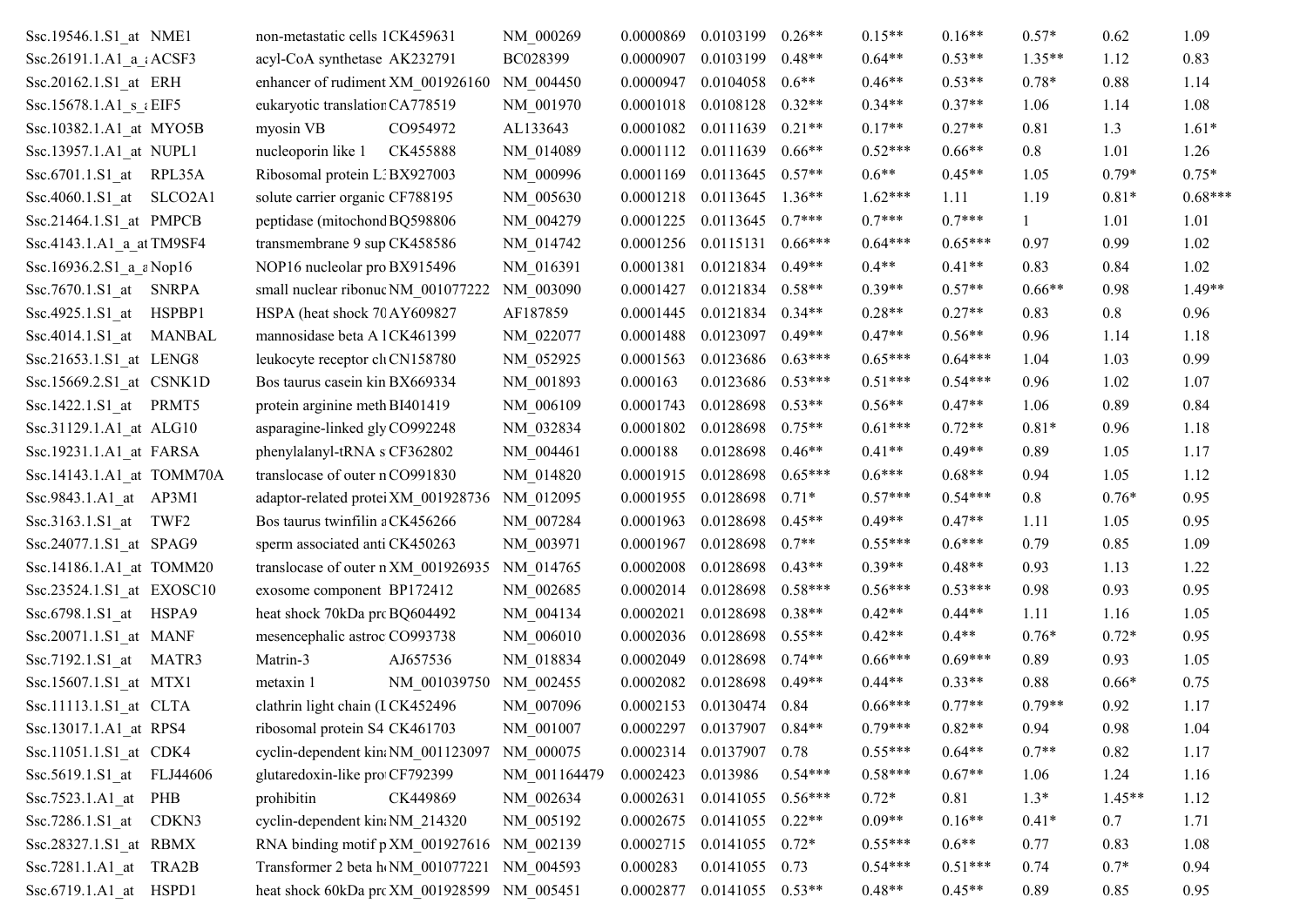| Ssc.21962.1.A1 at LETM1         | leucine zipper-EF-ha BX925265                | NM 012318    | 0.0002889 | 0.0141055                        | $0.52**$  | $0.47**$  | $0.49**$  | 0.9      | 0.95    | 1.05    |
|---------------------------------|----------------------------------------------|--------------|-----------|----------------------------------|-----------|-----------|-----------|----------|---------|---------|
| Ssc.18356.1.S1_at NAT5          | N-acetyltransferase 5 CK450246               | NM 016100    | 0.0002921 | 0.0141055                        | $0.63**$  | $0.57**$  | $0.52***$ | 0.9      | 0.83    | 0.92    |
| Ssc.2405.1.A1_at TFG            | TRK-fused gene<br>AY550059                   | NM 006070    | 0.000294  | 0.0141055                        | $0.76**$  | $0.68***$ | $0.71***$ | 0.89     | 0.93    | 1.04    |
| Ssc.4697.1.S1 a at MAGOH        | mago-nashi homolog AJ659620                  | NM 002370    | 0.0002943 | 0.0141055                        | $0.65**$  | $0.5**$   | $0.6**$   | $0.77*$  | 0.92    | 1.2     |
| Ssc. 7376.1.A1 at EDEM2         | ER degradation enhal BI182523                | NM 018217    | 0.0002944 | 0.0141055                        | $1.55**$  | $1.65***$ | $1.33*$   | 1.06     | 0.86    | 0.81    |
| Ssc.13983.1.S1_at PPP2CA        | protein phosphatase 2 NM_214366              | NM 002715    | 0.0002954 | 0.0141055                        | $0.6**$   | $0.48**$  | $0.48**$  | 0.81     | 0.81    |         |
| Ssc.16830.1.S1 at TSPYL5        | TSPY-like 5<br>BI337673                      | NM 033512    | 0.000298  | 0.0141055                        | $0.59**$  | $0.57**$  | $0.43**$  | 0.97     | $0.74*$ | $0.76*$ |
| Ssc.26655.1.S1 at SP2           | Sp2 transcription fact CN156215              | NM 003110    | 0.0002992 | 0.0141055                        | $0.43**$  | $0.61**$  | $0.55**$  | $1.43**$ | 1.28    | 0.89    |
| Ssc.2422.1.S1 at<br>OBFC2B      | oligonucleotide and c XM 001929289           | NM 024068    | 0.0002997 | 0.0141055                        | $0.46**$  | $0.47**$  | $0.52**$  | 1.02     | 1.12    | 1.1     |
| Ssc.7122.1.A1_at ARMCX4         | armadillo repeat cont CK461530               | NM_152583    | 0.0003015 | 0.0141055                        | $0.53**$  | $0.38**$  | $0.52**$  | $0.72*$  | 0.97    | $1.35*$ |
| Ssc.12393.1.A1_at CABC1         | chaperone, ABC1 act BX915086                 | NM 020247    | 0.0003079 | 0.0141916                        | $0.51***$ | $0.6**$   | $0.68*$   | 1.19     | 1.33    | 1.12    |
| Ssc.13690.1.A1_at ZSCAN12       | zinc finger and SCAI BQ603189                | AB007886     | 0.0003113 | 0.0141916                        | $0.56**$  | $0.5**$   | $0.54**$  | 0.89     | 0.96    | 1.08    |
| Ssc.24286.1.S1 at MUT           | methylmalonyl Coen: CK451044                 | NM 000255    | 0.0003173 | 0.0143584                        | $0.44**$  | $0.33**$  | $0.38**$  | 0.74     | 0.85    | 1.16    |
| Ssc.13966.1.A1 s & RPS18        | ribosomal protein S1 NM 213940               | NM 022551    | 0.0003234 | 0.014455                         | $0.56***$ | $0.54***$ | $0.58**$  | 0.97     | 1.05    | 1.08    |
| Ssc.16345.1.S1_at MFGE8         | milk fat globule-EGF NM 001122984            | NM 005928    | 0.0003342 | 0.0147576                        | $0.73*$   | $0.64**$  | $0.58***$ | 0.87     | 0.79    | 0.91    |
| Ssc.27627.1.S1 at PPP1R12B      | protein phosphatase 1BG733156                | NM 032105    | 0.0003464 | 0.0148621                        | $0.48**$  | $0.54**$  | $0.58**$  | 1.12     | 1.21    | 1.08    |
| Ssc.1505.2.S1_at NCOR2          | nuclear receptor co-reNM 001044576 NM 006312 |              | 0.0003473 | 0.0148621                        | $0.57**$  | $0.5**$   | $0.45**$  | 0.88     | 0.79    | 0.9     |
| Ssc.13790.1.A1_at PSMD1         | proteasome (prosome XM_001925902             | NM 002807    | 0.0003487 | 0.0148621                        | $0.55**$  | $0.53**$  | $0.5***$  | 0.95     | 0.91    | 0.96    |
| Ssc.13806.1.S1_at HSPB7         | Heat-shock protein b BM190065                | NM 014424    | 0.0003591 | 0.0148621                        | $0.18**$  | $0.18**$  | $0.21**$  | 1.01     | 1.17    | 1.16    |
| Ssc.30995.1.A1 at TTC9C         | tetratricopeptide repe CO939487              | NM 173810    | 0.0003598 | 0.0148621                        | $0.37**$  | $0.42**$  | $0.47**$  | 1.15     | 1.28    | 1.11    |
| Ssc.2919.1.S1 at<br>CD63        | CD63 molecule<br>XM 001927623                | NM 001780    | 0.0003652 | 0.0148621                        | $0.64**$  | $0.59***$ | $0.6***$  | 0.93     | 0.94    | 1.01    |
| PSMA4<br>Ssc.30.1.S1 at         | proteasome (prosome XM 001926227 NM 002789   |              | 0.0003688 | 0.0148621                        | $0.68*$   | $0.58***$ | $0.56***$ | 0.85     | 0.82    | 0.96    |
| Ssc.3163.2.S1_at<br>TLR9        | toll-like receptor 9<br>BE233145             | NM 017442    | 0.0003731 | 0.0148621                        | $0.53***$ | $0.6**$   | $0.53***$ | 1.12     |         | 0.89    |
| Ssc.17161.1.A1 at RRAGA         | Rraga protein<br>XM 001927037 NM 006570      |              | 0.0003777 | 0.0148621                        | $0.69**$  | $0.62***$ | $0.63***$ | 0.89     | 0.9     | 1.01    |
| Ssc.13585.7.S1_a_aNLN           | neurolysin (metallop BX921588                | NM 020726    | 0.0003844 | 0.0148621                        | $0.39**$  | $0.33**$  | $0.36**$  | 0.85     | 0.91    | 1.07    |
| Ssc.3942.1.S1_at SNRNP70        | small nuclear ribonuc CD572579               | NM 003089    | 0.0003855 | 0.0148621                        | $0.42**$  | $0.46**$  | $0.45**$  | 1.07     | 1.05    | 0.98    |
| Ssc.7362.2.S1_at<br><b>EPRS</b> | glutamyl-prolyl-tRN/AJ657414                 | NM 004446    | 0.0003858 | 0.0148621                        | $0.6**$   | $0.54***$ | $0.55***$ | 0.9      | 0.91    | 1.02    |
| Ssc.4143.2.S1_at TM9SF4         | transmembrane 9 sup BF194130                 | NM 014742    | 0.0003906 | 0.0148621                        | $0.58**$  | $0.64**$  | $0.54***$ | 1.1      | 0.93    | 0.85    |
| Ssc.19420.1.S1 at RUVBL1        | RuvB-like 1<br>XM_001924555                  | NM 003707    | 0.0003974 | 0.0148621                        | $0.5**$   | $0.41**$  | $0.46**$  | 0.81     | 0.92    | 1.13    |
| Ssc.11099.1.S1 at RPL3          | ribosomal protein L3 CB476360                | NM_001033853 |           | $0.0004017$ $0.0148621$ $0.49**$ |           | $0.39**$  | $0.42**$  | 0.79     | 0.85    | 1.07    |
| Ssc.5467.1.A1_at S1PR2          | sphingosine-1-phospl BI399625                | NM 004230    | 0.0004064 | 0.0148621                        | $0.71*$   | $0.53**$  | $0.43**$  | $0.75*$  | $0.6**$ | 0.8     |
| Ssc.19611.1.S1 at RDH13         | retinol dehydrogenas CN162676                | NM 138412    | 0.0004125 | 0.0148621                        | $0.36**$  | $0.32**$  | $0.29**$  | 0.91     | 0.81    | 0.9     |
| Ssc.12285.1.A1 at AMMECR1L      | AMME chromosoma CK456654                     | NM 031445    | 0.0004132 | 0.0148621                        | 0.93      | $0.69***$ | $0.77**$  | $0.75**$ | $0.83*$ | 1.11    |
| Ssc.16801.1.S1 at PHB2          | prohibitin 2<br>BI342603                     | NM 007273    | 0.0004188 | 0.0148621                        | $0.42**$  | $0.48**$  | $0.55**$  | 1.16     | 1.3     | 1.13    |
| Ssc.12763.1.S1_at STARD7        | StAR-related lipid tra BX918491              | NM 020151    | 0.0004217 | 0.0148621                        | $0.67***$ | $0.68***$ | $0.77*$   | 1.01     | 1.14    | 1.13    |
| Ssc.26284.1.S1_at GBF1          | Golgi-specific brefeld XM 001928393          | NM 004193    | 0.0004263 | 0.0148707                        | $0.48**$  | $0.52**$  | $0.49**$  | 1.07     | 1.01    | 0.94    |
| Ssc.16656.1.S1 at ARHGDIA       | Rho GDP dissociatio CK457234                 | NM 004309    | 0.0004387 | 0.0149465                        | $0.57**$  | $0.4**$   | $0.41**$  | $0.71*$  | $0.73*$ | 1.02    |
| Ssc.26417.1.S1 at ESF1          | ESF1, nucleolar pre-1 XM_001926068 NM_016649 |              | 0.0004505 | $0.0150106$ $0.67*$              |           | $0.5***$  | $0.53**$  | 0.75     | 0.79    | 1.06    |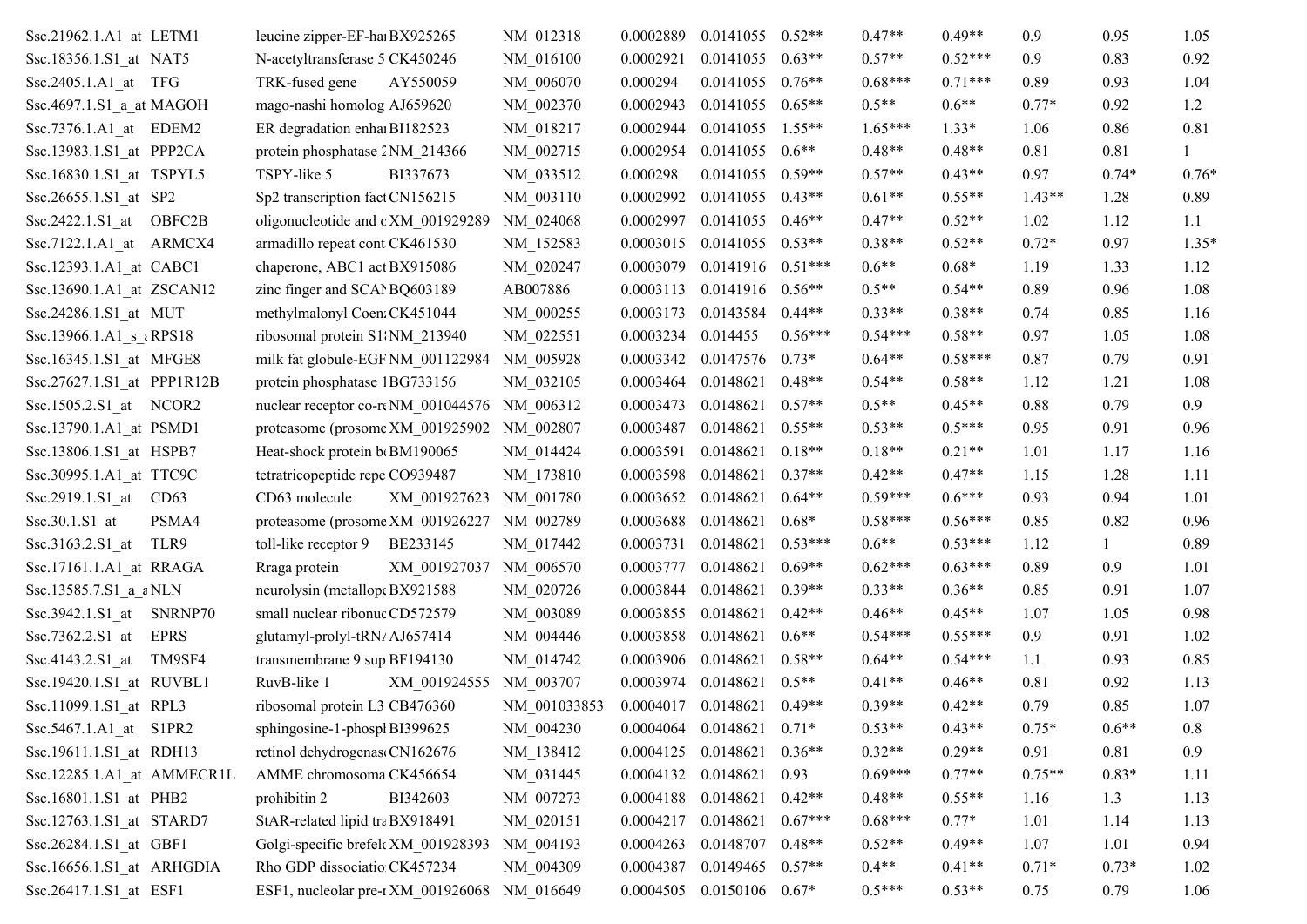| Ssc.13663.1.A1 at SFRS7       | splicing factor, argini BQ599883    | NM 001031684 | 0.0004687          | 0.015154                          | 0.76      | $0.53***$ | $0.55**$  | $0.69*$      | 0.73      | 1.05         |
|-------------------------------|-------------------------------------|--------------|--------------------|-----------------------------------|-----------|-----------|-----------|--------------|-----------|--------------|
| Ssc.2087.1.S1 at HYOU1        | Homo sapiens hypox CN154429         | NM 006389    | 0.0004704          | 0.015154                          | $0.46**$  | $0.44**$  | $0.43**$  | 0.96         | 0.92      | 0.96         |
| Ssc.2633.1.A1_at CCT2         | chaperonin containin XM 001926672   | NM 006431    | 0.0004892          | 0.0155245                         | $0.76*$   | $0.66**$  | $0.59***$ | 0.86         | $0.77*$   | 0.9          |
| Ssc.8788.2.A1 at INPP5B       | inositol polyphosphat BF711869      | NM 005540    | 0.0004976          | 0.015608                          | $0.61***$ | $0.65**$  | 0.84      | 1.07         | $1.38*$   | 1.29         |
| Ssc.1450.1.S1 at SRM          | spermidine synthase CK465052        | NM 080823    | 0.0005008          | 0.015608                          | $0.22**$  | $0.21**$  | $0.26**$  | 0.94         | 1.18      | 1.26         |
| Ssc.16637.1.S1 at ACADV1      | acyl-Coenzyme A del AF022255        | NM 000018    | 0.0005059          | 0.0156478                         | $0.5***$  | $0.61**$  | $0.63**$  | 1.22         | 1.26      | 1.03         |
| Ssc.1964.1.S1_at HNRNPU       | heterogeneous nuclea CO945550       | NM 004501    | 0.00054            | 0.0162861                         | $0.62**$  | $0.58**$  | $0.56**$  | 0.92         | 0.9       | 0.98         |
| Ssc.4673.1.A1 at MLLT11       | XM 001929662<br>MLLT11 protein      | NM 006818    | 0.0005421          | 0.0162861                         | $0.41**$  | $0.26**$  | $0.19**$  | 0.63         | $0.47*$   | 0.75         |
| Ssc.7502.1.A1 at YES1         | v-yes-1 Yamaguchi s BQ598992        | NM 005433    | 0.0005497          | 0.01645                           | $2.71**$  | $2.8**$   | $1.46*$   | 1.03         | $0.54**$  | $0.52**$     |
| Ssc.22761.1.S1 at CFL2        | cofilin 2<br>NM 001025215           | NM_021914    | 0.000555           | 0.0165407                         | 0.84      | $0.7**$   | $0.66***$ | 0.84         | $0.78*$   | 0.93         |
| Ssc.1496.1.S1_at NME6         | non-metastatic cells (BQ603805      | NM 005793    | 0.0005687          | 0.0167381                         | $0.62**$  | $0.62**$  | $0.68**$  | $\mathbf{1}$ | 1.1       | 1.1          |
| Ssc.2680.1.S1_at LRRC59       | leucine rich repeat co CK462390     | NM 018509    | 0.000581           | 0.0168333                         | $0.47**$  | $0.33**$  | $0.35**$  | 0.7          | 0.74      | 1.05         |
| Ssc.21543.1.S1 at RAP2C       | RAP2C member of RBX666448           | NM 021183    | 0.0005848          | 0.0168333                         | $0.41**$  | $0.37**$  | $0.39**$  | 0.9          | 0.96      | 1.07         |
| Ssc.13807.1.S1_at TCAP        | BM190107<br>titin-cap               | NM_003673    | 0.0005855          | 0.0168333                         | $0.42**$  | $0.62**$  | $0.73*$   | $1.49*$      | $1.75***$ | 1.17         |
| Ssc.1522.2.A1 at HMGN4        | Bos taurus high mobi XM_001928253   | NM 006353    | 0.0005961          | 0.0169252                         | $0.76**$  | $0.73**$  | $0.74**$  | 0.96         | 0.98      | 1.02         |
| Ssc.2781.1.A1 at SOLH         | small optic lobes hon BX671779      | NM 005632    | 0.0006042          | 0.0170366                         | $0.47**$  | $0.47**$  | $0.33**$  | 0.98         | $0.69*$   | 0.7          |
| Ssc. 4755.1.A1 at TMEM199     | transmembrane prote BF709675        | NM 152464    | 0.0006124          | 0.0172009                         | $0.47**$  | $0.55**$  | $0.43**$  | 1.18         | 0.92      | 0.78         |
| Ssc.6356.1.S1 at ODC1         | ornithine decarboxyla NM 001122983  | NM 002539    | 0.0006247          | 0.0173474                         | $0.47**$  | $0.32**$  | $0.32**$  | 0.68         | 0.68      | $\mathbf{1}$ |
| Ssc.16843.1.S1 at PSMD3       | proteasome prosome AW416777         | NM 002809    | 0.0006401          | 0.0177072                         | $0.4**$   | $0.44**$  | $0.47**$  | 1.1          | 1.18      | 1.07         |
| Ssc.11714.1.S1 at LYRM2       | LYR motif containin BX669838        | NM 020466    | 0.0006443          | 0.017756                          | $0.78*$   | $0.67**$  | $0.62***$ | 0.87         | 0.8       | 0.92         |
| Ssc.21291.1.A1_at FLJ10038    | hypothetical protein ICF795040      | NR 026891    | 0.0006522          | 0.0177734                         | $0.56***$ | $0.66**$  | $0.65**$  | 1.17         | 1.16      | 0.99         |
| Ssc.27039.1.S1 at CYTSA       | XM 001926171<br>cytospin A          | NM 015330    | 0.0006613          | 0.0178889                         | $1.75**$  | $1.8**$   | 1.3       | 1.03         | 0.74      | $0.72*$      |
| Ssc.6192.1.A1_at MEG3         | maternally expressed NR_021488      | NR 002766    | 0.0006702          | 0.0179529                         | $0.5**$   | $0.31**$  | $0.28**$  | $0.62*$      | $0.57*$   | 0.92         |
| Ssc.2866.1.A1 at PARL         | presenilin associated, BX919203     | NM 018622    | 0.0006711          | 0.0179529                         | $0.74**$  | $0.68***$ | $0.8*$    | 0.92         | 1.08      | 1.16         |
| Ssc.17602.1.S1 at CPR2        | cell cycle progressior NM_001123101 | NM 004749    | 0.0006734          | 0.0179529                         | $0.63**$  | $0.65**$  | $0.66**$  | 1.02         | 1.04      | 1.01         |
| Ssc.30988.1.A1 at ZDHHC5      | zinc finger DHHC-ty CF793234        | NM 015457    | 0.0006817          | 0.017991                          | $0.47**$  | $0.43**$  | $0.5**$   | 0.93         | 1.07      | 1.15         |
| Ssc.18330.1.A1 at PHF12       | PHD finger protein 1 BI186200       | NM 020889    | 0.0006822          | 0.017991                          | $0.7*$    | $0.54***$ | $0.67**$  | 0.77         | 0.95      | 1.24         |
| Ssc.1239.1.A1 at ENOPH1       | enolase-phosphatase BE013049        | NM 021204    | 0.0006878          | 0.0180081                         | 0.81      | $0.57***$ | $0.75*$   | $0.71*$      | 0.94      | $1.32*$      |
| Ssc.1901.1.A1_at ACTC1        | alpha-cardiac actin XM 001924496    | NM 005159    | 0.0006934          | 0.0180459                         | 0.85      | $0.35**$  | $0.43**$  | $0.41**$     | $0.5**$   | 1.22         |
| Ssc.3268.1.S1_at MRPL15       | mitochondrial ribosol BE234909      | NM_014175    |                    | $0.0006942$ $0.0180459$ $0.64***$ |           | $0.73**$  | $0.75*$   | 1.13         | 1.17      | 1.03         |
| Ssc.10992.1.S1_a_aPITPNC1     | phosphatidylinositol CN160594       | NM_012417    |                    | 0.0007016  0.0181758  0.58**      |           | $0.51**$  | $0.52**$  | 0.89         | 0.9       | 1.01         |
| Ssc. 7432.1. S1_at C18 or f55 | chromosome 18 open CN159620         | NM_014177    | 0.000711           | 0.0182608                         | $0.63**$  | $0.63**$  | $0.7**$   | $\mathbf{1}$ | 1.12      | 1.12         |
| Ssc.8563.1.A1 at RBM26        | RNA binding motif p XM_001925971    | NM_022118    | 0.000714           | 0.0182608                         | $0.67**$  | $0.61**$  | $0.66**$  | 0.92         | 0.98      | 1.07         |
| Ssc.19614.1.S1_at NFE2L1      | nuclear factor (erythr CF366056     | NM 003204    | 0.0007199          | 0.0182608                         | $0.51***$ | $0.69*$   | $0.56**$  | 1.34         | 1.09      | 0.81         |
| Ssc.21124.1.S1_at C16orf88    | chromosome 16 open CN158757         | NM 001012991 | 0.000727           | 0.018282                          | $0.55**$  | $0.43**$  | $0.52**$  | 0.77         | 0.94      | 1.21         |
| Ssc.13283.1.S1_at COL4A3BP    | collagen type IV alph BI404777      | NM 005713    | 0.0007287          | 0.018282                          | 1.07      | $2.14**$  | 0.92      | 1.99**       | 0.86      | $0.43**$     |
| Ssc.9721.1.A1_at ASB8         | ankyrin repeat and SCBI398680       | NM 024095    | 0.0007383          | 0.018282                          | $0.6**$   | $0.64**$  | $0.63**$  | 1.06         | 1.05      | 0.99         |
| Ssc.2974.1.A1_at TMX1         | thioredoxin-related tr BF703239     | NM_030755    | 0.0007428 0.018282 |                                   | 0.8       | $0.63**$  | $0.68**$  | 0.8          | 0.85      | 1.07         |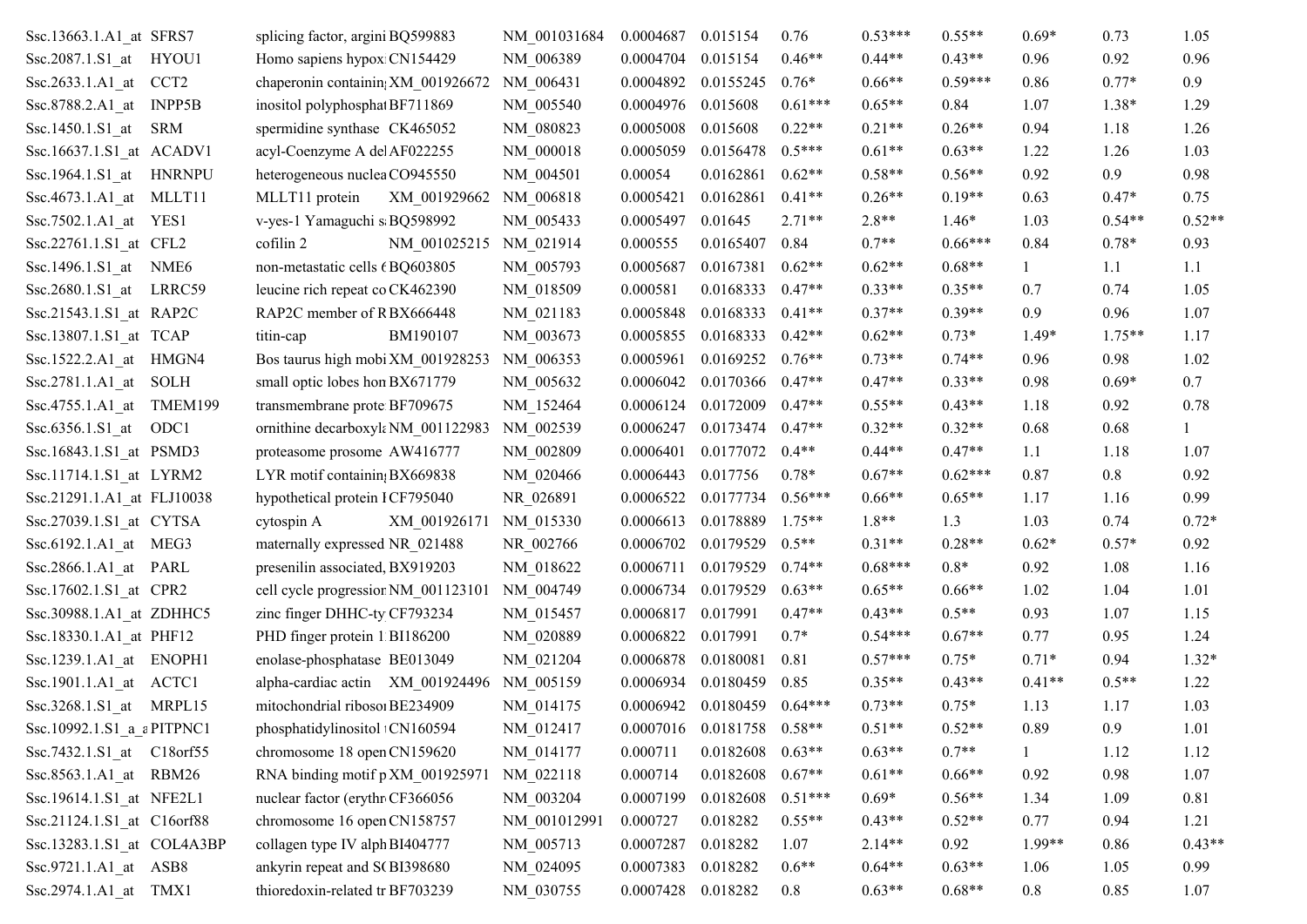| Ssc. 4094.1. S1 at MRPL 55 | mitochondrial ribosol CF363002        | NM 181441    | 0.0007438 | 0.018282                       | $0.54**$ | $0.4**$   | $0.48**$  | 0.75     | 0.89     | 1.19    |
|----------------------------|---------------------------------------|--------------|-----------|--------------------------------|----------|-----------|-----------|----------|----------|---------|
| Ssc.4201.1.A1 at PRKAG1    | Protein kinase, AMP NM 001001642      | NM 002733    | 0.0007537 | 0.0183969                      | $0.68**$ | $0.64**$  | $0.59***$ | 0.94     | 0.86     | 0.91    |
| Ssc.15656.1.S1 at FBL      | CF368799<br>fibrillarin               | NM 001436    | 0.0007553 | 0.0183969                      | $0.66**$ | $0.59***$ | $0.66**$  | 0.89     |          | 1.12    |
| Ssc.7119.1.S1_at HNRNPF    | heterogeneous nuclea XM 001928985     | NM 004966    | 0.0007806 | 0.0186397                      | 0.86     | $0.71**$  | $0.64**$  | 0.83     | $0.75*$  | 0.9     |
| Ssc.3455.2.S1 at<br>UBAP2L | ubiquitin associated $\mu$ AW482912   | NM 014847    | 0.0008156 | 0.0189325                      | $0.53**$ | $0.56**$  | $0.47**$  | 1.06     | 0.89     | 0.85    |
| Ssc.5638.1.S1_at FKBP4     | FK506 binding prote CN162697          | NM 002014    | 0.0008321 | 0.019003                       | $0.45**$ | $0.49**$  | $0.49**$  | 1.11     | 1.11     |         |
| Ssc.11024.1.S1_at RAB1A    | RAB1A, member RANM 001031787          | NM 004161    | 0.0008428 | 0.0190705                      | 0.8      | $0.63**$  | $0.64**$  | 0.79     | 0.8      | 1.01    |
| Ssc.24216.1.S1_at POP4     | processing of precurs BG609095        | NM 006627    | 0.0008536 | 0.0191531                      | $0.63**$ | $0.52**$  | $0.45**$  | 0.82     | $0.71*$  | 0.86    |
| $Ssc.8547.1.A1$ at TIGD1   | tigger transposable el BF704142       | NM 145702    | 0.0008543 | 0.0191531                      | $0.43**$ | $0.47**$  | $0.54**$  | 1.08     | 1.25     | 1.16    |
| Ssc.18170.1.S1_at RPS29    | Ribosomal protein S2 CF795803         | NM 001032    | 0.0008628 | 0.0192263                      | $0.47**$ | $0.41**$  | $0.43**$  | 0.89     | 0.93     | 1.04    |
| Ssc.17523.1.S1_at FBN1     | fibrillin 1<br>CF790841               | NM 000138    | 0.000876  | 0.0192356                      | $0.41**$ | $0.46**$  | $0.43**$  | 1.11     | 1.03     | 0.93    |
| Ssc.29859.1.A1_at HSDL2    | hydroxysteroid dehyc XM 001925347     | NM 032303    | 0.0008762 | 0.0192356                      | $0.75*$  | $0.7**$   | $0.61***$ | 0.93     | 0.81     | 0.87    |
| Ssc.16956.1.A1_at TCP1     | XM 001928205 NM 030752<br>t-complex 1 |              | 0.000879  | 0.0192356                      | $0.52**$ | $0.51**$  | $0.44**$  | 0.99     | 0.86     | 0.87    |
| Ssc.5159.3.A1 a at MEG3    | maternally expressed NR 021488        | NR 002766    | 0.000882  | 0.0192432                      | $0.35**$ | $0.25**$  | $0.24**$  | 0.72     | 0.68     | 0.96    |
| Ssc.1067.1.S1_at PSMB2     | proteasome prosome CF175280           | NM 002794    | 0.0009115 | 0.0195044                      | $0.52**$ | $0.48**$  | $0.48**$  | 0.93     | 0.91     | 0.98    |
| Ssc.11128.1.A1 at SFRS4    | splicing factor, argini CO946236      | NM 005626    | 0.0009126 | 0.0195044                      | $0.67**$ | $0.77*$   | $0.7**$   | 1.14     | 1.04     | 0.92    |
| Ssc.3671.2.S1_a_at FIBP    | fibroblast growth fact BE232754       | NM 004214    | 0.0009204 | 0.0195928                      | $0.62**$ | $0.61**$  | $0.69*$   | 0.97     | 1.11     | 1.13    |
| Ssc.6521.1.S1_at RNPS1     | RNA binding protein CN166774          | NM 006711    | 0.000922  | 0.0195928                      | $0.67**$ | $0.68**$  | $0.66**$  | 1.01     | 0.99     | 0.98    |
| Ssc.5474.1.S1_at<br>SF3B2  | splicing factor 3b, sulCB479235       | NM 006842    | 0.0009311 | 0.0196879                      | $0.66**$ | $0.57**$  | $0.6**$   | 0.87     | 0.91     | 1.05    |
| Ssc.17270.1.A1 at BLCAP    | Bladder cancer-assoc XM 001928462     | NM 006698    | 0.0009427 | 0.019694                       | $0.7**$  | 0.82      | 1.04      | 1.18     | $1.48**$ | $1.26*$ |
| Ssc.4589.1.S1_at PRELID1   | PRELI domain conta CF788049           | NM 013237    | 0.0009516 | 0.0196965                      | 0.82     | $0.59**$  | $0.6**$   | $0.71*$  | 0.73     | 1.02    |
| Ssc.23517.1.S1 at TMED4    | transmembrane emp2 BX915993           | NM 182547    | 0.0009571 | 0.0196965                      | $0.7**$  | $0.73*$   | $0.64**$  | 1.05     | 0.91     | 0.87    |
| Ssc.27350.1.S1_at UTP11L   | UTP11-like U3 small CN154026          | NM 016037    | 0.0009726 | 0.0196965                      | $0.41**$ | $0.45**$  | $0.45**$  | 1.1      | 1.11     | 1.01    |
| Ssc.12561.1.A1 at BCAT1    | branched chain amin CK463769          | NM 005504    | 0.0009752 | 0.0196965                      | $0.56*$  | $0.28**$  | $0.31**$  | $0.5**$  | $0.55*$  | 1.11    |
| Ssc.9170.1.A1_at PRKD1     | protein kinase D1<br>XM_001925028     | NM_002742    | 0.0009763 | 0.0196965                      | $0.47**$ | $0.4**$   | $0.44**$  | 0.87     | 0.96     | 1.1     |
| $Ssc.871.1.S1$ at<br>MB1   | proteasome (prosome CB477771          | NM 002793    | 0.0009764 | 0.0196965                      | $0.72**$ | $0.69**$  | $0.7**$   | 0.96     | 0.98     | 1.02    |
| Ssc.15613.1.A1_at TMBIM4   | transmembrane BAX BQ597965            | NM 016056    | 0.000978  | 0.0196965                      | $0.77*$  | $0.67**$  | $0.64**$  | 0.86     | 0.83     | 0.96    |
| $Ssc.2615.1.S1_at$ SNRPD1  | small nuclear ribonuc CK449155        | NM 006938    | 0.0010055 | 0.020003                       | $0.61*$  | $0.33**$  | $0.4**$   | $0.54**$ | $0.65*$  | 1.2     |
| Ssc.19937.1.S1_at IMPDH2   | IMP (inosine monopl CN163280)         | NM 000884    | 0.0010071 | 0.020003                       | $0.52**$ | $0.52**$  | $0.59**$  |          | 1.14     | 1.14    |
| Ssc.7970.1.A1 at WTAP      | Wilms tumor 1 assoc BQ599898          | NM_004906    |           | 0.0010538  0.0207127  0.65*    |          | $0.58**$  | $0.57**$  | 0.89     | 0.89     |         |
| Ssc.10169.1.A1 at MTPAP    | mitochondrial poly(ABQ597409          | NM 018109    | 0.0010742 | 0.0209079                      | $0.61**$ | $0.68*$   | $0.58**$  | 1.12     | 0.96     | 0.86    |
| Ssc.2835.2.S1_at HNRNPUL1  | heterogeneous nuclea BP455290         | NM 007040    | 0.0010752 | 0.0209079                      | 0.84     | $0.55**$  | 0.76      | $0.66**$ | 0.91     | $1.38*$ |
| Ssc.6171.3.A1 at HDHD2     | haloacid dehalogenas CF794576         | NM 032124    | 0.0010925 | 0.0210591                      | $0.66**$ | $0.57**$  | $0.64**$  | 0.88     | 0.98     | 1.12    |
| Ssc.6868.1.A1 at COX7A2L   | cytochrome c oxidase CB478999         | NM 004718    | 0.0010945 | 0.0210591                      | 0.76     | $0.63**$  | $0.58**$  | 0.83     | 0.76     | 0.92    |
| Ssc.5128.1.S1_at MSL1      | male-specific lethal 1 CK456535       | NM 001012241 | 0.0011143 | 0.0211631                      | $0.69**$ | $0.66**$  | $0.71**$  | 0.96     | 1.02     | 1.07    |
| Ssc.27467.1.S1_at INTS2    | integrator complex st CN166790        | NM 020748    | 0.001154  | 0.0217481                      | 0.89     | $0.56**$  | $0.55**$  | $0.63*$  | $0.62*$  | 0.99    |
| Ssc.15593.1.S1 at SLC29A4  | solute carrier family 2BG610539       | NM 153247    | 0.0011753 | 0.0220378                      | $0.27**$ | $0.2**$   | $0.18**$  | 0.74     | 0.66     | 0.9     |
| Ssc.6670.2.S1_at SLC39A6   | solute carrier family . AW507068      | NM_012319    |           | $0.0011754$ $0.0220378$ $0.6*$ |          | $0.35**$  | $0.56**$  | $0.58**$ | 0.92     | 1.59*   |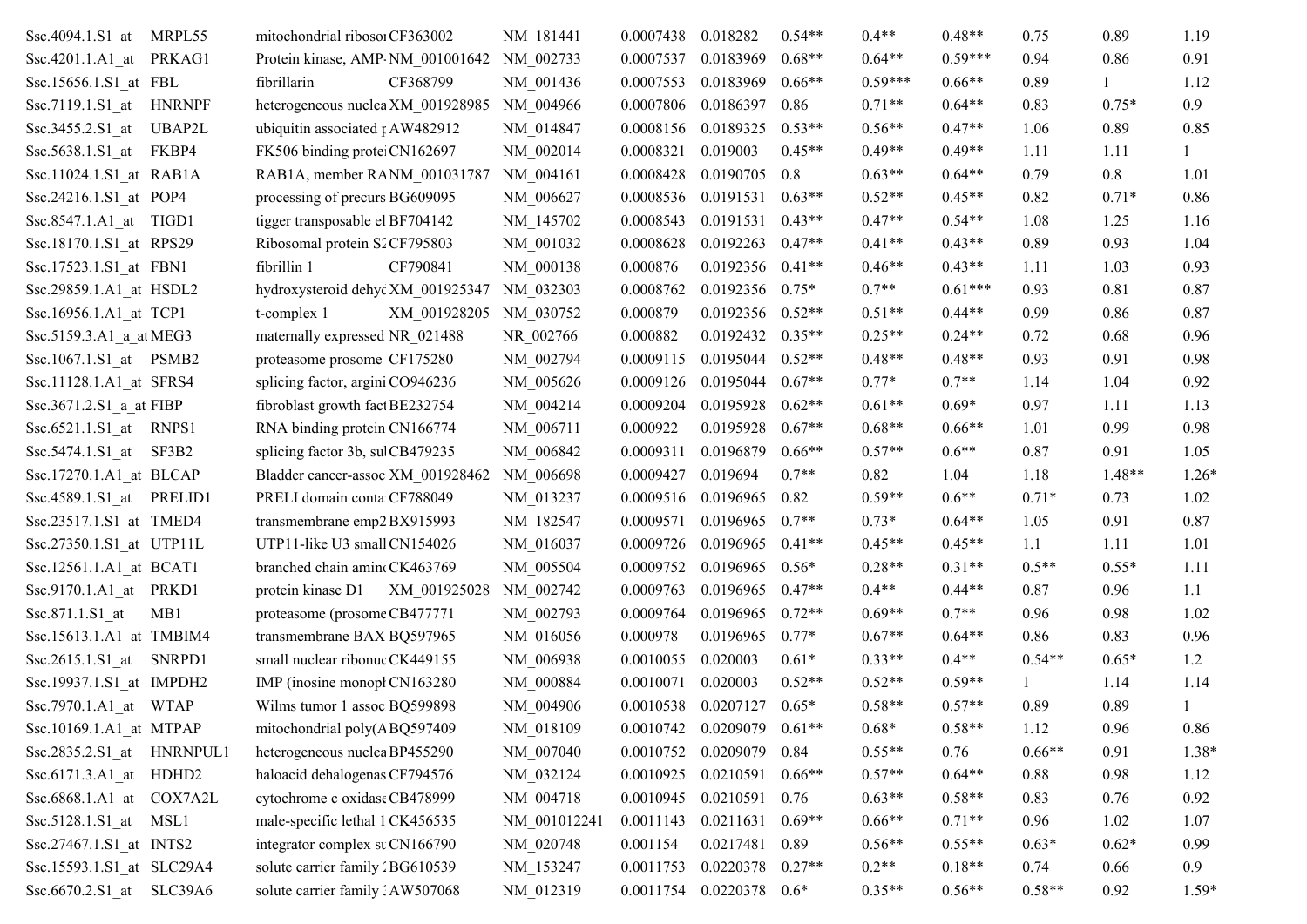| Ssc.22161.2.A1 at FAM159A    |        | family with sequence CF787704                               | BC041608     | 0.0011795           | 0.0220589           | $0.15**$ | $0.07**$ | $0.02**$ | 0.45    | $0.15*$  | 0.33     |
|------------------------------|--------|-------------------------------------------------------------|--------------|---------------------|---------------------|----------|----------|----------|---------|----------|----------|
| Ssc.16968.1.S1_at PSMB7      |        | proteasome prosome BQ598597                                 | NM 002799    | 0.0012159           | 0.0224637           | $0.51**$ | $0.47**$ | $0.52**$ | 0.91    | 1.01     | 1.11     |
| Ssc.5515.1.S1_at CDC23       |        | cell division cycle 23 CO956274                             | NM 004661    | 0.001227            | 0.0225897           | $0.65*$  | $0.45**$ | $0.45**$ | $0.69*$ | $0.7*$   | 1.01     |
| Ssc.1394.1.S1 at             | DHX30  | DEAH (Asp-Glu-Ala CK452262                                  | NM 014966    | 0.0012352           | 0.0225897           | $0.54**$ | $0.58**$ | $0.59**$ | 1.07    | 1.09     | 1.02     |
| Ssc.7872.1.A1_at DNAJC3      |        | DnaJ (Hsp40) homol CF792126                                 | NM 006260    | 0.0012369           | 0.0225897           | $0.67**$ | $0.64**$ | $0.66**$ | 0.95    | 0.99     | 1.03     |
| Ssc.17985.1.S1_at CASQ2      |        | calsequestrin 2 cardia CF178768                             | NM 001232    | 0.0012392           | 0.0225897           | $0.39**$ | $0.23**$ | $0.22**$ | 0.59    | 0.57     | 0.97     |
| Ssc.17639.1.S1_at CDC23      |        | cell division cycle 23 CD572271                             | NM 004661    | 0.0012489           | 0.0226625           | $0.57**$ | $0.44**$ | $0.45**$ | 0.78    | 0.78     | 1        |
| Ssc.6543.1.S1_at FAM136A     |        | family with sequence BF702707                               | NM 032822    | 0.0012636           | 0.0227609           | $0.58**$ | 0.72     | $0.53**$ | 1.24    | 0.91     | 0.74     |
| Ssc.26139.1.S1 at NUBP1      |        | nucleotide binding pr CK464885                              | NM 002484    | 0.0012769           | 0.0227761           | $0.6**$  | $0.61**$ | $0.65**$ | 1.02    | 1.08     | 1.06     |
| Ssc.16937.1.A1_at TP53INP2   |        | tumor protein p53 incCF367777                               | NM 021202    | 0.00129             | 0.0228976           | 1.05     | $0.71*$  | $0.5**$  | $0.67*$ | $0.48**$ | $0.71*$  |
| Ssc.18494.1.S1_at ANKRD2     |        | ankyrin repeat domai XR_045692                              | NM 020349    | 0.0013122           | 0.0230646           | $0.06**$ | $0.1**$  | $0.11**$ | 1.69    | 1.78     | 1.05     |
|                              |        | Ssc.24092.2.S1_at LOC100061254 hypothetical LOC100 BP162700 | NM 013286    | 0.00134             | 0.0233339           | 0.98     | 0.79     | $0.6**$  | 0.81    | $0.61**$ | 0.76     |
| Ssc.27086.1.S1 at ETFDH      |        | electron-transferring-CN166517                              | NM 004453    | 0.0013495           | 0.0233885           | $0.66**$ | $0.78*$  | $0.74**$ | 1.17    | 1.11     | 0.95     |
| Ssc.13040.1.A1 at RANBP1     |        | RAN binding protein BQ603894                                | NM_002882    | 0.0013735           | 0.0235262           | $0.65*$  | $0.44**$ | $0.46**$ | $0.68*$ | $0.71*$  | 1.05     |
| $Ssc.6769.1.A1_at$ PSMC6     |        | proteasome (prosome XM 001928747                            | NM 002806    | 0.001393            | 0.0238041           | $0.66**$ | $0.65**$ | $0.63**$ | 0.98    | 0.96     | 0.98     |
| Ssc.17192.1.S1 at WDR1       |        | WD repeat domain 1 CF359814                                 | NM_005112    | 0.0013963           | 0.0238048           | $0.53**$ | $0.48**$ | $0.39**$ | 0.92    | 0.75     | 0.81     |
| Ssc.5102.1.S1 at MRPS27      |        | mitochondrial ribosoi CK463718                              | NM 015084    | 0.0014241           | 0.0239908           | $0.56**$ | $0.61**$ | $0.59**$ | 1.1     | 1.06     | 0.96     |
| Ssc.7362.1.S1 at             | EPRS   | glutamyl-prolyl-tRN <sub>/</sub> CN029092                   | NM 004446    | 0.0014378           | 0.0240001           | $0.54**$ | $0.5**$  | $0.45**$ | 0.92    | 0.84     | 0.91     |
| Ssc.1246.1.S1 at             | RNF5   | ring finger protein 5 NM 001123224                          | NM 006913    | 0.0014403           | 0.0240001           | $0.7**$  | $0.76**$ | 0.86     | 1.09    | $1.22*$  | 1.13     |
| Ssc.20901.1.A1 at RAB14      |        | RAB14, member RA CF792317                                   | NM 016322    | 0.0014404           | 0.0240001           | $0.72**$ | $0.73**$ | $0.74**$ | 1.01    | 1.03     | 1.02     |
| Ssc.2699.1.S1_at ALG3        |        | asparagine-linked gly BG833873                              | NR 024534    | 0.0014452           | 0.0240248           | 0.71     | $0.56**$ | $0.59**$ | 0.79    | 0.83     | 1.05     |
| Ssc.2418.1.A1_at BTAF1       |        | BTAF1 RNA polyme CN162944                                   | NM 003972    | 0.00145             | 0.0240501           | $0.61**$ | $0.69*$  | $0.61**$ | 1.12    |          | 0.89     |
| Ssc.24025.1.A1_at C27H8orf40 |        | chromosome 8 open 1XM_001928255                             | NM 138436    | 0.0014632           | 0.0241595           | $0.63**$ | $0.57**$ | $0.71*$  | 0.9     | 1.12     | 1.24     |
| Ssc.8918.1.A1 at DCBLD2      |        | discoidin, CUB and I BI183236                               | NM_080927    | 0.0015059           | 0.0244577           | $1.32*$  |          | 0.84     | $0.76*$ | $0.64**$ | 0.83     |
| Ssc.6670.1.A1_at SLC39A6     |        | solute carrier family : BQ599672                            | NM 012319    | 0.0015135           | 0.0244577           | $0.64*$  | $0.4**$  | $0.5**$  | $0.63*$ | 0.78     | 1.23     |
| Ssc.21885.1.S1_at KIAA0664   |        | BI340549                                                    | NM 015229    | 0.0015175           | 0.0244577           | $0.42**$ | $0.44**$ | $0.52**$ | 1.05    | 1.23     | 1.17     |
| Ssc.2373.1.A1_at WDR77       |        | WD repeat domain 7 XM 001928805                             | NM_024102    | 0.0015269           | 0.0245471           | $0.63**$ | $0.6**$  | $0.68*$  | 0.95    | 1.07     | 1.13     |
| Ssc.1675.1.S1 at             | TIMM13 | translocase of inner n CN163460                             | NM 012458    | 0.0015347           | 0.02462             | $0.65**$ | $0.62**$ | $0.63**$ | 0.95    | 0.97     | 1.02     |
| Ssc.21889.1.S1_at AGK        |        | acylglycerol kinase NM 001143699                            | NM_018238    | 0.0015696           | 0.0249065           | $0.68*$  | $0.47**$ | $0.6**$  | $0.68*$ | 0.88     | $1.28**$ |
| Ssc.6931.1.A1_at HSPA13      |        | stress 70 protein char BF703328                             | NM_006948    | 0.0015731 0.0249087 |                     | $0.5*$   | $0.3**$  | $0.27**$ | $0.6*$  | $0.55*$  | 0.91     |
| Ssc.6506.1.A1_at SLC18A2     |        | solute carrier family XM 001927394                          | NM_003054    | 0.001586            | 0.0250578           | $0.64**$ | $0.62**$ | $0.63**$ | 0.96    | 0.98     | 1.02     |
| Ssc.11506.1.A1_at NAP1L4     |        | nucleosome assembly CO946371                                | NM 005969    | 0.0016022           | 0.0250886           | $0.66**$ | $0.75*$  | $0.76*$  | 1.14    | 1.15     | 1.01     |
| Ssc.16839.1.S1 at DDAH1      |        | dimethylarginine dim BG895518                               | NM 012137    |                     | 0.0016115 0.0250886 | $0.21**$ | $0.22**$ | $0.23**$ | 1.04    | 1.08     | 1.04     |
| Ssc.18429.1.S1_at DYSFIP1    |        | dysferlin interacting <sub>1</sub> CF181704                 | NM 001007533 | 0.0016203           | 0.0251136           | $0.72*$  | $0.62**$ | $0.68**$ | 0.87    | 0.94     | 1.09     |
| Ssc.9122.1.S1_at DDX42       |        | DEAD (Asp-Glu-Ala BI817185                                  | NM 007372    | 0.001633            | 0.0251507           | $0.67**$ | $0.78*$  | $0.69**$ | 1.17    | 1.03     | 0.88     |
| Ssc.19354.1.S1_at CHCHD4     |        | coiled-coil-helix-coil CF368378                             | NM 144636    | 0.0016514           | 0.0252699           | $0.48**$ | $0.39**$ | $0.44**$ | 0.81    | 0.93     | 1.15     |
| Ssc.7154.1.A1_at GPR64       |        | Pig DNA sequence fr BF702719                                | NM 005756    | 0.0016549           | 0.0252699           | $0.45**$ | $0.28**$ | $0.31**$ | 0.63    | 0.68     | 1.08     |
| Ssc.24367.1.S1_at VARS       |        | valyl-tRNA synthetas CK461101                               | NM 006295    | 0.0016648 0.0252699 |                     | $0.34**$ | $0.35**$ | $0.37**$ | 1.03    | 1.1      | 1.07     |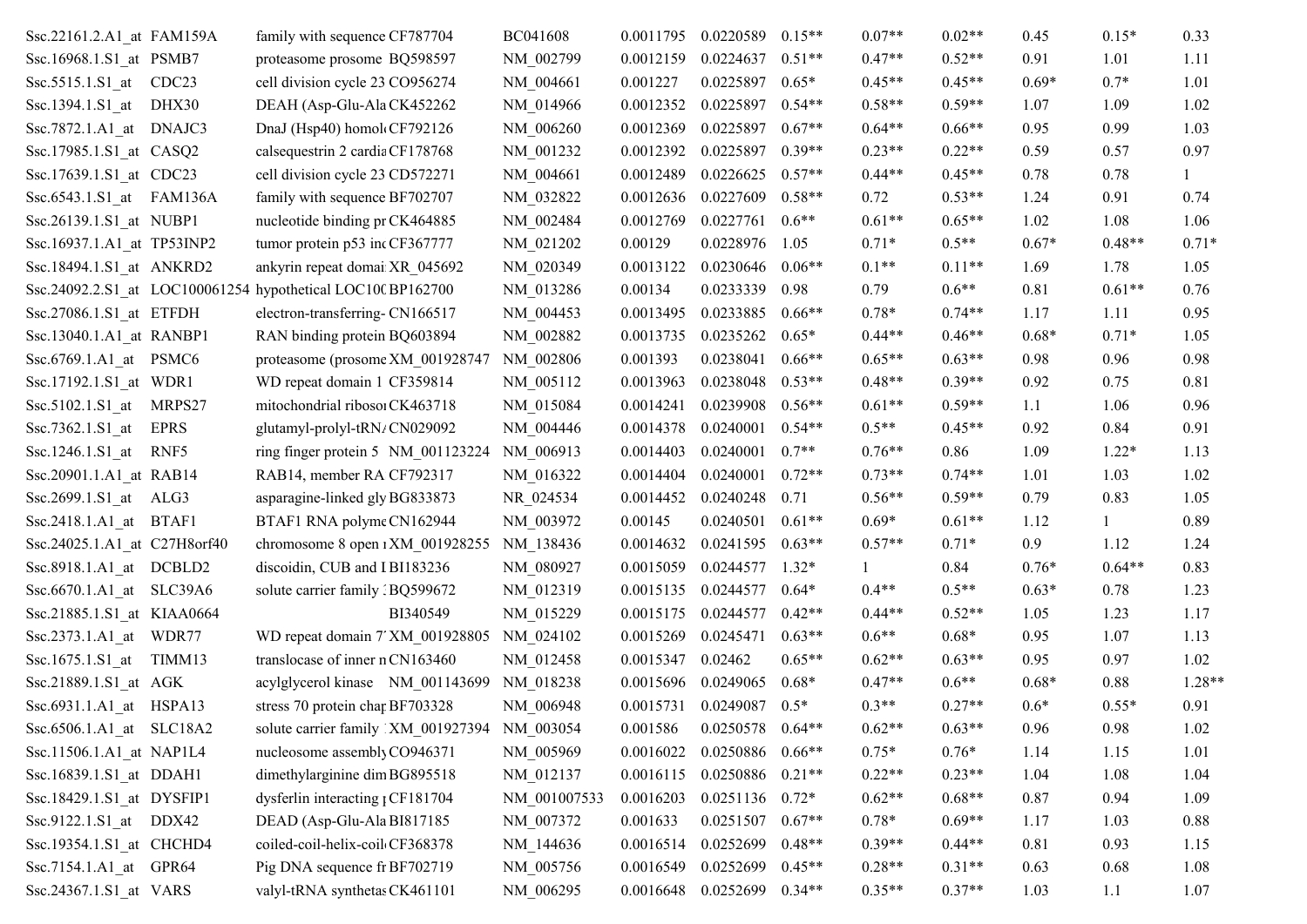| Ssc.1987.1.S1 at TIAF1                   | TGFB1-induced anti-CK462893                | NM 004740    | 0.0016971 | 0.0253354                       | $0.49**$ | $0.48**$ | $0.56**$ | 0.98     | 1.14     | 1.17     |
|------------------------------------------|--------------------------------------------|--------------|-----------|---------------------------------|----------|----------|----------|----------|----------|----------|
| Ssc.16679.1.S1 at BMP1                   | bone morphogenetic $ XM 001927773$         | NM 001199    | 0.0017025 | 0.0253354                       | $0.45**$ | $0.44**$ | $0.43**$ | 0.98     | 0.96     | 0.98     |
| Ssc.6429.1.S1_at<br>WDR36                | WD repeat domain 3 CN161944                | NM 139281    | 0.0017121 | 0.0253354                       | $0.64**$ | 0.79     | 0.86     | 1.23     | $1.34*$  | 1.08     |
| Ssc.5903.1.S1 at<br>PSMD13               | proteasome (prosome CN159588)              | NM 002817    | 0.0017208 | 0.0253354                       | $0.51**$ | $0.53**$ | $0.58*$  | 1.05     | 1.14     | 1.09     |
| Ssc.7557.1.A1_at TIGD1                   | tigger transposable el NM 145702           | NM 145702    | 0.0017224 | 0.0253354                       | 1.02     | 1.14     | $0.54**$ | 1.12     | $0.53**$ | $0.48**$ |
| Ssc.785.1.S1 at<br>COMT                  | catechol-O-methyltra XM 001929638          | NM 000754    | 0.0017245 | 0.0253354                       | $0.49**$ | $0.38**$ | $0.44**$ | 0.78     | 0.89     | 1.14     |
| Ssc.15593.2.S1_at WFS1                   | Wolfram syndrome 1 BC030130                | NM 006005    | 0.0017375 | 0.0253565                       | $0.15**$ | $0.17*$  | $0.05**$ | 1.13     | $0.31*$  | $0.27*$  |
| Ssc.18737.1.S1_at LETM1                  | leucine zipper-EF-ha BX923499              | NM 012318    | 0.0017401 | 0.0253565                       | $0.43**$ | $0.46**$ | $0.55**$ | 1.06     | 1.26     | 1.19     |
| Ssc.24540.1.S1 at KIF13B                 | kinesin family memb CK459832               | NM 015254    | 0.0017529 | 0.0253971                       | $0.7*$   | $0.75*$  | $0.5**$  | 1.07     | $0.71*$  | $0.66**$ |
| Ssc.16667.1.A1_at SNRNP40                | small nuclear ribonuc BI340591             | NM 004814    | 0.001778  | 0.0256088                       | 0.7      | $0.55**$ | $0.62**$ | 0.78     | 0.88     | 1.13     |
| Ssc.13585.8.S1 x εRPL36AL                | large subunit riboson BX914692             | NM 001001    | 0.0017875 | 0.0256948                       | $0.43**$ | $0.37**$ | $0.39**$ | 0.85     | 0.9      | 1.06     |
| Ssc.24145.1.S1_at ESF1                   | ESF1, nucleolar pre- <i>I</i> XM 001926068 | NM 016649    | 0.0018028 | 0.0257993                       | 0.71     | $0.57**$ | $0.51**$ | 0.81     | 0.72     | 0.88     |
| Ssc.3237.1.S1 at WTAP                    | Wilms tumor 1 assoc CN158098               | NM 004906    | 0.0018042 | 0.0257993                       | $0.3**$  | $0.34**$ | $0.22**$ | 1.15     | 0.75     | 0.65     |
| $Ssc.13496.1.A1$ <sub>_at</sub> HISPPD2A | histidine acid phosph CK459773             | NM 014659    | 0.0018273 | 0.025911                        | $0.64**$ | 0.93     | 0.95     | $1.46**$ | $1.49**$ | 1.02     |
| Ssc.6631.2.A1_at LPCAT3                  | lysophosphatidylchol BQ599850              | NM 005768    | 0.0018334 | 0.0259371                       | $0.42**$ | $0.65*$  | $0.41**$ | $1.54*$  | 0.98     | $0.64*$  |
| Ssc.26307.1.S1 at TRA2B                  | Transformer 2 beta h NM 001077221          | NM 004593    | 0.0018444 | 0.0260026                       | 0.78     | $0.66**$ | $0.64**$ | 0.84     | 0.81     | 0.97     |
| Ssc.21284.1.S1 at TMEM41A                | transmembrane prote CK449478               | NM 080652    | 0.0018515 | 0.0260523                       | 0.84     | $0.69*$  | $0.61**$ | 0.83     | $0.73*$  | 0.88     |
| $Ssc.953.1.A1_at$<br>COX8A               | cytochrome c oxidase CF792163              | NM 004074    | 0.0018582 | 0.0260968                       | 0.68     | $0.51**$ | $0.56**$ | 0.75     | 0.82     | 1.1      |
| Ssc.19310.1.S1_at CSRP3                  | cysteine and glycine- CK467662             | NM 003476    | 0.0018933 | 0.0263776                       | $0.2**$  | $0.27**$ | $0.31**$ | 1.32     | 1.52     | 1.15     |
| Ssc.24242.1.A1 at LUC7L2                 | LUC7-like $2$ (S. cere CN160170)           | NM 016019    | 0.0018985 | 0.0263776                       | $0.65**$ | $0.64**$ | $0.68*$  | 0.98     | 1.05     | 1.07     |
| Ssc.2081.1.S1_at RBM8A                   | RNA-binding protein XM 001927860           | NM 005105    | 0.0018988 | 0.0263776                       | $0.67*$  | $0.61**$ | $0.64**$ | 0.92     | 0.96     | 1.04     |
| Ssc.769.1.S1_a_at RPL13                  | ribosomal protein L1 CK452055              | NM_000977    | 0.0018998 | 0.0263776                       | $0.76*$  | $0.7**$  | $0.75**$ | 0.93     | 0.99     | 1.07     |
| Ssc.16897.1.S1_at FARSB                  | phenylalanyl-tRNA s CF792041               | NM 005687    | 0.0019245 | 0.0265694                       | $0.48**$ | $0.44**$ | $0.51**$ | 0.92     | 1.08     | 1.17     |
| Ssc.27126.1.A1 at GPATCH3                | G patch domain conta CN166974              | NM 022078    | 0.0019401 | 0.0266355                       | 0.74     | 1.04     | $0.35**$ | 1.4      | $0.47**$ | $0.33**$ |
| Ssc.28311.1.S1_at RCL1                   | RNA terminal phospl XM_001926437           | NM 005772    | 0.0019646 | 0.0267511                       | $0.43**$ | $0.55**$ | $0.62*$  | 1.28     | $1.45*$  | 1.14     |
| $Ssc.120.1.S1$ at<br>ENG                 | endoglin<br>NM 214031                      | NM 000118    | 0.0019697 | 0.0267511                       | $0.6**$  | $0.66**$ | $0.48**$ | 1.1      | $0.8\,$  | $0.73*$  |
| Ssc.27124.1.A1_at ODZ3                   | odz, odd Oz/ten-m hc CN166913              | NM 001080477 | 0.00197   | 0.0267511                       | $0.53**$ | $0.55**$ | $0.56**$ | 1.04     | 1.05     | 1.01     |
| Ssc.2696.1.S1 at NISCH                   | nischarin<br>XM 001925354                  | NM 007184    | 0.0019806 | 0.0267552                       | $0.67**$ | $0.76*$  | $0.78*$  | 1.13     | 1.16     | 1.02     |
| Ssc.30502.1.A1_at PDE12                  | phosphodiesterase 12 CO992807              | NM 177966    | 0.0019866 | 0.0267726                       | 1.14     | 0.92     | $0.62*$  | 0.81     | $0.55**$ | $0.67*$  |
| Ssc.31065.1.A1_at SFRS1                  | splicing factor arginii CO942840           | NM_020706    | 0.002003  | $0.0269275$ 0.49*               |          | $0.27**$ | $0.36**$ | $0.56*$  | 0.73     | 1.31     |
| Ssc.29195.1.S1_at AFF1                   | AF4/FMR2 family, n CO951709                | NM_005935    |           | $0.0020055$ $0.0269275$ $0.77*$ |          | 0.86     | $0.7**$  | 1.12     | 0.91     | 0.81     |
| Ssc.13633.1.A1_at ASCC3                  | activating signal coin XM_001926166        | NM 022091    |           | 0.0020158 0.0269873             | $0.52**$ | $0.62*$  | $0.65*$  | 1.2      | 1.26     | 1.05     |
| Ssc.11606.1.S1 at RNF4                   | ring finger protein 4 BQ604527             | NM_002938    | 0.0020222 | 0.0269873                       | $0.7*$   | $0.67**$ | $0.64**$ | 0.96     | 0.91     | 0.95     |
| Ssc.3464.1.S1_at IDH3B                   | isocitrate dehydrogen NM_001044575         | NM_006899    |           | 0.0020466 0.0271805             | $0.57*$  | $0.54**$ | $0.51**$ | 0.94     | 0.9      | 0.95     |
| Ssc.13779.1.A1 at SPCS2                  | signal peptidase com CO992223              | NM 014752    | 0.0020717 | 0.0274297                       | 0.73     | $0.58**$ | $0.58**$ | 0.78     | 0.79     | 1.01     |
| $Ssc.5754.1.A1_at$ NAPG                  | N-ethylmaleimide-sel BI404252              | NM 003826    | 0.0020825 | 0.0275086                       | $0.6**$  | $0.54**$ | $0.67*$  | 0.89     | 1.11     | 1.24     |
| Ssc.29837.1.A1 at PA2G4                  | proliferation-associat CO937226            | NM 006191    | 0.0021164 | 0.0276548                       | $0.42**$ | $0.54**$ | $0.39**$ | 1.27     | 0.92     | 0.73     |
| Ssc.790.1.S1 at<br><b>SNRPB</b>          | Homo sapiens, Simil: CK462405              | NM_003091    |           | 0.0021195  0.0276548  0.68**    |          | $0.65**$ | $0.69*$  | 0.96     | 1.03     | 1.07     |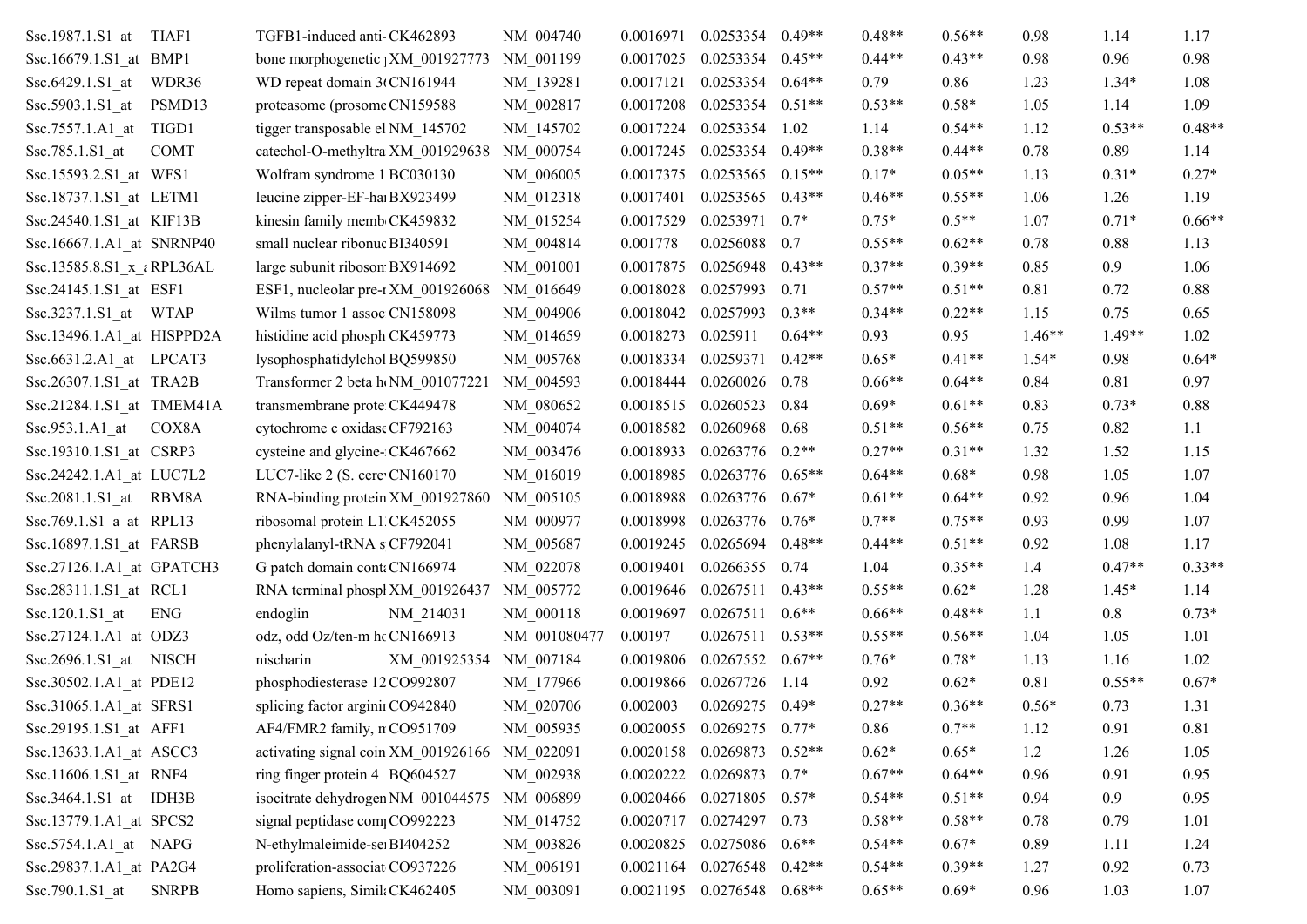| Ssc.9139.1.A1_at TRDMT1                  | tRNA aspartic acid m BF709630                 | NM 004412    | 0.0021213           | 0.0276548           | $0.53**$ | $0.49**$ | $0.5**$  | 0.91         | 0.94     | 1.04         |
|------------------------------------------|-----------------------------------------------|--------------|---------------------|---------------------|----------|----------|----------|--------------|----------|--------------|
| Ssc.1241.1.S1_at HSPE1                   | heat shock 10kDa pro NM 214307                | NM 002157    | 0.0021217           | 0.0276548           | $0.69*$  | $0.66**$ | $0.66**$ | 0.96         | 0.95     | 0.99         |
| Ssc.1176.1.A1 at TGFBR3                  | transforming growth BM190033                  | NM 003243    | 0.0021238           | 0.0276548           | $0.42**$ | $0.48**$ | $0.35**$ | 1.14         | 0.82     | 0.72         |
| Ssc.26712.1.S1_a_aSHARPIN                | SHANK-associated FCN160122                    | NM 030974    | 0.0021352           | 0.0277547           | $0.58**$ | $0.63*$  | $0.54**$ | 1.1          | 0.93     | 0.84         |
| Ssc.21891.1.S1_at PCIF1                  | PDX1 C-terminal inh XM 001928973              | NM 022104    | 0.0021449           | 0.0277864           | $0.66*$  | $0.66*$  | $0.52**$ | $\mathbf{1}$ | 0.79     | 0.79         |
| Ssc.28329.1.S1 at POLB                   | polymerase DNA dir AJ659235                   | NM 002690    | 0.0021812           | 0.0279891           | $0.74**$ | $0.6**$  | $0.69**$ | 0.81         | 0.93     | 1.15         |
| Ssc.1014.1.S1_at PSMB4                   | CDNA FLJ56661 coi XM_001929641                | NM 002796    | 0.0022126           | 0.0279891           | $0.6**$  | $0.58**$ | $0.58**$ | 0.97         | 0.97     | 1            |
| Ssc.6633.1.S1_at BAT2                    | HLA-B associated tra NM 001114675             | NM 080686    | 0.0022146           | 0.0279891           | $0.54**$ | $0.47**$ | $0.57**$ | 0.88         | 1.06     | 1.2          |
| Ssc.26722.1.S1 at BOLL                   | bol, boule-like (DroscCN158843                | NM 033030    | 0.0022341           | 0.0279891           | $0.49**$ | $0.44**$ | $0.44**$ | 0.89         | 0.9      | 1.01         |
| Ssc.30990.1.A1_at HSPA14                 | heat shock 70kDa pro CO942981                 | NM 016299    | 0.0022509           | 0.0280439           | 0.74     | $0.56**$ | $0.58**$ | 0.77         | 0.79     | 1.04         |
| Ssc.15243.1.S1 at MLL2                   | myeloid/lymphoid or CN158394                  | NM_003482    | 0.0022689           | 0.028063            | $0.75*$  | $0.75*$  | $0.62**$ | 0.99         | 0.83     | 0.83         |
| Ssc.1269.3.S1_at PAAF1                   | proteasomal ATPase-CK454004                   | NM 025155    | 0.0022738           | 0.028063            | $0.57**$ | $0.5**$  | 0.66     | 0.89         | 1.17     | 1.32         |
| Ssc.27240.1.S1 at TTLL9                  | tubulintyrosineligase CN153054                | NM 001008409 | 0.0022788           | 0.0280662           | $0.68*$  | $0.6**$  | $0.72*$  | 0.88         | 1.06     | 1.2          |
| Ssc.3253.1.S1_at NSDHL                   | NAD(P) dependent st XM_001927107              | NM 015922    | 0.0022924           | 0.0280662           | $0.5*$   | $0.32**$ | $0.38**$ | $0.64*$      | 0.76     | 1.18         |
| Ssc.27210.1.S1 at FASTK                  | Fas-activatedserine/tl NM_001143707 NM_006712 |              | 0.0022965           | 0.0280662           | 0.78     | $0.61**$ | $0.63**$ | 0.78         | 0.81     | 1.04         |
| Ssc.1480.1.S1_at PSMD1                   | proteasome 26S non-XM 001925902               | NM 002807    | 0.002328            | 0.0281678           | $0.56*$  | $0.54**$ | $0.52**$ | 0.97         | 0.92     | 0.95         |
| Ssc.4244.1.S1_at PLEC1                   | Homo sapiens plectir BQ602000                 | NM 000445    | 0.0023291           | 0.0281678           | $0.48**$ | $0.46**$ | $0.46**$ | 0.95         | 0.95     |              |
| Ssc.18237.1.A1_at DIP2B                  | DIP2 disco-interactin CF180403                | NM 173602    | 0.00235             | 0.0281984           | 1.02     | 1.04     | $0.71**$ | 1.01         | $0.69**$ | $0.69**$     |
| $Ssc.3480.1.S1$ <sub>_at</sub> YWHAB     | tyrosine 3-monooxyg XM_001927254              | NM_003404    | 0.0023546           | 0.0281984           | 0.75     | $0.61**$ | $0.65**$ | 0.82         | 0.87     | 1.06         |
| Ssc.9813.1.A1 at PRRX1                   | paired related homeol CF789069                | NM 006902    | 0.0023568           | 0.0281984           | $0.52**$ | $0.52**$ | $0.48**$ | 1.02         | 0.93     | 0.91         |
| Ssc.25069.1.S1_at CTPS                   | CN153765<br>CTP synthase                      | NM 001905    | 0.0023579           | 0.0281984           | $0.4**$  | $0.27**$ | $0.37**$ | 0.69         | 0.94     | 1.37         |
| Ssc.5268.1.S1_at NF2                     | neurofibromin 2 (mei AW668748                 | NM 000268    | 0.002366            | 0.0282494           | $0.65*$  | $0.41**$ | $0.52**$ | $0.63*$      | 0.8      | 1.27         |
| Ssc.18367.1.S1 at GPATCH4                | G patch domain conta CN160528                 | NM 015590    | 0.0023796           | 0.0283193           | $0.3**$  | $0.31**$ | $0.25**$ | 1.03         | 0.82     | 0.8          |
| Ssc.30707.1.S1 at ACL                    | ATP citrate lyase<br>NM 001105302             | NM 198830    | 0.0023995           | 0.0285108           | 0.77     | $0.64**$ | $0.62**$ | 0.83         | 0.8      | 0.96         |
| Ssc.22719.1.S1_at TIMM8A                 | translocase of inner nCO952385                | NM 004085    | 0.0024452           | 0.0287486           | $0.44**$ | $0.4**$  | $0.4**$  | 0.9          | 0.9      | $\mathbf{1}$ |
| Ssc.24344.1.S1_a_aDNMT1                  | DNA cytosine-5-metl NM 001032355              | NM 001379    | 0.0024498           | 0.0287486           | 0.81     | $0.38**$ | $0.53**$ | $0.47**$     | 0.66     | 1.42         |
| Ssc.12403.2.S1_at C3orf31                | chromosome 3 open 1 AK236493                  | NM 138807    | 0.0024793           | 0.028825            | $0.6**$  | $0.42**$ | $0.49**$ | 0.7          | 0.81     | 1.16         |
| Ssc.18590.1.S1 at LMOD2                  | leiomodin 2<br>CF175719                       | AC006333     | 0.0025071           | 0.028825            | $0.29**$ | $0.3**$  | $0.25**$ | 1.04         | 0.89     | 0.85         |
| $Ssc.26371.1.S1$ <sub>_at</sub> METTL11A | AD-003 protein<br>CN162682                    | NM 014064    | 0.002509            | 0.028825            | $0.49**$ | $0.53**$ | $0.56**$ | 1.08         | 1.15     | 1.06         |
| Ssc.16423.1.S1 at TRA2A                  | Transformer 2 alpha   NM 001077223 NM 013293  |              | 0.0025145  0.028825 |                     | 0.66     | $0.56**$ | $0.52**$ | 0.85         | 0.79     | 0.93         |
| Ssc.21696.1.S1_at NACC1                  | Homo sapiens mRNA BF189187                    | NM_052876    | 0.0025205           | 0.028825            | $0.57**$ | $0.47**$ | $0.43**$ | 0.82         | 0.75     | 0.91         |
| Ssc.1523.1.S1 at LSM10                   | LSM10, U7 small nu CK465465                   | NM 032881    | 0.0025425           | 0.0288462           | $0.65**$ | $0.68**$ | 0.8      | 1.05         | 1.23     | 1.17         |
| Ssc.9058.1.A1 at C8orf82                 | Homo sapiens chrom CK451950                   | NM 001001795 | 0.0025536           | 0.0288462           | $0.42**$ | $0.46**$ | $0.48**$ | 1.12         | 1.15     | 1.03         |
| Ssc.16820.2.S1 at MYBBP1A                | Myb-binding protein BI467458                  | NM 014520    | 0.0025618           | 0.0288462           | $0.41**$ | $0.41**$ | $0.35**$ | 1.01         | 0.86     | 0.85         |
| Ssc.21632.1.S1_at LRRC47                 | leucine rich repeat co CF795097               | NM 020710    | 0.0025642           | 0.0288462           | $0.63**$ | $0.71*$  | $0.69*$  | 1.12         | 1.09     | 0.97         |
| Ssc.1269.2.S1_at PAAF1                   | proteasomal ATPase-BX673185                   | NM 025155    | 0.0025735           | 0.0288462           | $0.45**$ | $0.4**$  | $0.43**$ | 0.88         | 0.94     | 1.06         |
| Ssc.4072.1.A1 at UBXN6                   | UBX domain protein CF366282                   | NM 025241    | 0.0026029           | 0.0288496           | $0.57*$  | $0.53**$ | $0.55**$ | 0.94         | 0.96     | 1.03         |
| Ssc.4814.1.A1 at NOP58                   | NOP58 ribonucleoproCK449401                   | NM 015934    |                     | 0.0026205 0.0288496 | $0.56**$ | $0.44**$ | $0.47**$ | 0.78         | 0.84     | 1.08         |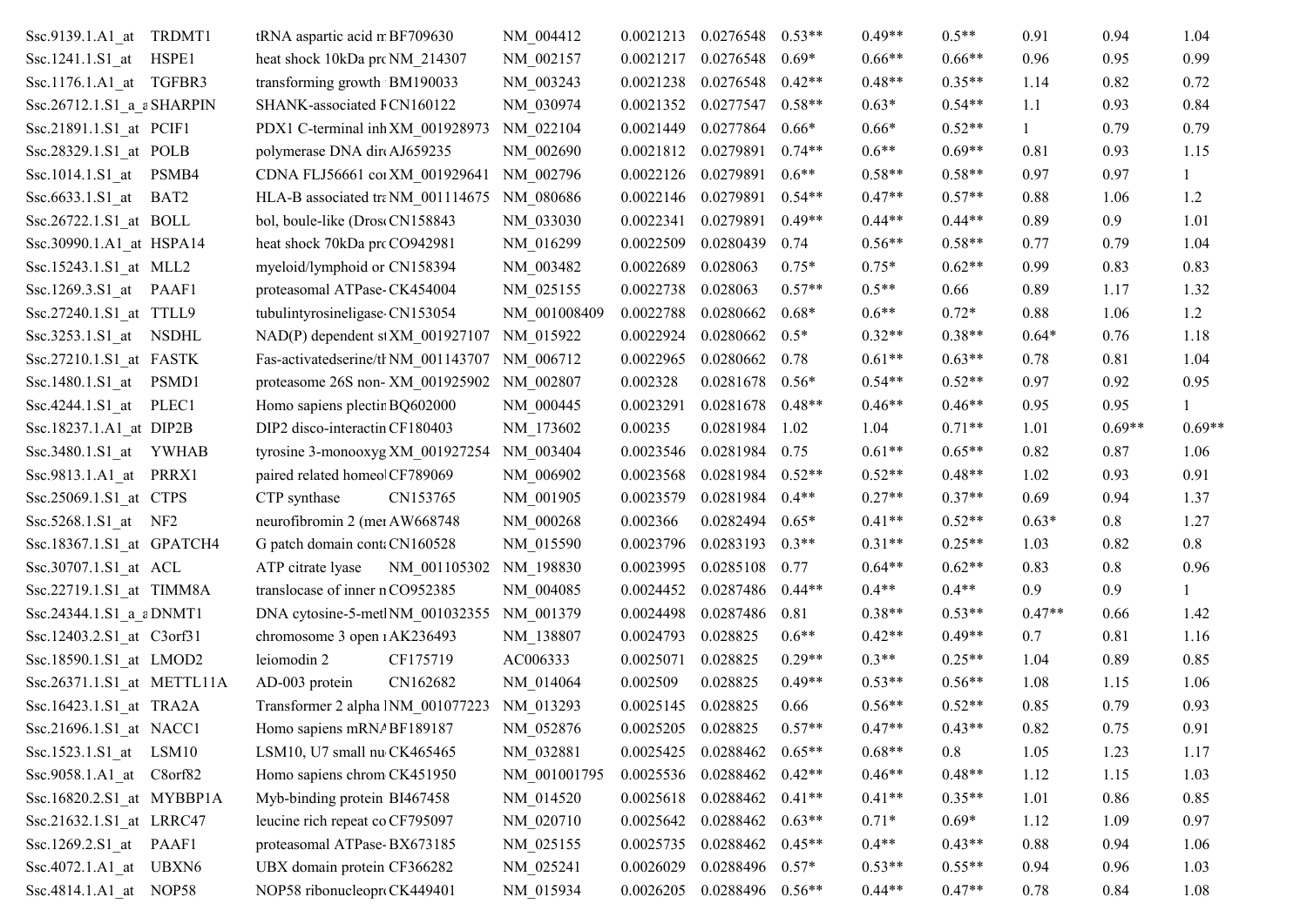| Ssc.30033.1.A1_at THUMPD1             | THUMP domain con CO952131                 | NM 017736 | 0.0026206          | 0.0288496                 | $0.58**$ | $0.49**$ | $0.52**$ | 0.85     | 0.9      | 1.06         |
|---------------------------------------|-------------------------------------------|-----------|--------------------|---------------------------|----------|----------|----------|----------|----------|--------------|
| Ssc.11119.1.S1 at SERBP1              | SERPINE1 mRNA b BQ600611                  | NM 015640 | 0.0026237          | 0.0288496                 | $0.67**$ | $0.67**$ | $0.73*$  |          | 1.09     | 1.09         |
| Ssc.29008.1.S1_at THOC2               | THO complex 2<br>CF359840                 | NM 020449 | 0.00263            | 0.0288496                 | $0.53**$ | $0.6**$  | $0.49**$ | 1.13     | 0.92     | 0.82         |
| Ssc.13983.1.S2_at PPP2CA              | protein phosphatase 2 NM 214366           | NM 002715 | 0.0026314          | 0.0288496                 | $0.61*$  | $0.52**$ | $0.53**$ | 0.85     | 0.87     | 1.03         |
| Ssc.4175.1.A1 at SELI                 | CF360328<br>selenoprotein I               | NM 033505 | 0.0026366          | 0.0288496                 | $0.39**$ | $0.4**$  | $0.43**$ | 1.03     | 1.09     | 1.06         |
| Ssc.5769.1.S1 at RRSSF2               | Ras association (RalCCK463195)            | NM 014737 | 0.0026378          | 0.0288496                 | $2.09**$ | $2.56**$ | $1.67*$  | 1.23     | 0.8      | $0.65*$      |
| Ssc.24930.1.S1_at LTV1                | LTV1 homolog<br>CK459448                  | NM 032860 | 0.0026561          | 0.0289764                 | $0.53**$ | $0.46**$ | $0.4**$  | 0.87     | 0.76     | 0.87         |
| Ssc.20367.1.S1_at TRIAP1              | TP53 regulated inhib CN154943             | NM 016399 | 0.0026705          | 0.0290904                 | $0.62**$ | $0.64**$ | $0.67*$  | 1.02     | 1.08     | 1.05         |
| $Ssc.6152.1.A1$ at SELI               | BI343463<br>selenoprotein I               | NM 033505 | 0.0026824          | 0.0291432                 | $0.51**$ | $0.35**$ | $0.46**$ | 0.68     | 0.89     | 1.32         |
| Ssc.14827.1.S1_at TXN2                | thioredoxin 2<br>CK454960                 | NM 012473 | 0.0026881          | 0.0291516                 | $0.68**$ | $0.73*$  | $0.68**$ | 1.08     |          | 0.93         |
| Ssc.4999.1.S1_at AVPI1                | arginine vasopressin- XM_001929059        | NM 021732 | 0.0026964          | 0.0291989                 | 0.86     | $0.7*$   | $0.6**$  | 0.82     | $0.69*$  | 0.85         |
| <b>GMFB</b><br>Ssc.3441.1.A1_at       | glia maturation factor BE233581           | NM 004124 | 0.0027096          | 0.0292267                 | 1.24     | 0.77     | 0.88     | $0.62**$ | $0.71*$  | 1.15         |
| Ssc.6766.1.A1 at MEF2C                | myocyte enhancer fac NM_001044540         | NM 002397 | 0.0027224          | 0.0292267                 | 0.77     | $0.57**$ | $0.63*$  | 0.74     | 0.82     | 1.11         |
| Ssc.5131.1.S1_at<br><b>CCNK</b>       | XM 001925518<br>cyclin K                  | NM 003858 | 0.0027229          | 0.0292267                 | $0.38**$ | $0.41**$ | $0.43**$ | 1.08     | 1.15     | 1.07         |
| Ssc.16563.1.S1_at OSTC                | oligosaccharyltransfe CB475739            | NM 021227 | 0.0027772          | 0.0295485                 | $0.51**$ | $0.35**$ | $0.43**$ | 0.68     | 0.84     | 1.24         |
| Ssc.1106.1.S1_at<br>SLC19A2           | solute carrier family BX666627            | NM 006996 | 0.0027986          | 0.0295485                 | $0.66**$ | $0.68**$ | $0.71*$  | 1.03     | 1.07     | 1.04         |
| Ssc.2250.3.S1_at FBXW7                | F-box and WD-40 do AW415040               | NM 018315 | 0.0028121          | 0.0295485                 | 0.88     | $0.65*$  | $0.62**$ | 0.74     | $0.7*$   | 0.96         |
| Ssc.8638.1.A1 at<br>TBL <sub>2</sub>  | transducin beta-like 2 CK456263           | NM 012453 | 0.002814           | 0.0295485                 | $0.44**$ | $0.7*$   | 0.83     | $1.58*$  | 1.89**   | 1.19         |
| Ssc.5146.1.A1 at<br>SRRT              | serrate RNA effector CK457009             | NM 015908 | 0.0028196          | 0.0295485                 | 0.75     | $0.59**$ | $0.73*$  | 0.79     | 0.98     | 1.24         |
| Ssc.29988.1.A1 at PRPS1               | phosphoribosyl pyror CO938151             | NM 002764 | 0.0028401          | 0.02966                   | 0.54     | $0.51*$  | 0.63     | 0.95     | 1.17     | 1.23         |
| Ssc.4917.2.S1_a_at C17orf101          | chromosome 17 open AW482580               | NM 024648 | 0.0028518          | 0.0297398                 | $0.57**$ | $0.48**$ | $0.71*$  | 0.84     | 1.25     | $1.49*$      |
| Ssc.27153.1.S1_at RRP8                | ribosomal RNA proce AJ133891              | NM 015324 | 0.0028863          | 0.02999                   | $0.55**$ | $0.38**$ | $0.55**$ | 0.7      |          | 1.43         |
| $Ssc.4742.1.S1$ <sub>_at</sub> TUBA4A | serine/threonine kina: CO954570           | BC018854  | 0.0028963          | 0.02999                   | $0.54**$ | $0.36**$ | $0.49**$ | 0.68     | 0.92     | 1.36         |
| Ssc.6862.1.A1 at FAM18B               | family with sequence CN160641             | NM 016078 | 0.0029153          | 0.03006                   | $0.59**$ | $0.63*$  | $0.67*$  | 1.08     | 1.14     | 1.05         |
| Ssc.22511.1.S1_at C3orf1              | Homo sapiens chrom CK459079               | NM 016589 | 0.0029214          | 0.0300804                 | $0.61**$ | $0.62**$ | $0.62**$ | 1        | 1.01     | $\mathbf{1}$ |
| Ssc.18191.1.S1 at MRPl20              | mitochondrial ribosoi CF179749            | NM 017971 | 0.0029546          | 0.0302101                 | $0.73*$  | $0.62**$ | $0.74*$  | 0.86     | 1.01     | 1.19         |
| Ssc.18494.2.A1_at ANKRD2              | ankyrin repeat domai XR 045692            | NM 014915 | 0.0030028          | 0.030571                  | $0.08**$ | $0.14**$ | $0.12**$ | 1.81     | 1.5      | 0.83         |
| Ssc.4682.1.A1 at DDX18                | DEAD box polypepti XM_001927604 NM_006773 |           | 0.0030066          | 0.030571                  | $0.61**$ | $0.47**$ | $0.5**$  | 0.78     | 0.83     | 1.06         |
| Ssc.944.1.A1_at<br><b>LMNA</b>        | lamin A and C<br>NM 001111257             | NM 005572 | 0.003023           | 0.030635                  | $0.66*$  | $0.49**$ | $0.46**$ | 0.75     | $0.7*$   | 0.93         |
| $Ssc.20606.1.S1_at$ EIF4GI            | CK465136<br>eIF4GI protein                | NM_182917 | 0.0030254 0.030635 |                           | $0.57**$ | $0.59**$ | $0.67*$  | 1.03     | 1.19     | 1.15         |
| Ssc.13124.1.S1_at                     | BQ604406                                  |           |                    | 0.0030386 0.0306836       | 1.32     | 0.72     | $0.63*$  | $0.55**$ | $0.48**$ | 0.87         |
| Ssc.27202.1.A1_at TTC27               | tetratricopeptide repe CN155962           | NM 017735 | 0.0030511          | 0.0307251                 | $0.55**$ | $0.43**$ | $0.6*$   | 0.78     | 1.09     | $1.39*$      |
| Ssc.30715.1.S1 at CLPTM1L             | CLPTM1-like<br>CO947203                   | NM 030782 | 0.0030747          | 0.030836                  | $0.62*$  | $0.57**$ | $0.6**$  | 0.93     | 0.97     | 1.04         |
| Ssc.8943.1.S1 at TSR2                 | TSR2, 20S rRNA acc XM_001927898           | NM 058163 | 0.0030877          | 0.0308886                 | $0.62**$ | $0.72*$  | 0.92     | 1.16     | $1.48*$  | 1.28         |
| Ssc.6624.1.S1 a at MRTO4              | mRNA turnover 4 ho BI185773               | NM 016183 | 0.0031355          | 0.0310671                 | $0.38**$ | $0.26**$ | $0.3**$  | 0.69     | 0.78     | 1.13         |
| Ssc.17010.1.S1 at ZNF259              | zinc finger protein 25 BF442520           | NM 003904 | 0.0031415          | 0.0310671                 | $0.55**$ | $0.5**$  | $0.54**$ | 0.9      | 0.98     | 1.09         |
| Ssc.5976.1.S1 a at SUPY4H1            | suppressor of Ty 4 hc CF795453            | NM 003168 | 0.0031462          | 0.0310671                 | $0.53**$ | $0.46**$ | $0.56**$ | 0.86     | 1.04     | 1.21         |
| Ssc.27236.1.S1_at UTY                 | ubiquitouslytranscrib CN153061            | NM_007125 |                    | 0.0031553  0.0310671  1.1 |          | 1.44     | 0.72     | 1.31     | $0.65*$  | $0.5**$      |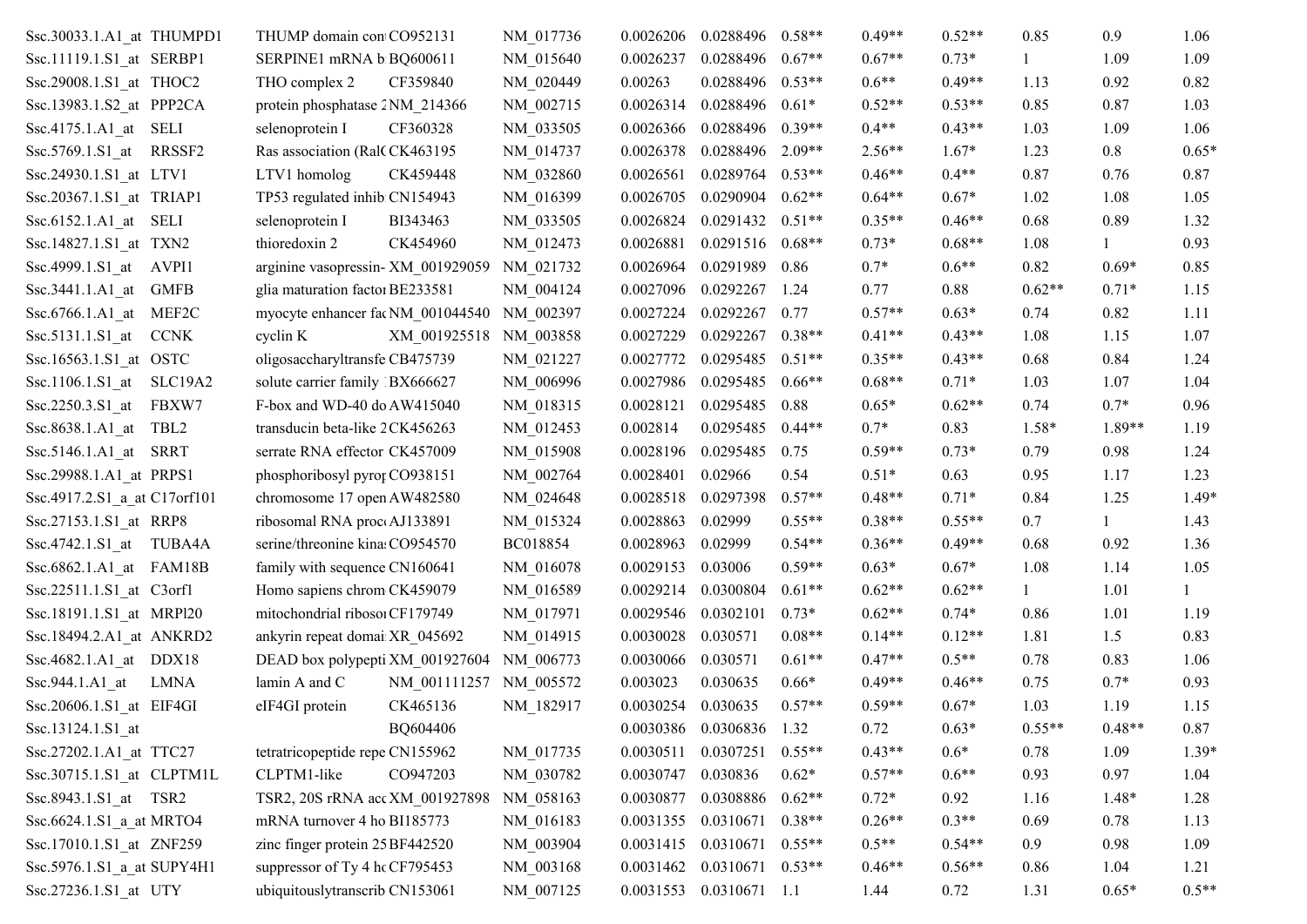| Ssc.27579.1.S1 at MAPK1IP1L                                                                                                                                                                                                                                                                                                              |        | mitogen-activated pro CN160995       |                                                 | NM 144578    | 0.0031608            | 0.0310671 1         |          | $0.61*$  | $0.64*$  | $0.61*$  | $0.64*$  | 1.04     |
|------------------------------------------------------------------------------------------------------------------------------------------------------------------------------------------------------------------------------------------------------------------------------------------------------------------------------------------|--------|--------------------------------------|-------------------------------------------------|--------------|----------------------|---------------------|----------|----------|----------|----------|----------|----------|
| Ssc.3424.1.S1 at UBIAD1                                                                                                                                                                                                                                                                                                                  |        | UbiA prenyltransfera CF365119        |                                                 | NM_013319    | 0.0031647            | 0.0310671           | $0.54**$ | 0.83     | 0.77     | $1.55*$  | 1.44     | 0.93     |
| Ssc.4856.1.A1_at ST3GAL1                                                                                                                                                                                                                                                                                                                 |        |                                      | ST3 beta-galactoside AW415996<br>NM 003033      |              | 0.0031698            | 0.0310671           | $0.66*$  | $0.62**$ | $0.49**$ | 0.93     | $0.75*$  | 0.8      |
| Ssc.12479.1.S1 at ILF3                                                                                                                                                                                                                                                                                                                   |        |                                      | interleukin enhancer   CO949422<br>NM 012218    |              | 0.0031997            | 0.0312347           | $0.64**$ | $0.49**$ | $0.56**$ | 0.77     | 0.89     | 1.15     |
| Ssc.12897.1.S1 at C8orf40                                                                                                                                                                                                                                                                                                                |        |                                      | NM 138436<br>Homo sapiens chrom XM 001928255    |              | 0.00322              | 0.0312544           | $0.54**$ | $0.57*$  | $0.61*$  | 1.06     | 1.14     | 1.07     |
| Ssc.2196.1.S1 at                                                                                                                                                                                                                                                                                                                         | URM1   |                                      | ubiquitin related mod XM 001928641<br>NM 030914 |              | 0.0032232            | 0.0312544           | $0.55*$  | $0.38**$ | $0.34**$ | 0.69     | $0.62*$  | 0.9      |
| $Ssc.5051.1.S1$ <sub>_at</sub>                                                                                                                                                                                                                                                                                                           | FLT1   |                                      | fms-related tyrosine l CD572456<br>NM 002019    |              | 0.0032354            | 0.0312544           | 0.58     | 0.89     | 0.83     | 1.54     | 1.44     | 0.94     |
| Ssc.24912.1.S1_at RRP12                                                                                                                                                                                                                                                                                                                  |        |                                      | ribosomal RNA proce BE236119<br>NM 015179       |              | 0.0032367            | 0.0312544           | $0.36**$ | $0.41**$ | $0.41**$ | 1.16     | 1.16     | 1        |
| Ssc.21213.1.S1 at THOC2                                                                                                                                                                                                                                                                                                                  |        | THO complex 2                        | XM 001924331                                    | NM 020449    | 0.0032401            | 0.0312544           | $0.58**$ | $0.61*$  | $0.61*$  | 1.06     | 1.05     | 0.99     |
| Ssc.10931.1.S1 at CRYAB                                                                                                                                                                                                                                                                                                                  |        | crystallin alpha B                   | CF180854                                        | NM 001885    | 0.0032692            | 0.0313976           | $0.37**$ | $0.38**$ | $0.39**$ | 1.02     | 1.04     | 1.02     |
| Ssc.27139.1.A1 at LIPT1                                                                                                                                                                                                                                                                                                                  |        | lipoyltransferase 1                  | AY609453                                        | NM 015929    | 0.0032763            | 0.0313976           | $0.49**$ | $0.65**$ | $0.62**$ | 1.31     | 1.25     | 0.96     |
| Ssc.1532.1.S1_at XPNPEP3                                                                                                                                                                                                                                                                                                                 |        | X-prolyl aminopeptic BX668573        |                                                 | NM 022098    | 0.0033013            | 0.0315093           | $0.61**$ | $0.67*$  | 0.76     | 1.1      | 1.25     | 1.14     |
| Ssc.7788.1.A1 at                                                                                                                                                                                                                                                                                                                         |        | BQ599454                             |                                                 |              | 0.0033127            | 0.0315093           | $0.49**$ | $0.47**$ | $0.51**$ | 0.95     | 1.04     | 1.09     |
| Ssc.2783.1.A1_at PAFAH1B2                                                                                                                                                                                                                                                                                                                |        | platelet-activating fac CO942396     |                                                 | NM 002572    | 0.0033192            | 0.0315194           | $0.66*$  | $0.63**$ | $0.61**$ | 0.95     | 0.92     | 0.97     |
| Ssc.30976.1.A1 at SRRM2                                                                                                                                                                                                                                                                                                                  |        | serine/arginine repeti CO946287      |                                                 | NM 016333    | 0.0033332            | 0.0315706           | $0.62**$ | $0.65*$  | $0.62**$ | 1.04     | 1        | 0.96     |
| Ssc.5560.1.S1_at                                                                                                                                                                                                                                                                                                                         | HOMER2 | homer homolog 2                      | XM 001927296                                    | NM 004839    | 0.0033575            | 0.0316354           | $0.33**$ | $0.39**$ | $0.32**$ | 1.18     | 0.99     | 0.83     |
| Ssc.3222.1.S1_at                                                                                                                                                                                                                                                                                                                         | SF3B4  | splicing factor 3b, sul XM_001926489 |                                                 | NM 005850    | 0.0033616            | 0.0316354           | $0.69*$  | $0.64**$ | $0.7*$   | 0.93     | 1.02     | 1.1      |
| Ssc.10076.1.S1 at RMP                                                                                                                                                                                                                                                                                                                    |        | RNA polymerase II, : AJ659756        |                                                 | NM 003796    | 0.0033873            | 0.0318358           | $0.66*$  | $0.65*$  | $0.57**$ | 0.98     | 0.87     | 0.89     |
| Ssc.17340.1.S1 at PSME3                                                                                                                                                                                                                                                                                                                  |        | proteasome prosome NM 214348         |                                                 | NM 005789    | 0.0033918            | 0.0318358           | 0.72     | $0.66*$  | $0.59**$ | 0.92     | 0.82     | 0.89     |
| Ssc.1127.1.A1 at LARS                                                                                                                                                                                                                                                                                                                    |        | leucyl-tRNA syntheta BI341304        |                                                 | NM 020117    | 0.0034164            | 0.0319868           | $0.51**$ | $0.56*$  | $0.56*$  | 1.09     | 1.09     |          |
| Ssc.10538.1.A1 at HNRNPM                                                                                                                                                                                                                                                                                                                 |        | heterogeneous nuclea CN163960        |                                                 | NM 005968    | 0.0034252            | 0.0320025           | $0.59**$ | $0.58**$ | $0.67*$  | 0.97     | 1.12     | 1.15     |
| $Ssc.5241.1.A1_at$ SNRPF                                                                                                                                                                                                                                                                                                                 |        | small nuclear ribonuc XM 001925026   |                                                 | NM 003095    | 0.0034268            | 0.0320025           | $0.63*$  | $0.53**$ | 0.78     | 0.83     | 1.22     | 1.47     |
| Ssc.1002.1.A1_at SFRS2B                                                                                                                                                                                                                                                                                                                  |        | splicing factor, argini CB480018     |                                                 | NM 032102    | 0.0034377            | 0.0320641           | $0.63**$ | $0.49**$ | $0.59**$ | 0.78     | 0.94     | 1.2      |
| Ssc.21166.1.S1 at TIMM10                                                                                                                                                                                                                                                                                                                 |        | translocase of inner nCN155836       |                                                 | NM 012456    | 0.003459             | 0.0321336           | $0.61**$ | $0.58**$ | 0.73     | 0.96     | 1.2      | 1.25     |
| Ssc.9089.1.A1_at HNRNPAB                                                                                                                                                                                                                                                                                                                 |        | Heterogeneous nucle: NM 001112695    |                                                 | NM 004499    | 0.0034782            | 0.0321392           | 0.7      | $0.54**$ | $0.58*$  | 0.77     | 0.82     | 1.06     |
| Ssc.1388.1.S1_at NUDT2                                                                                                                                                                                                                                                                                                                   |        | nudix                                | NM_214309                                       | NM 032344    | 0.003499             | 0.032194            | 1.02     | $0.48**$ | $0.45**$ | $0.48**$ | $0.44**$ | 0.92     |
| Ssc.14309.1.S1_at PANX2                                                                                                                                                                                                                                                                                                                  |        | pannexin 2                           | CD572623                                        | NM 052839    | 0.0035044            | 0.032194            | 0.92     | $1.49*$  | $0.69*$  | $1.61**$ | 0.74     | $0.46**$ |
| Ssc.21850.1.S1 at LRP5L                                                                                                                                                                                                                                                                                                                  |        | low density lipoprote BX670718       |                                                 | NM 182492    | 0.0035343            | 0.032325            | $0.48**$ | $0.34**$ | $0.54*$  | 0.72     | 1.13     | $1.57*$  |
| Ssc.8300.1.A1_at FAM169A                                                                                                                                                                                                                                                                                                                 |        | family with sequence AJ662440        |                                                 | BC044766     | 0.0035363            | 0.032325            | $0.46*$  | $0.39**$ | $0.22**$ | 0.84     | $0.47*$  | 0.56     |
| $Ssc.2739.1.S1$ <sub>_at</sub> $SELS$                                                                                                                                                                                                                                                                                                    |        | selenoprotein S XR_045673            |                                                 | NM_018445    | 0.0035639 0.0323521  |                     | $0.65*$  | $0.58**$ | $0.49**$ | 0.89     | 0.76     | 0.85     |
| $Ssc.4223.1.S1_at$ $\wedge$ $\wedge$ $\wedge$ $\wedge$ $\wedge$ $\wedge$ $\wedge$ $\wedge$ $\wedge$ $\wedge$ $\wedge$ $\wedge$ $\wedge$ $\wedge$ $\wedge$ $\wedge$ $\wedge$ $\wedge$ $\wedge$ $\wedge$ $\wedge$ $\wedge$ $\wedge$ $\wedge$ $\wedge$ $\wedge$ $\wedge$ $\wedge$ $\wedge$ $\wedge$ $\wedge$ $\wedge$ $\wedge$ $\wedge$ $\$ |        | ARP1 actin-related p BI402326        |                                                 | NM_005735    |                      | 0.0035657 0.0323521 | $0.66*$  | $0.6**$  | $0.7*$   | 0.91     | 1.07     | 1.17     |
| Ssc.5380.1.S1 at PRDX1                                                                                                                                                                                                                                                                                                                   |        | peroxiredoxin 1                      | CO949511                                        | NM 002574    | 0.0036311            | 0.0327431           | $0.5**$  | $0.4**$  | $0.4**$  | 0.8      | 0.8      | 0.99     |
| Ssc.26900.1.A1 at SLC25A12                                                                                                                                                                                                                                                                                                               |        | solute carrier family 'CN162828      |                                                 | NM 003705    | 0.0036418  0.0327827 |                     | $0.47**$ | $0.48**$ | $0.6**$  | 1.02     | 1.29     | 1.26     |
| Ssc.10710.1.A1_at                                                                                                                                                                                                                                                                                                                        |        |                                      | BQ597761                                        |              | 0.0036799 0.0329275  |                     | $0.52**$ | 0.74     | 0.75     | 1.41     | 1.43     | 1.01     |
| Ssc.2858.1.S1 at GMPR2                                                                                                                                                                                                                                                                                                                   |        | Guanosine monophos XM 001928014      |                                                 | NM 016576    | 0.0037089            | 0.0329974           | $0.57**$ | $0.5**$  | $0.48**$ | 0.88     | 0.84     | 0.96     |
| Ssc.2290.1.S1 at CLPB                                                                                                                                                                                                                                                                                                                    |        | ClpB caseinolytic per AW786869       |                                                 | NM 030813    | 0.0037174            | 0.0330332           | 0.83     | $0.59**$ | $0.66*$  | 0.72     | 0.79     | 1.11     |
| Ssc.13523.1.A1 at RELL1                                                                                                                                                                                                                                                                                                                  |        | RELT-like 1                          | BQ602589                                        | NM 001085399 | 0.0037909            | 0.0333262           | $0.63*$  | $0.54*$  | $0.52**$ | 0.86     | 0.82     | 0.95     |
| Ssc.1549.1.A1_at STIP1                                                                                                                                                                                                                                                                                                                   |        | stress-induced-phosp CF178890        |                                                 | NM 006819    | 0.003794             | 0.0333262           | $0.64*$  | $0.55**$ | $0.5**$  | 0.87     | 0.78     | 0.9      |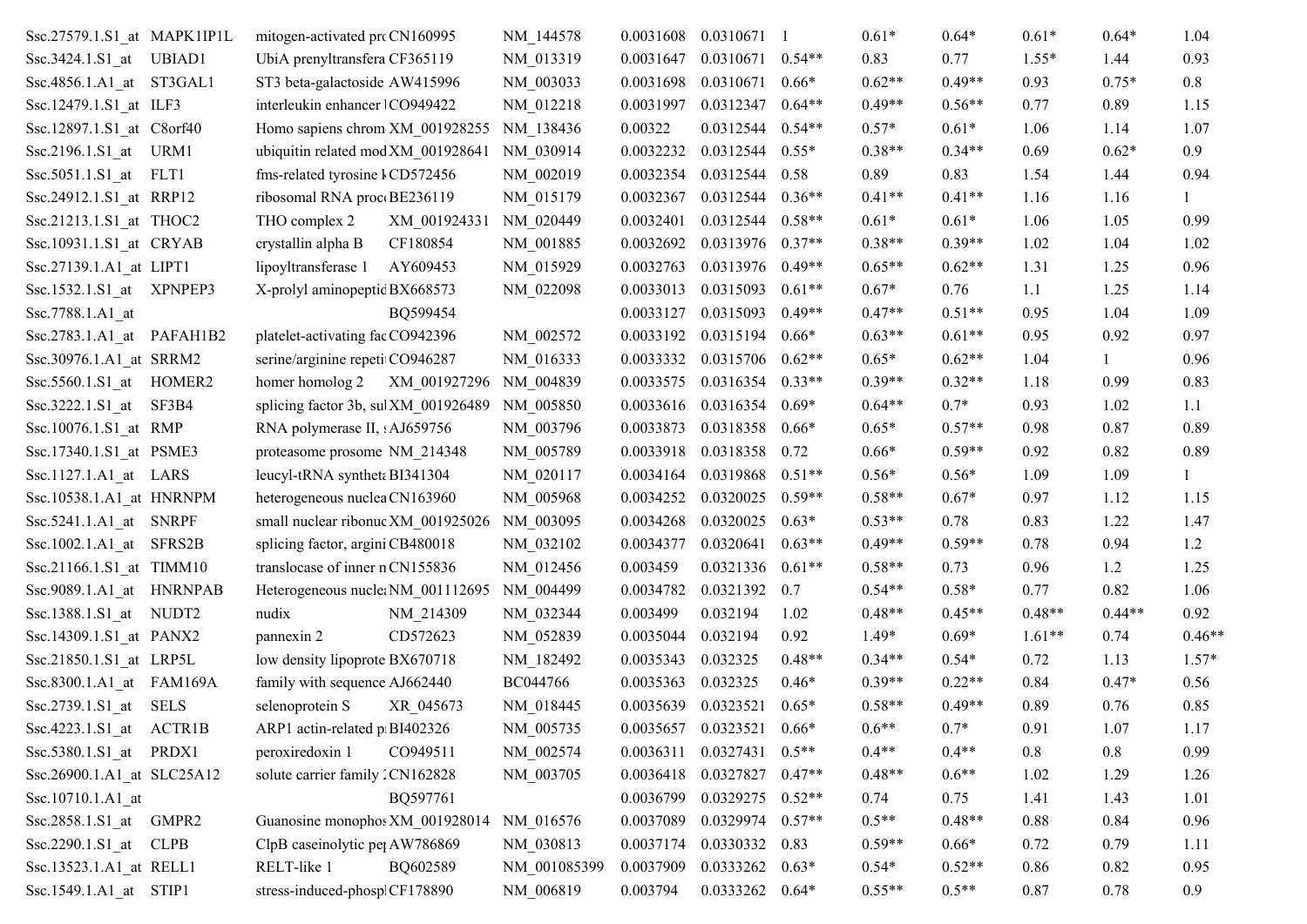| $Ssc.28325.1.S1$ at TUBA3D           | CN032522<br>tubulin, alpha 3d              | NM 006001 | 0.0037958 | 0.0333262                 | $0.61*$  | $0.41**$ | $0.51**$ | 0.67     | 0.84     | 1.25     |
|--------------------------------------|--------------------------------------------|-----------|-----------|---------------------------|----------|----------|----------|----------|----------|----------|
| Ssc.22436.1.S1_at CYP26B1            | cytochrome P450, fai CN154531              | NM 019885 | 0.0038926 | 0.0339056                 | $0.63*$  | $0.58**$ | 0.75     | 0.92     | 1.2      | 1.31     |
| $Ssc.27454.1.S1$ <sub>_at</sub> ATIC | Bifunctional purine b NM_001130736         | NM 004044 | 0.0038942 | 0.0339056                 | $0.63*$  | $0.41**$ | $0.5**$  | $0.65*$  | 0.8      | 1.22     |
| Ssc.1750.1.S1_at PSMC4               | proteasome (prosome BX667477               | NM 006503 | 0.003924  | 0.034004                  | $0.56*$  | $0.52**$ | $0.59*$  | 0.93     | 1.06     | 1.14     |
| Ssc.24335.1.A1 at RBM7               | RNA binding motif p CF792424               | NM 016090 | 0.0039525 | 0.0341612                 | $0.51**$ | $0.49**$ | $0.57**$ | 0.97     | 1.12     | 1.16     |
| Ssc.4213.1.S1_at COQ4                | coenzyme Q4 homolcXM 001925521             | NM 016035 | 0.0039669 | 0.0341747                 | $0.48**$ | $0.49**$ | $0.53**$ | 1.03     | 1.11     | 1.08     |
| Ssc.24214.1.S1 at GRWD1              | glutamate-rich WD rt CK452635              | NM 031485 | 0.0040111 | 0.0343384                 | $0.44**$ | $0.51**$ | $0.56**$ | 1.17     | 1.28     | 1.09     |
| Ssc.7934.1.A1_at TRIM65              | tripartite motif-contai BQ599810           | NM 173547 | 0.0040217 | 0.0343384                 | 0.74     | $0.38**$ | 0.82     | $0.51**$ | 1.1      | $2.17**$ |
| Ssc.2860.1.S1 at FAF2                | Fas associated factor CK456313             | NM 174889 | 0.004026  | 0.0343384                 | $0.61**$ | $0.52**$ | $0.47**$ | 0.86     | 0.78     | 0.9      |
| Ssc.11002.1.S1_at CCT7               | chaperonin containin CB478454              | NM 006429 | 0.0040291 | 0.0343384                 | $0.57*$  | $0.53*$  | $0.51**$ | 0.93     | 0.9      | 0.97     |
| Ssc.10155.1.S1_at KCTD9              | potassium channel tet CK465447             | NM 017634 | 0.0040888 | 0.0344705                 | $0.49**$ | $0.65*$  | $0.73*$  | 1.32     | $1.48*$  | 1.12     |
| Ssc.17238.1.A1 at MUSTN1             | musculoskeletal embi XM 001928861          | NM 205853 | 0.0040982 | 0.0344705                 | $0.38*$  | $0.24**$ | $0.32**$ | 0.62     | 0.84     | 1.35     |
| Ssc.7247.2.A1_at RAC1                | ras-related C3 botulir CN160186            | NM 017444 | 0.0040993 | 0.0344705                 | $0.55**$ | $0.59**$ | $0.48**$ | 1.07     | 0.88     | 0.82     |
| Ssc.28427.1.A1_at ZNF667             | zinc finger protein 66 CF179898            | NM 022103 | 0.00412   | 0.034558                  | $0.48**$ | $0.42**$ | $0.43**$ | 0.88     | 0.91     | 1.03     |
| Ssc.18203.1.S1_a_aEIF4E2             | eukaryotic translatior NM_001100191        | NM 004846 | 0.0041281 | 0.0345866                 | $0.7*$   | $0.6**$  | $0.49**$ | 0.85     | $0.7*$   | 0.82     |
| Ssc.6282.1.S1 at TMED4               | transmembrane emp2 CF795384                |           | 0.0041359 | 0.0346125                 | $0.65*$  | 0.7      | $0.54**$ | 1.08     | 0.83     | 0.77     |
| Ssc.8663.1.A1_at PGRMC2              | progesterone receptor BF703355             | NM 006320 | 0.0041702 | 0.0348201                 | $1.89**$ | $2.08**$ | $1.45*$  | 1.1      | 0.76     | $0.7*$   |
| Ssc.9306.1.A1 at TMEM69              | transmembrane prote CK463222               | NM 016486 | 0.0041999 | 0.0349491                 | $0.58*$  | $0.53**$ | $0.58*$  | 0.91     | 0.99     | 1.09     |
| Ssc.19649.1.S1_at PSMD14             | proteasome 26S subu XM_001926298           | NM 005805 | 0.0042481 | 0.0350708                 | $0.48**$ | $0.41**$ | $0.43**$ | 0.86     | 0.9      | 1.04     |
| Ssc.17615.1.S1 at ATP1B1             | ATPase, Na+/K+ tran NM 001001542 NM 001677 |           | 0.0042722 | 0.0351907                 | $0.61**$ | $0.64*$  | $0.63*$  | 1.05     | 1.02     | 0.98     |
| Ssc.1289.1.S1_at HMGA1               | high mobility group $\angle$ XM_001928400  | NM 002131 | 0.0043273 | 0.0353275                 | $0.65*$  | $0.43**$ | $0.44**$ | $0.66*$  | 0.67     | 1.02     |
| Ssc.21649.1.S1 at TMEM167A           | transmembrane protein 167A                 | NM 174909 | 0.0043306 | 0.0353275                 | 0.68     | $0.56**$ | $0.64*$  | 0.82     | 0.94     | 1.15     |
| Ssc.2808.1.S1_at NOP58               | NOP58 ribonucleoproXM 001924806            | NM 015934 | 0.0043585 | 0.0353275                 | $0.56**$ | $0.46**$ | $0.45**$ | 0.81     | 0.81     | 0.99     |
| Ssc.10204.2.S1 at VEZT               | vezatin, adherens jun CF364380             | NM 017599 | 0.0043648 | 0.0353275                 | 1.21     | $0.52**$ | $0.55*$  | $0.43**$ | $0.45**$ | 1.06     |
| Ssc.5042.1.S1_at CCDC109A            | coiled-coil domain cc CK464938             | NM_138357 | 0.0044288 | 0.0354733                 | $0.44**$ | $0.43**$ | $0.4**$  | 0.99     | 0.9      | 0.91     |
| Ssc.20874.2.S1 at ACTR1A             | Alpha-centractin (Cel XM 001928877         | NM 005736 | 0.0044949 | 0.0357171                 | $0.59*$  | $0.5**$  | $0.56*$  | 0.86     | 0.95     | 1.11     |
| Ssc. 4626.1. S1 a at IPO4            | BQ599084<br>importin 4                     | NM 024658 | 0.0045096 | 0.0357171                 | $0.39**$ | $0.39**$ | $0.37**$ | 0.99     | 0.94     | 0.95     |
| Ssc.16720.1.S1 a aAP1B1              | adaptor-related protei XM 001925894        | NM 001127 | 0.0045267 | 0.0357607                 | 0.68     | $0.6*$   | $0.57**$ | 0.89     | 0.84     | 0.95     |
| Ssc.25131.1.S1_at NHP2               | NHP2 ribonucleoprot CF363434               | NM_017838 | 0.0045735 | 0.0359366                 | $0.59**$ | $0.5**$  | $0.56**$ | 0.85     | 0.95     | 1.13     |
| Ssc.26079.1.S1_at UCK2               | uridine-cytidine kinas BX918995            | NM_012474 |           | 0.0046226 0.0361446 0.49* |          | $0.29**$ | $0.42**$ | $0.59*$  | 0.87     | 1.48     |
| Ssc.3469.1.S1_at SLAIN1              | SLAIN motif family, BE234280               | NM 144595 | 0.0046246 | 0.0361446                 | $0.64*$  | $0.57**$ | $0.62*$  | 0.88     | 0.96     | 1.09     |
| Ssc.4581.1.A1_at MAK16               | MAK16 homolog(S. CF789386                  | NM 032509 | 0.0046725 | 0.0364027                 | $0.52*$  | $0.56*$  | $0.53*$  | 1.06     | 1.01     | 0.96     |
| Ssc.12294.1.A1 at DDX19A             | DEAD (Asp-Glu-Ala BF712631                 | NM 018332 | 0.0047002 | 0.03654                   | $0.59*$  | $0.52**$ | $0.53*$  | 0.88     | 0.9      | 1.02     |
| Ssc.2985.1.S1_a_at AIMP2             | aminoacyl tRNA syn CK454751                | NM_006303 | 0.0047069 | 0.0365538                 | 0.7      | $0.65*$  | $0.56**$ | 0.93     | 0.79     | 0.86     |
| Ssc.2156.1.S1 at NFE2L1              | nuclear factor erythrc BF079091            | NM 003204 | 0.0047855 | 0.0369432                 | $0.4**$  | $0.44**$ | $0.35**$ | 1.11     | 0.89     | 0.8      |
| $Ssc.1406.1.S1_at$ POGZ              | pogo transposable ele AW325910             | NM_015100 | 0.0048138 | 0.0370305                 | 0.84     | 1.03     | $0.32**$ | 1.22     | $0.38**$ | $0.31**$ |
| Ssc.10148.1.S1 at MTHFD1             | methylenetetrahydrof XM 001924329          | NM 005956 | 0.0048599 | 0.037215                  | 0.82     | $0.52**$ | 0.65     | $0.63*$  | 0.8      | 1.26     |
| Ssc.19231.2.S1_at FARSA              | phenylalanyl-tRNA s BG383566               | NM_004461 | 0.0048631 | 0.037215                  | $0.49**$ | $0.53**$ | $0.66*$  | 1.08     | 1.34     | 1.25     |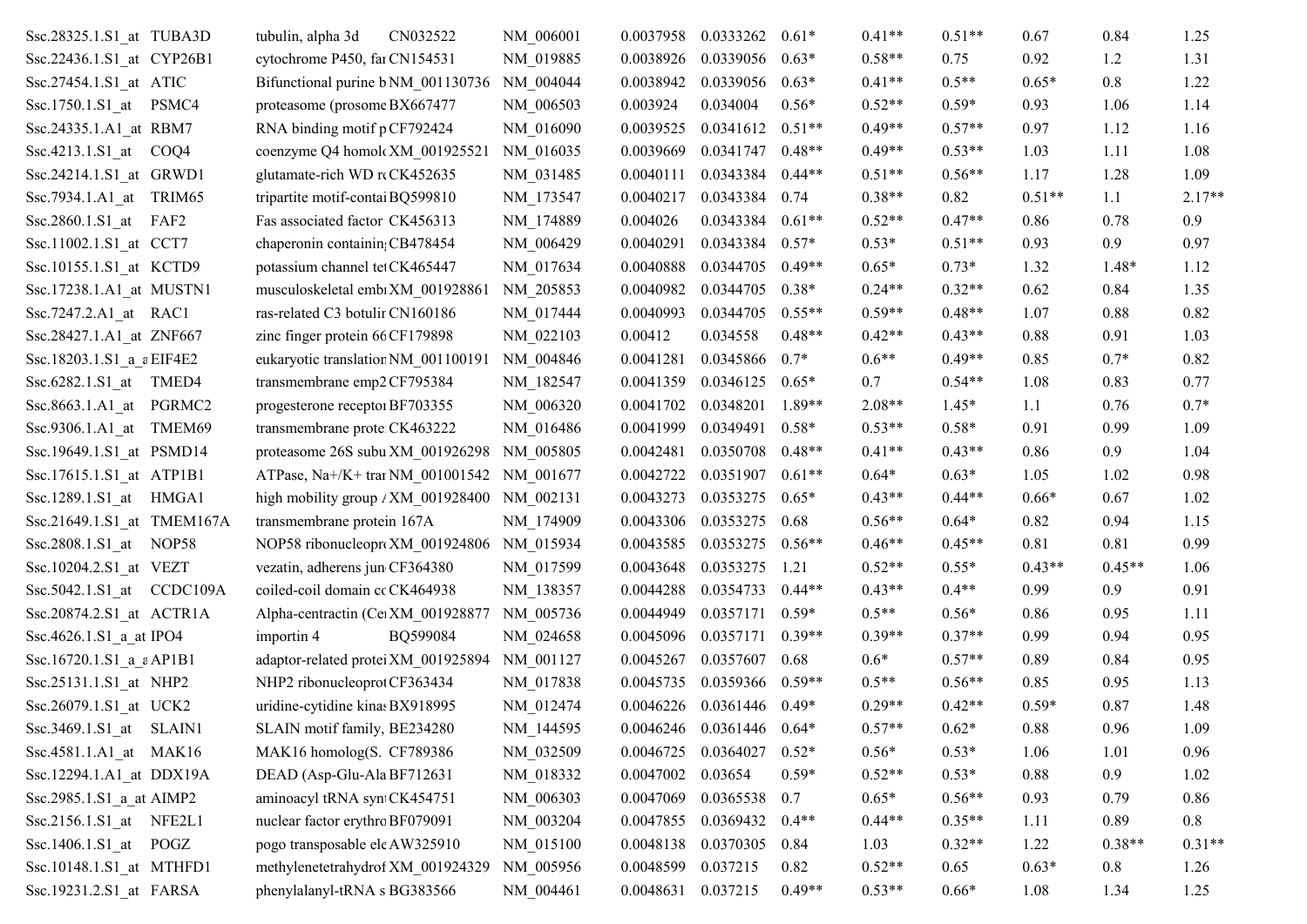| Ssc.24402.1.S1 at SMAD2                 | SMAD family memb CN154691                   | NM 005901    | 0.0048896 | 0.0372632                   | $1.76*$  | $1.93**$ | 1.43     | 1.09     | 0.81     | 0.74    |
|-----------------------------------------|---------------------------------------------|--------------|-----------|-----------------------------|----------|----------|----------|----------|----------|---------|
| Ssc.12546.1.A1 at LONP2                 | lon peptidase 2 perox CF360646              | NM 031490    | 0.0049367 | 0.0374268                   | $0.44**$ | $0.53**$ | $0.5**$  | 1.21     | 1.14     | 0.94    |
| Ssc.9345.1.S1_at POMP                   | chromosome 13 open BM083164                 | NM 015932    | 0.004944  | 0.0374359                   | $0.6*$   | $0.58*$  | $0.6*$   | 0.96     | 0.99     | 1.03    |
| Ssc.3072.1.S1_at SMAP2                  | small ArfGAP2<br>NM 001128464               | NM 022733    | 0.0049485 | 0.0374359                   | 0.68     | $0.43**$ | $0.54**$ | $0.63*$  | 0.79     | 1.25    |
| Ssc.1742.1.S1_at UTP14C                 | UTP14, U3 small nuc BF703051                | NM 021645    | 0.0049875 | 0.0375941                   | 0.64     | 0.69     | $0.35**$ | 1.08     | $0.54*$  | $0.5**$ |
| Ssc.22032.1.A1_at LARP4                 | La ribonucleoprotein CK449942               | NM 052879    | 0.0049904 | 0.0375941                   | $0.63*$  | $0.53**$ | $0.46**$ | 0.84     | 0.74     | 0.88    |
| Ssc.15104.1.S1_at BXDC2                 | brix domain containii CA513604              | NM 018321    | 0.005007  | 0.0375941                   | 0.75     | $0.57**$ | $0.59*$  | 0.76     | 0.78     | 1.03    |
| Ssc.2925.2.S1_a_at BTBD2                | BTB (POZ) domain cBG835427                  | NM 017797    | 0.0050075 | 0.0375941                   | 0.7      | 0.95     | 1.38     | 1.35     | $1.96**$ | 1.45    |
| Ssc.31175.1.S1 at AUTS2                 | autism susceptibility CO993891              | NM 015570    | 0.0050271 | 0.0376445                   | $0.43**$ | $0.53**$ | $0.51**$ | 1.24     | 1.21     | 0.97    |
| Ssc.3203.2.S1_at PCTK1                  | PCTAIRE protein kir BI402225                | NM_006201    | 0.0050736 | 0.0378383                   | 0.7      | $0.5**$  | $0.61*$  | 0.72     | 0.86     | 1.2     |
| Ssc.3798.1.A1_at SFXN4                  | sideroflexin 4<br>XM 001927395              | NM 213649    | 0.0051178 | 0.0380133                   | 0.66     | $0.6*$   | $0.52**$ | 0.91     | 0.79     | 0.86    |
| Ssc.19134.1.S1_at UBE2V1                | ubiquitin-conjugating AJ680125              | NM 022442    | 0.0051531 | 0.0382023                   | 0.63     | $0.55*$  | $0.52**$ | 0.88     | 0.82     | 0.93    |
| Ssc.8822.1.A1_at PRKD3                  | protein kinase D3<br>BF713489               | NM 005813    | 0.0051824 | 0.0382606                   | $0.61*$  | $0.55**$ | $0.6*$   | 0.89     | 0.98     | 1.1     |
| Ssc.9061.1.A1_at CST6                   | cystatin E/M<br>CK463154                    | NM_001323    | 0.0051937 | 0.0383049                   | $0.33**$ | 0.67     | 1.02     | $2.05*$  | $3.1**$  | 1.51    |
| Ssc.19440.1.S1_at CCDC58                | coiled-coil domain cc CK458561              | NM 001017928 | 0.0053473 | 0.0392018                   | $0.6*$   | $0.57**$ | $0.61*$  | 0.94     | 1.01     | 1.07    |
| Ssc.23926.1.S1_at OGFOD1                | 2-oxoglutarate and in CK452876              | NM 018233    | 0.0053641 | 0.0392857                   | $0.3**$  | $0.54*$  | $0.43**$ | $1.8*$   | 1.43     | 0.79    |
| Ssc.23288.1.S1_at ELF5                  | CN160523<br>E74-like factor 5               | NM 001422    | 0.0053839 | 0.0393172                   | $0.56*$  | $0.55*$  | $0.53*$  | 0.98     | 0.95     | 0.97    |
| Ssc.13558.1.A1_at PRRC1                 | proline-rich coiled-cc BQ602693             | NM 130809    | 0.0053844 | 0.0393172                   | $0.49**$ | $0.56**$ | $0.53**$ | 1.14     | 1.09     | 0.95    |
| Ssc.13723.1.S1_at PDSS1                 | prenyl and decapreny CF792082               | NM 014317    | 0.0054324 | 0.0394757                   | $0.67*$  | $0.49**$ | $0.5**$  | 0.73     | 0.75     | 1.03    |
| Ssc.9365.5.S1_a_at IGF2                 | insulin-like growth fa NM 213883            | NM_000612    | 0.0054332 | 0.0394757                   | 0.96     | 0.63     | $0.5*$   | 0.66     | $0.52*$  | 0.8     |
| Ssc.24732.1.S1_at BBS5                  | Bardet-Biedl syndron XM_001926348           | NM_152384    | 0.0054516 | 0.0395138                   | $0.33**$ | $0.4**$  | $0.49*$  | 1.23     | 1.51     | 1.23    |
| $Ssc.31081.1.A1_at HNRNPH1$             | heterogeneous nuclea CO989439               | NM 005520    | 0.0054546 | 0.0395138                   | $0.48**$ | 0.84     | $0.59**$ | $1.75**$ | 1.23     | $0.7*$  |
| Ssc.20058.1.S1_at MED8                  | mediator complex sul BX676593               | NM 052877    | 0.0055043 | 0.0396778                   | $0.47**$ | $0.45**$ | $0.45**$ | 0.95     | 0.96     | 1.01    |
| Ssc.21153.1.S1 at ICMT                  | isoprenylcysteine car CK465713              | NM 012405    | 0.0055183 | 0.0397008                   | $0.59**$ | $0.47**$ | $0.51**$ | 0.8      | 0.87     | 1.09    |
| Ssc.2415.1.S1_at AP3S2                  | adaptor-related protei XM_001927999         | NM_005829    | 0.0055522 | 0.0398661                   | $0.52*$  | $0.52*$  | $0.54*$  |          | 1.04     | 1.04    |
| Ssc.17629.1.A1 at PSMD12                | proteasome prosome CD572630                 | NM 002816    | 0.005566  | 0.0398877                   | $0.5**$  | $0.52**$ | $0.46**$ | 1.03     | 0.92     | 0.89    |
| Ssc.9240.1.S1_at<br>BRE                 | brain and reproductiv BF709959              | NM 004961    | 0.0055785 | 0.0399337                   | $0.45**$ | $0.56**$ | $0.54**$ | 1.25     | 1.2      | 0.96    |
| $Ssc.869.1.S1$ <sub>_at</sub><br>EIF4A3 | eukaryotic translation NM_001100193         | NM 014740    | 0.0057969 | 0.0410519                   | 0.65     | $0.55*$  | $0.56*$  | 0.85     | 0.85     | 1.01    |
| Ssc.10413.1.A1_at PLEKHH1               | similar to Pleckstrin lCN158294             | NM_020715    | 0.0058125 | 0.0410519                   | $0.59*$  | $0.59*$  | $0.6*$   | 1.01     | 1.02     | 1.01    |
| Ssc.18537.1.S1 at C7orf20               | chromosome 7 open 1CF368649                 | NM_015949    | 0.005869  | $0.0412522$ $0.47**$        |          | $0.59*$  | $0.43**$ | 1.26     | 0.92     | 0.73    |
| Ssc.3162.1.S1 at PA2G4                  | proliferation-associat CO940523             | NM_006191    | 0.0058979 | 0.0413179                   | $0.59*$  | $0.51**$ | $0.48**$ | 0.86     | 0.81     | 0.94    |
| Ssc.12668.1.A1_at UNC5CL                | $unc-5$ homolog C<br>XM 001924410 NM 173561 |              | 0.0059355 | 0.0413527                   | $0.38*$  | $0.3**$  | $0.26**$ | 0.77     | 0.68     | 0.88    |
| Ssc.30508.1.A1 at                       | CO992904                                    |              | 0.0060043 | 0.0414482 0.8               |          | $0.65*$  | $0.54**$ | 0.81     | 0.67     | 0.83    |
| Ssc.3259.1.S1 at CCT8                   | chaperonin containin AJ656958               | NM_006585    | 0.0060458 | 0.0416169                   | $0.47**$ | $0.45**$ | $0.44**$ | 0.95     | 0.94     | 0.99    |
| Ssc.6972.1.A1 at HSPA13                 | heat shock protein 70 XM 001924920          | NM 006948    | 0.0060934 | 0.0417879                   | 0.68     | $0.44**$ | $0.34**$ | 0.65     | $0.51*$  | 0.78    |
| Ssc.29185.1.A1 at MCM2                  | minichromosome ma CO951446                  | NM 004526    | 0.006144  | 0.0419307                   | $0.58*$  | -1       | $1.61*$  | $1.73*$  | $2.79**$ | $1.62*$ |
| Ssc.28335.1.S1 at ISCA2                 | iron-sulfur cluster ass CN157128            | NM 194279    | 0.0061483 | 0.0419307                   | $0.61*$  | $0.51**$ | $0.61*$  | 0.83     | 0.99     | 1.19    |
| Ssc.29901.1.A1_at C20orf7               | chromosome 20 open XM_001926112 NM_024120   |              |           | 0.0061783  0.0420404  0.58* |          | $0.56*$  | $0.52**$ | 0.97     | 0.9      | 0.92    |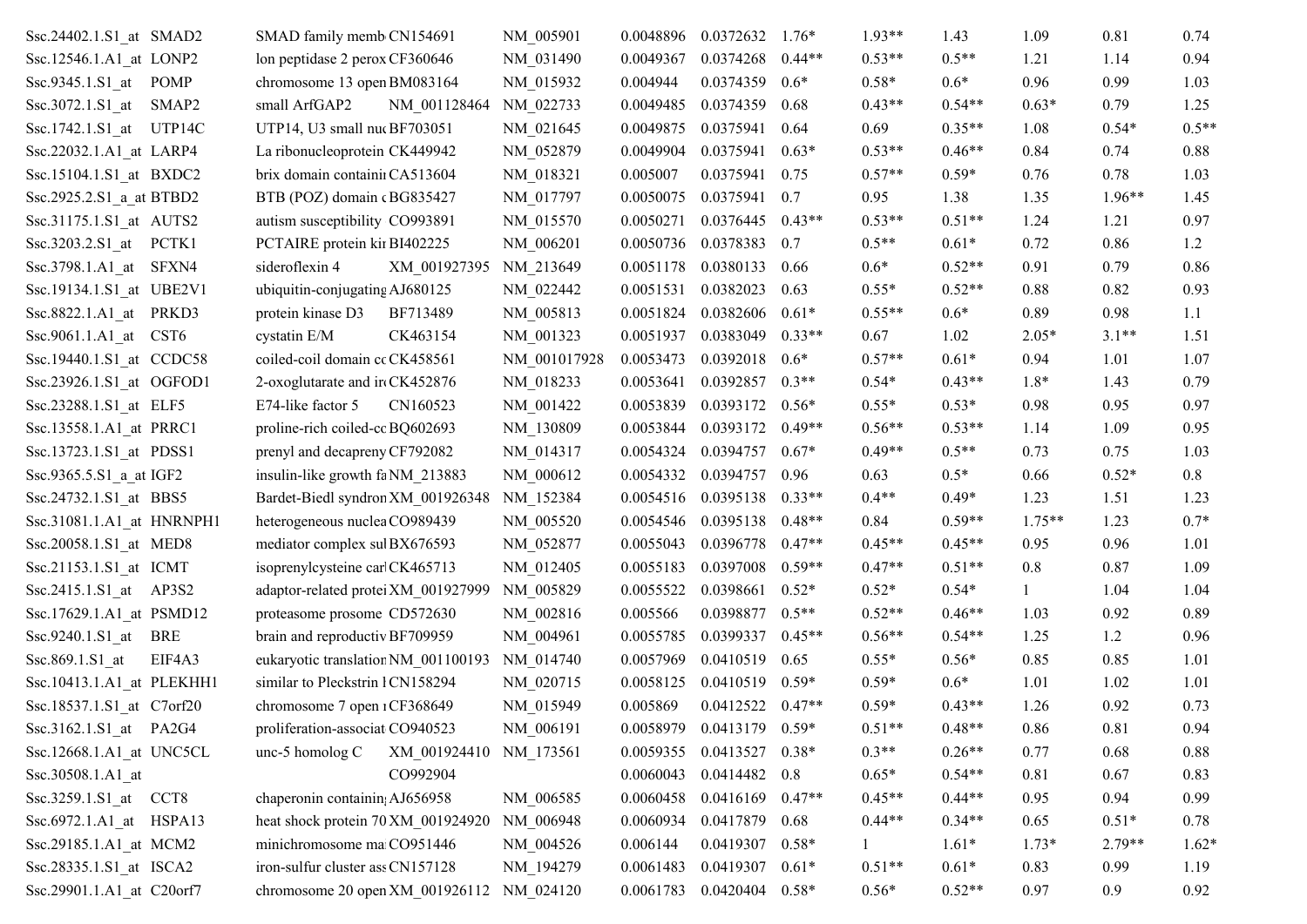| Ssc.11995.1.A1_at MTHFD2        |        | methylenetetrahydrof CB476520             |                        | NM 001004346 | 0.00622   | 0.0421823            | $0.61*$  | $0.43**$ | $0.54**$ | 0.71    | 0.89     | 1.25    |
|---------------------------------|--------|-------------------------------------------|------------------------|--------------|-----------|----------------------|----------|----------|----------|---------|----------|---------|
| Ssc.4138.1.S1 at AOC2           |        | amine oxidase, coppe BQ599802             |                        | NM 001158    | 0.0062812 | 0.0424408            | $0.52*$  | $0.5*$   | $0.5*$   | 0.97    | 0.97     |         |
| Ssc.8253.1.A1_at                | GNL3   | guanine nucleotide bi XM_001928454        |                        | NM 014366    | 0.0063492 | 0.0426378            | $0.45*$  | $0.36**$ | $0.36**$ | 0.79    | 0.8      | 1.01    |
| Ssc.6857.1.A1 at YEATS2         |        | YEATS domain cont CD576712                |                        | NM 018023    | 0.0064353 | 0.0428714            | 0.64     | $0.56*$  | $0.54*$  | 0.87    | 0.85     | 0.98    |
| Ssc.17513.1.S1 at NALCN         |        | sodium leak channel, CD572711             |                        | NM 052867    | 0.0064371 | 0.0428714 1          |          | 0.82     | $0.49**$ | 0.81    | $0.48**$ | $0.59*$ |
| Ssc. 7607.1.A1 at NARS          |        | asparaginyl-tRNA sy BF712743              |                        | NM 024678    | 0.0064561 | 0.0428714            | $0.48**$ | $0.43**$ | $0.43**$ | 0.88    | 0.88     |         |
| Ssc.1140.2.A1_at YEATS4         |        | YEATS domain cont BQ599982                |                        | NM 006530    | 0.0064746 | 0.0429164            | $0.61*$  | $0.43**$ | $0.48**$ | 0.71    | 0.78     | 1.1     |
| Ssc.28523.1.S1 at ZNF496        |        | Zinc fingerprotein49t CN166448            |                        | NM 032752    | 0.0064999 | 0.0430456            | $0.62*$  | 0.97     | 1.2      | 1.56    | $1.92**$ | 1.23    |
| Ssc.10175.1.S1 at TAF1          |        | TAF1 RNA polymer CN162944                 |                        | NM_004606    | 0.0065331 | 0.0431729            | 0.77     | 0.68     | $0.5**$  | 0.88    | 0.65     | 0.74    |
| Ssc.13476.1.A1_at PEG10         |        | paternally expressed NM 001109944         |                        | BE858180     | 0.0065799 | 0.0431816            | 0.52     | $0.29**$ | $0.27**$ | 0.55    | $0.51*$  | 0.93    |
| Ssc.15103.2.S1_at IFRD2         |        | interferon-related dev XM_001925104       |                        | NM_006764    | 0.0066253 | 0.0432895            | $0.54*$  | $0.54*$  | $0.57*$  | 0.99    | 1.04     | 1.05    |
| Ssc.19512.1.S1_at SLC39A7       |        | solute carrier family (NM 001131045       |                        | NM 006979    | 0.0066899 | 0.0435175            | $0.57*$  | $0.58*$  | $0.52*$  | 1.02    | 0.92     | 0.9     |
| Ssc.3178.1.S1 at                | CCT5   | chaperonin containin BF710833             |                        | NM 012073    | 0.006774  | 0.0437925            | 0.62     | $0.56*$  | $0.51**$ | 0.91    | 0.83     | 0.92    |
| $Ssc.6618.1.A1$ <sub>_</sub> at | ENDOD1 | endonuclease domain BI403391              |                        | AL573201     | 0.0068056 | 0.0438805            | $0.69*$  | $0.5**$  | $0.49**$ | 0.73    | 0.72     | 0.99    |
| Ssc.902.1.S1_a_at CCT3          |        | chaperonin containin XM 001926377         |                        | NM 001008800 | 0.0068657 | 0.0440819            | $0.61*$  | $0.53**$ | $0.49**$ | 0.87    | 0.8      | 0.92    |
| Ssc.29369.1.A1_at ANP32E        |        | acidic leucine-rich nu XM 001925042       |                        | NM 030920    | 0.0069518 | 0.0443931            | $0.6*$   | $0.45**$ | $0.59*$  | 0.75    | 0.98     | 1.3     |
| Ssc.4145.1.S1_at IL13RA1        |        | Interleukin-13 recept CF795078            |                        | NM_001560    | 0.0069538 | 0.0443931            | $0.52*$  | $0.59*$  | $0.54*$  | 1.13    | 1.03     | 0.92    |
| Ssc.23154.1.S1_at MKI67IP       |        | MKI67 (FHA domair NM_001101827            |                        | NM_032390    | 0.0069816 | 0.0444442            | $0.56**$ | $0.52**$ | $0.47**$ | 0.92    | 0.83     | 0.9     |
| Ssc.8133.1.A1_at Homer2         |        | homer homolog 2 (D <sub>1</sub> BF712799) |                        | NM 004839    | 0.0070442 | 0.0446341            | $0.13**$ | $0.14**$ | $0.2*$   | 1.11    | 1.59     | 1.43    |
| Ssc.14221.1.S1 at NUDT21        |        | nudix-type motif 21 CK461089              |                        | NM 007006    | 0.0070884 | 0.0447349            | $0.48**$ | $0.44**$ | $0.53**$ | 0.91    | 1.1      | 1.22    |
| Ssc.6202.1.S1 at SLC22A23       |        | solute carrier family 'CN161025           |                        | NM 021945    | 0.0071336 | 0.0449145            | $0.54**$ | $0.47**$ | $0.59*$  | 0.86    | 1.08     | 1.26    |
| Ssc.9813.2.S1 at PRRX1          |        | paired related homeo BI345541             |                        | NM 006902    | 0.0071552 | 0.0449492            | $0.54**$ | $0.48**$ | $0.55**$ | 0.89    | 1.02     | 1.15    |
| Ssc.13105.1.A1 at               |        |                                           | BQ604288               |              | 0.0072294 | 0.0452258            | 0.88     | 0.93     | $0.51*$  | 1.06    | $0.58*$  | $0.55*$ |
| Ssc.21096.1.S1 at NCRNA00164    |        | non-protein coding R CF789605             |                        | AL041783     | 0.007381  | 0.0457323            | $0.54*$  | $0.43**$ | $0.42**$ | 0.79    | 0.77     | 0.97    |
| Ssc.5994.1.S1_at DNAJC11        |        | DnaJ homolog subfar CK452518              |                        | NM 018198    | 0.0074687 | 0.0457916            | $0.47**$ | $0.48**$ | $0.53**$ | 1.02    | 1.14     | 1.11    |
| Ssc.20294.1.S1 at IRF1          |        | interferon regulatory BX675634            |                        | NM 002198    | 0.0075101 | 0.0458017            | $2.12**$ | 2.48**   | 1.3      | 1.17    | $0.61*$  | $0.52*$ |
| Ssc.4607.2.S1_at RNF31          |        | ring finger protein 31 XM_001928235       |                        | NM 017999    | 0.0076231 | 0.0458017            | $0.54**$ | $0.63*$  | $0.47**$ | 1.17    | 0.87     | 0.74    |
| Ssc.29909.1.A1 at               |        |                                           | CO939484               |              | 0.0076501 | 0.0458017            | 0.83     | $1.55*$  | $0.62*$  | 1.87*   | 0.75     | $0.4**$ |
| Ssc.24175.1.A1_at PSEN2         |        | presenilin 2                              | NM 001078666 NM 012486 |              | 0.007656  | 0.0458017            | $0.41**$ | $0.39**$ | $0.41**$ | 0.97    | 1.01     | 1.05    |
| Ssc.308.1.S1 at HSP90B1         |        | heat shock protein 90 NM_214103           |                        | NM_003299    | 0.007659  | $0.0458017$ 0.59*    |          | $0.53**$ | $0.46**$ | 0.91    | 0.79     | 0.87    |
| Ssc.24994.1.S1_at RSL1D1        |        | ribosomal L1 domain AW435919              |                        | NM_015659    | 0.0077785 | $0.0460248$ $0.47**$ |          | $0.48**$ | $0.41**$ | 1.03    | 0.88     | 0.86    |
| Ssc.23233.1.S1 a aSLC25A33      |        | solute carrier family 'CN163548           |                        | NM 032315    | 0.0081129 | 0.0471386            | $0.52*$  | $0.36**$ | $0.3**$  | 0.68    | 0.58     | 0.85    |
| Ssc.10772.1.A1_at AMMECR1       |        | Alport syndrome mer CN162918              |                        | NM_031445    | 0.0082372 | 0.0473669            | $0.62*$  | $0.47**$ | $0.54**$ | 0.75    | 0.87     | 1.16    |
| Ssc.9365.3.S1_a_at IGF2         |        | insulin-like growth fa NM_213883          |                        | NM 000612    | 0.0084282 | 0.0478977            | 1.02     | 0.67     | $0.51*$  | 0.66    | $0.5*$   | 0.77    |
| Ssc.18022.2.S1 at SLC33A1       |        | solute carrier family : CF794267          |                        | NM 004733    | 0.0084526 | 0.047962             | $0.43**$ | $0.39**$ | $0.36**$ | 0.92    | 0.85     | 0.92    |
| Ssc.2969.1.S1_at PYCR1          |        | pyrroline-5-carboxyla BX924923            |                        | NM_006907    | 0.0086592 | 0.0486074            | $0.52*$  | $0.41**$ | $0.43**$ | 0.8     | 0.83     | 1.04    |
| Ssc.5000.2.S1_at ERBB2          |        | v-erb-b2 erythroblast CF791415            |                        | NM_004448    |           | 0.0090112 0.0498295  | $0.46**$ | 0.75     | 1.03     | $1.62*$ | $2.23**$ | 1.38    |